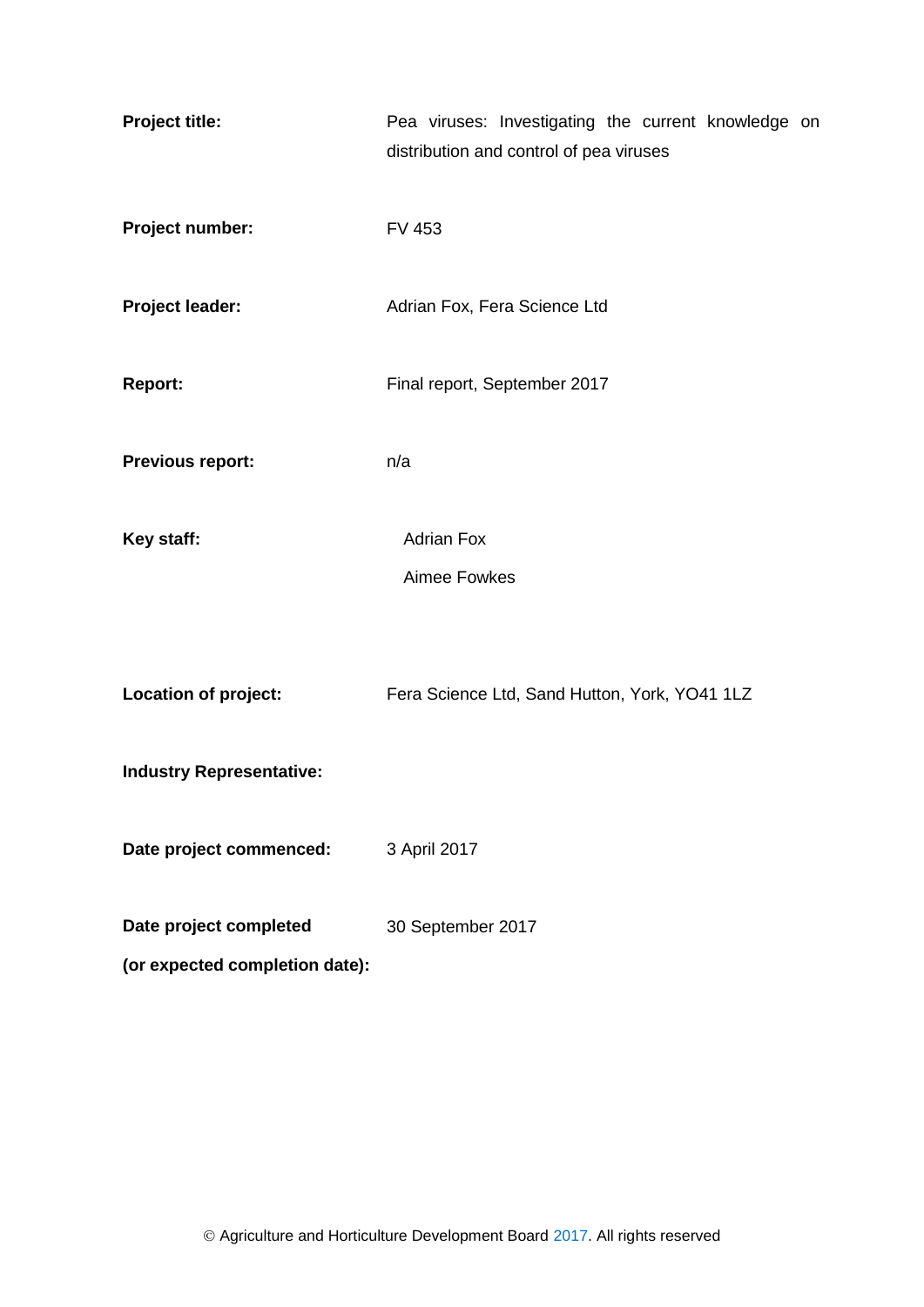## **DISCLAIMER**

*While the Agriculture and Horticulture Development Board seeks to ensure that the information contained within this document is accurate at the time of printing, no warranty is given in respect thereof and, to the maximum extent permitted by law the Agriculture and Horticulture Development Board accepts no liability for loss, damage or injury howsoever caused (including that caused by negligence) or suffered directly or indirectly in relation to information and opinions contained in or omitted from this document.* 

*© Agriculture and Horticulture Development Board 2017. No part of this publication may be reproduced in any material form (including by photocopy or storage in any medium by electronic mean) or any copy or adaptation stored, published or distributed (by physical, electronic or other means) without prior permission in writing of the Agriculture and Horticulture Development Board, other than by reproduction in an unmodified form for the sole purpose of use as an information resource when the Agriculture and Horticulture Development Board or AHDB Horticulture is clearly acknowledged as the source, or in accordance with the provisions of the Copyright, Designs and Patents Act 1988. All rights reserved.*

*All other trademarks, logos and brand names contained in this publication are the trademarks of their respective holders. No rights are granted without the prior written permission of the relevant owners.*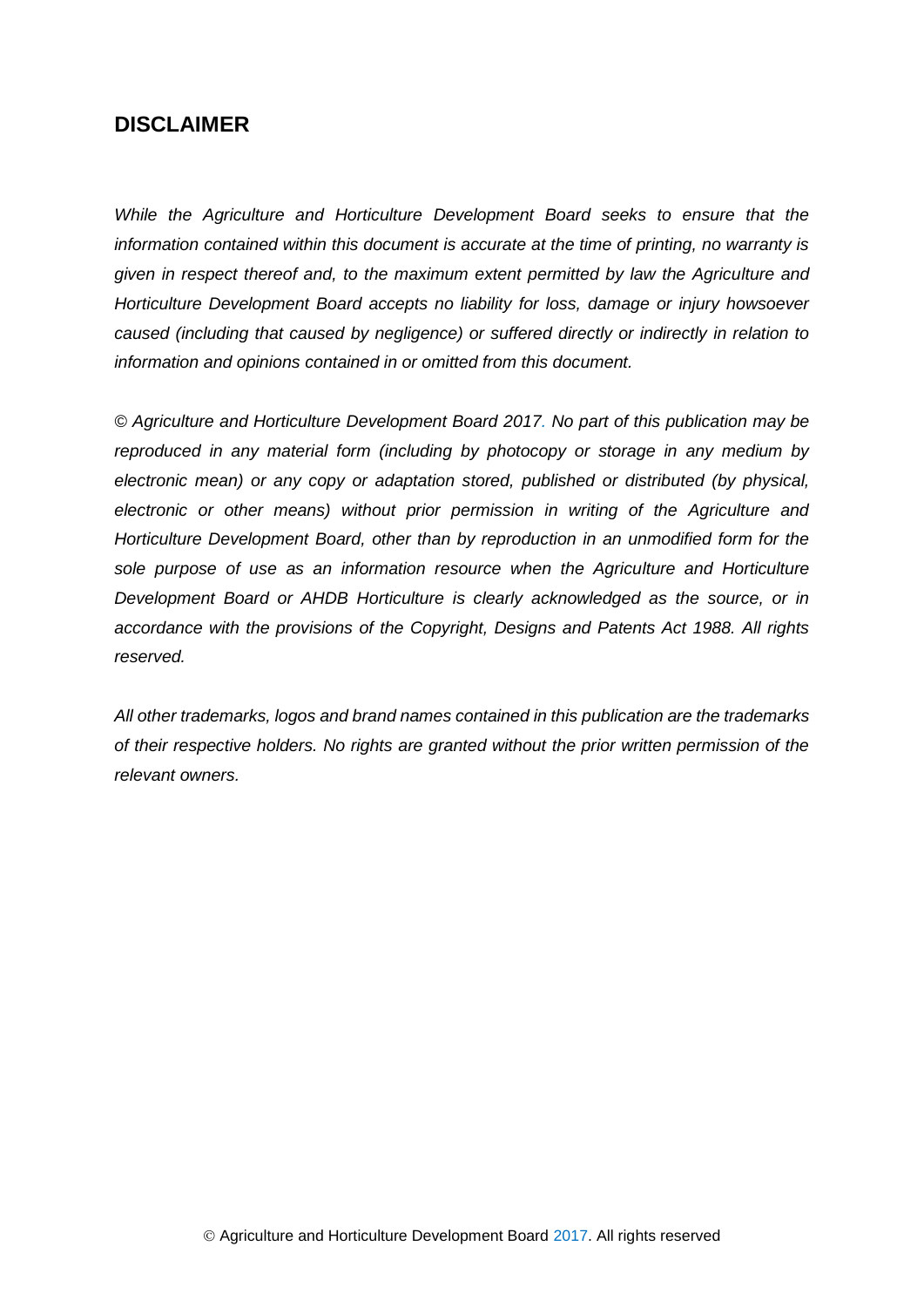# **A**U**THENTICATION**

We declare that this work was done under our supervision according to the procedures described herein and that the report represents a true and accurate record of the results obtained.

| <b>Adrian Fox</b>                 |  |
|-----------------------------------|--|
| <b>Principal Plant Virologist</b> |  |
| Fera Science Ltd                  |  |
|                                   |  |
|                                   |  |
| <b>Phil Northing</b>              |  |
| Head of Plant Programme           |  |
| Fera Science Ltd                  |  |
|                                   |  |
|                                   |  |
| <b>Report authorised by:</b>      |  |
|                                   |  |
| [Name]                            |  |
| [Position]                        |  |
| [Organisation]                    |  |
|                                   |  |
|                                   |  |
| [Name]                            |  |
| [Position]                        |  |
| [Organisation]                    |  |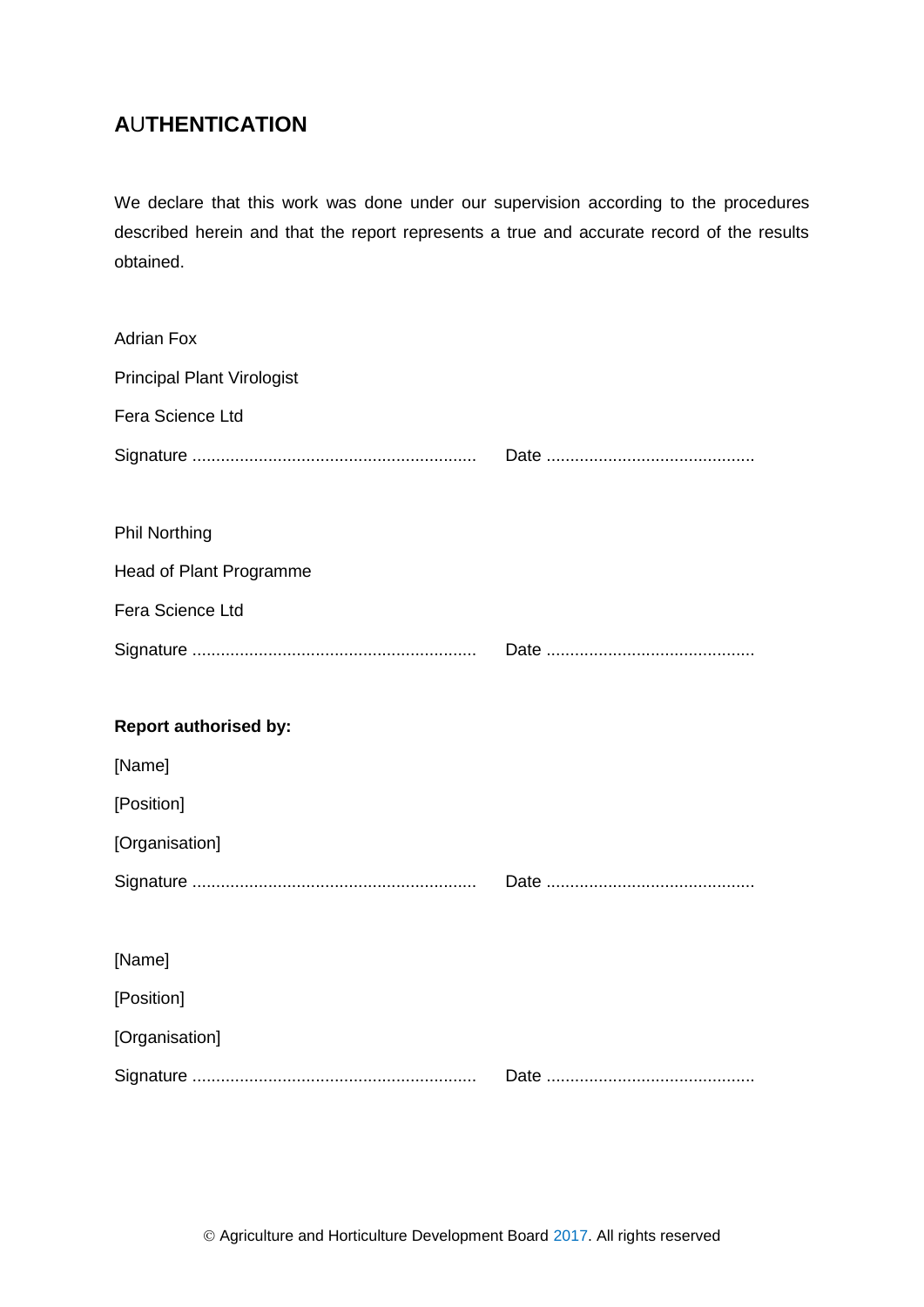# **CONTENTS**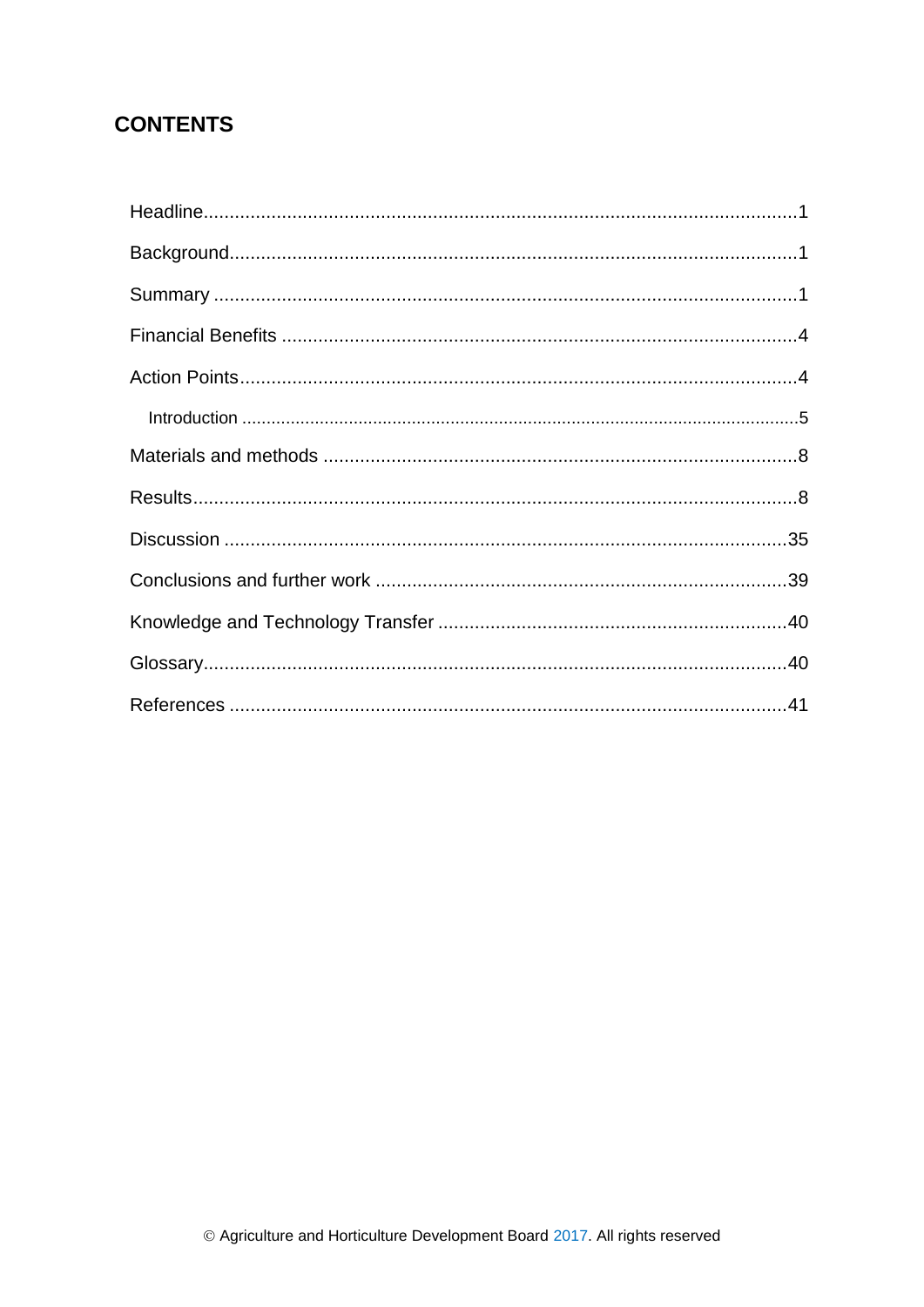# **GROWER SUMMARY**

### <span id="page-4-0"></span>**Headline**

The current state of virus health of the UK pea crop is unknown. Investigations into pea affecting viruses have been carried out in other countries but this has been sporadic. Emerging viruses have been identified in northern Europe, but at present these viruses are not known to occur in the UK.

### <span id="page-4-1"></span>**Background**

This work was undertaken as a response to the perceived lack of knowledge regarding the virus health of UK pea crops and potential management actions which could be taken to mitigate viral threats to those crops.

### <span id="page-4-2"></span>**Summary**

Pea (*Pisum sativum*) is an important legume crop which is grown worldwide for consumption by humans and animals. Pea plants also form a key part of cereal rotations partly to act as a break crop to help manage disease, but also to improve soil fertility as a consequence of nitrogen fixing (Congdon et al., 2017b; Coutts et al., 2008). Using peas, or other legumes, in rotation can greatly reduce the need for application of pesticides and synthetic nitrogen fertilizer (Cernay et al., 2015). The European Union is looking to increase the production of legume crops in order to reduce negative impacts on the environment from use of fertiliser and also to reduce imports of soybean from America (Cernay et al., 2015). However, changing the crops grown in an area can lead to changes in pathogen pressure, which in turn make predicting diseases more difficult.

#### *The range of viruses infecting peas*

There are a broad range of viruses which are known to infect pea. The web-source 'Plant Virus Online' (Brunt et al., 1996) lists 124 viruses which have the ability to infect peas, however, only 43 of these viruses were reported occurring from natural infections with the remainder having pea listed as an experimental host. However, there is a lack of recent survey reports covering either the United Kingdom (UK) or the European Union (EU) which means the current health status of pea crops is unknown. Seven viruses were reported to occur in peas in the UK, with early confirmed reports dating back to 1964. Two of these viruses are known to be seed-borne and regular diagnostic testing is carried out to help ensure high seed health. One of these viruses, *Pea seed-borne mosaic virus* (PSbMV) has been the subject of a recent in-depth studies in Australia (Congdon et al., 2017a; Congdon et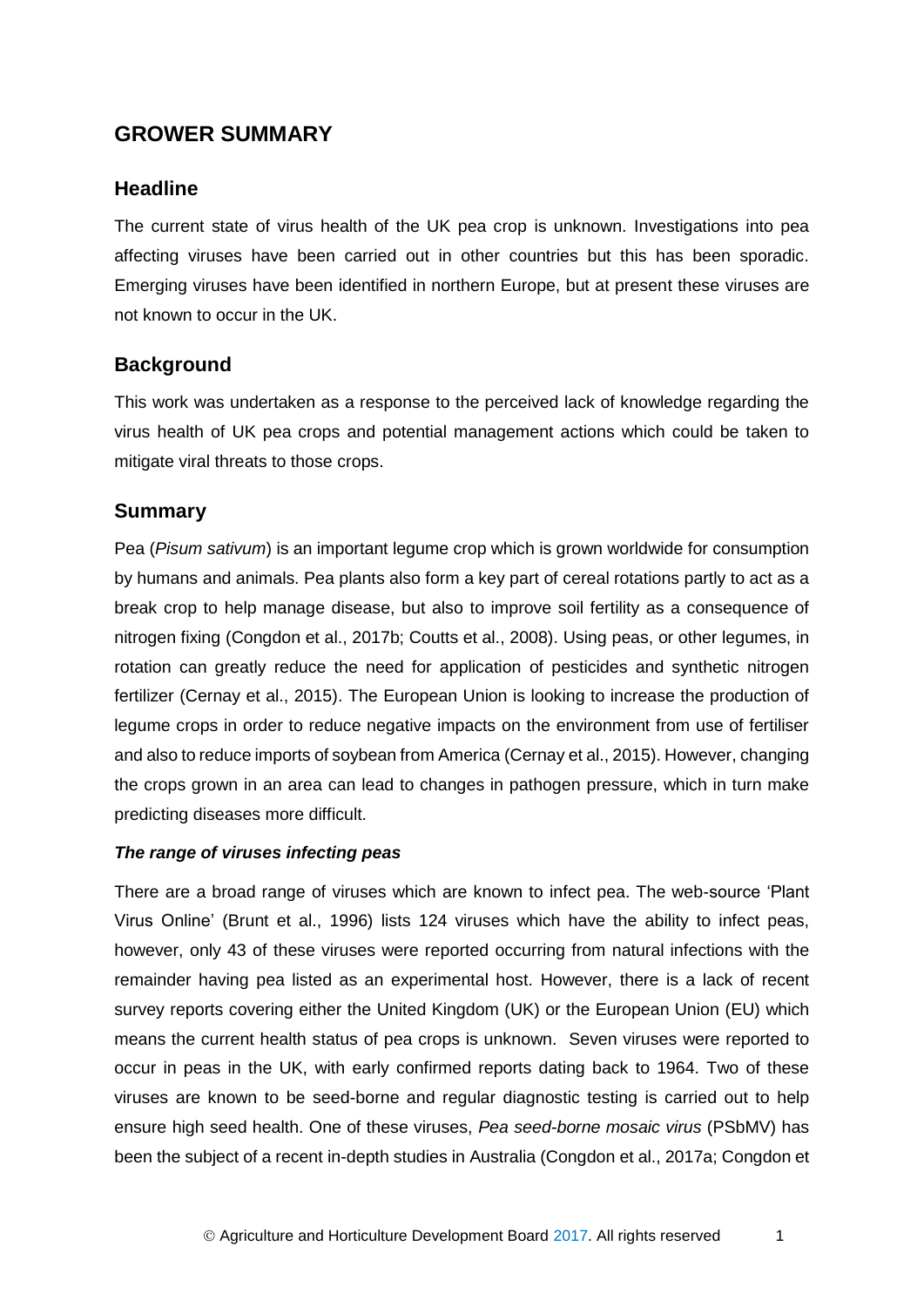al., 2017b; Congdon et al., 2016a; Congdon et al., 2016b, 2017c) which have resulted in a greater understanding of the epidemiology and control of PSbMV outbreaks in pea crops in the Mediterranean-type climate of south-west Australia. These studies have highlighted that wind-mediated plant-to-plant contact may exacerbate outbreaks of this virus, a factor not previously considered for this virus in the UK. Additionally, a predictive model was devised from these studies which may be applicable to UK PSbMV outbreaks, however, this would need to be investigated in UK climatic and agronomic conditions.

#### *Diagnostics and control strategies*

There were limited reports on the use of molecular diagnostics in investigations of pea viruses. The majority of work has used ELISA based testing, however, these methods will not be sensitive or specific enough should future investigative work seek to monitor aphid transmission factors. Additionally, given the current status of pea viruses in the UK is unknown, should novel or unusual symptoms present as part of any future symptomatic survey, technology is now available to determine the identity of diseases of unknown aetiology.

There were also limited reports on effective control measures. Where these do occur specifically for peas they are focussed on either chemical control or cultural approaches (e.g. seed fractionation to reduce PSbMV inoculum). In many cases the control measures listed have been applied for pea affecting viruses in other crops, or have been applied more generally to reduce aphid transmitted viruses (e.g. the use of mineral oils). These approaches may hold some value for reducing the virus risk to UK pea crops but further investigation would be required into their efficacy and practical application. Part of such an evaluation would need to include a study to ascertain the viruses to prioritise for control as this is not currently known.

#### *Emerging threats?*

Several viruses have been reported from European pea crops which have not yet been detected in the UK. Of greatest significance are the newly emerging genus of nanoviruses, primarily *Pea necrotic yellow dwarf virus* (PNYDV). This virus was initially reported from a single province of Germany in 2009, and by 2017 has been found in all pea growing regions of Germany as well as being detected in Austria and The Netherlands from a range of leguminous crops (Gaafar et al., 2016; Gaafar et al., 2017; Grigoras et al., 2010; Steinmöller et al., 2016). This aphid-transmitted virus, and more broadly this emerging group of viruses poses a potential risk to peas should it establish in the UK as they have been recorded causing significant damage to pea crops where they occur.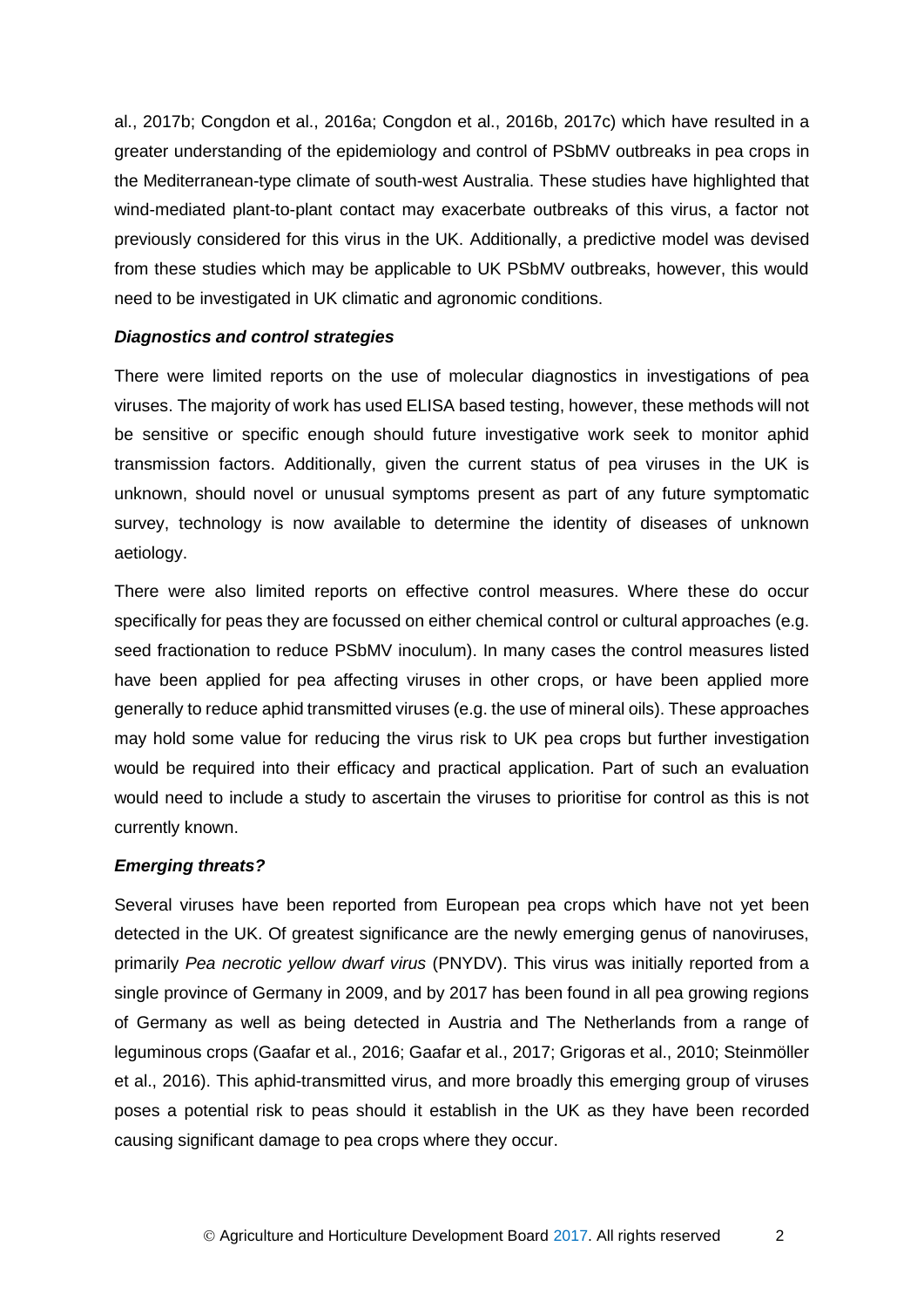#### *Conclusions*

The primary conclusion of this study is that investigations should be carried out to ascertain the current state of the UK pea crop with respect to virus infections. To ensure outputs are of use to growers any future work should be considered under a programme which addresses the fundamental principles of plant virus management:

- **Plant clean seed**: As part of any future research programme input seed stocks should be surveyed to ensure the assumed high virus health status of input seeds is reflected in the seed being planted. This work should focus on the known seed borne viruses *Pea seed-borne mosaic virus* (PSbMV) and *Pea early-browning virus* (PEBV).
- **Grow in absence of virus reservoirs**: With limited information available on the presence and incidence of pea viruses it should be a priority to baseline current virus populations affecting pea crops. Such work should focus on those viruses known to occur in UK crops such as *Bean yellow mosaic virus* (BYMV), *Bean leaf-roll virus* (BLRV), *Pea enation mosaic virus* (PEMV), *Pea early browning virus* (PEBV), *Pea seed borne mosaic virus*  (PSbMV), *Broad bean true mosaic virus* (BBTMV) and *Pea streak virus* (PeSV), but should also include testing to ensure that emerging viruses from Europe, such as the nanoviruses, are not establishing in the UK.
- **Grow in absence of vectors**: Any future survey programme should include an aphid monitoring programme and diagnostics should be developed to allow for aphids to be tested for the presence of viruses supporting epidemiological study.
- **Isolate from similar crops**: If surveillance is carried out into the viruses present in crops, this should be initially carried out on a regional basis and near neighbour crops could be compared for relative virus presence and incidence.
- **Use resistant (or tolerant?) varieties**: Field survey should include a review of resistance status of any cultivars surveyed and this information can be used to assess the relative virus health of crops.

Ultimately a decision support system for the industry would be required to allow the prediction of virus outbreaks and assess the risk of virus in individual crops. Assessing the applicability of existing models may facilitate the development of such a system but at present the knowledge gaps regarding the UK pea crop pathosytem may be too great for such models to be of immediate use.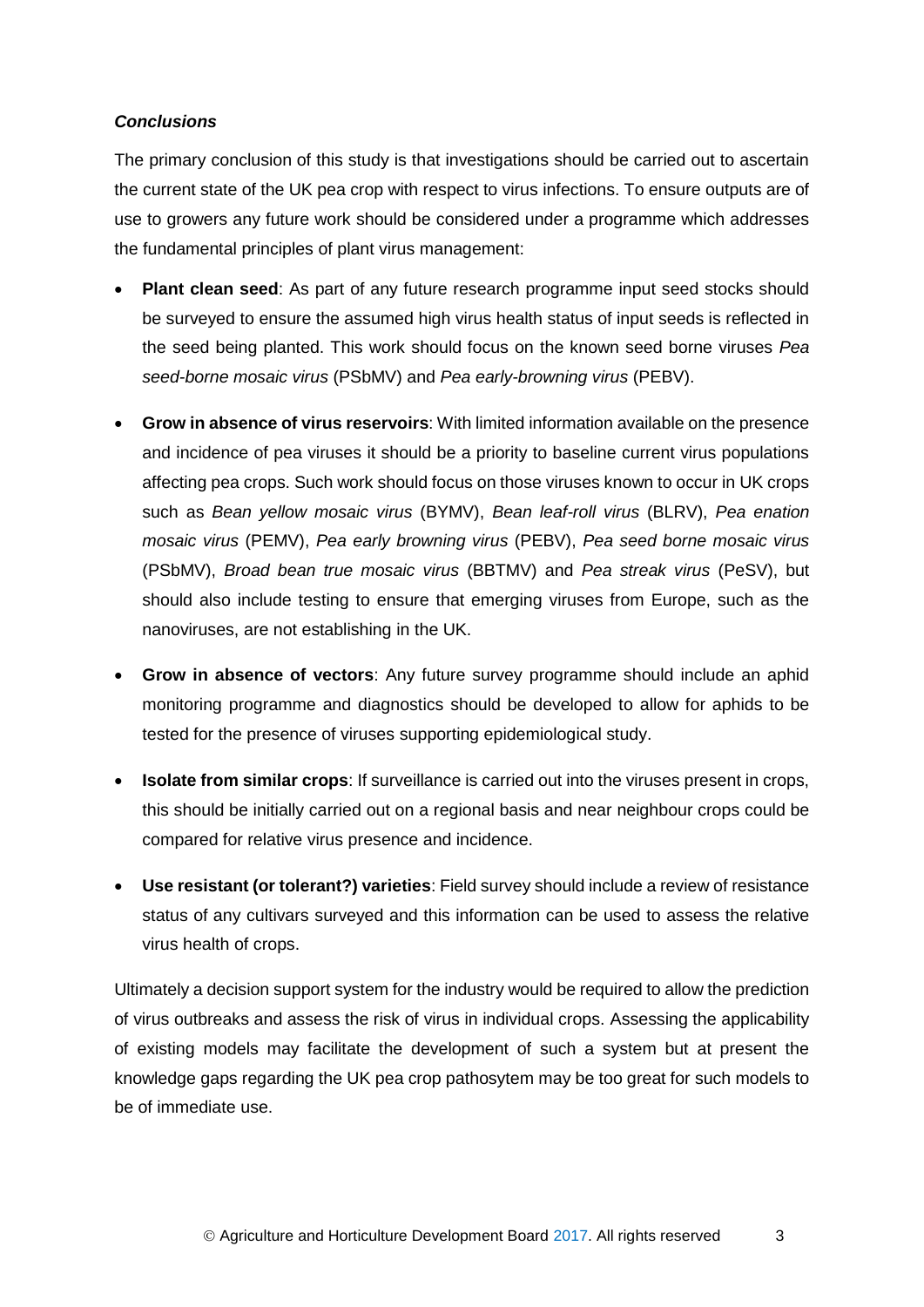# <span id="page-7-0"></span>**Financial Benefits**

Given the high degree of uncertainty around what viruses are present, their incidence and impact and the complication of potential multiple infections in a crop it is difficult to give any indication of potential financial benefits at this point. Work in Australia estimated yield losses from PSbMV at between 13%-25%, but this was influenced by the inoculum level in input seed and whether prevailing conditions were conducive to aphid transmission of the virus.

# <span id="page-7-1"></span>**Action Points**

There are no action points for growers arising from this review.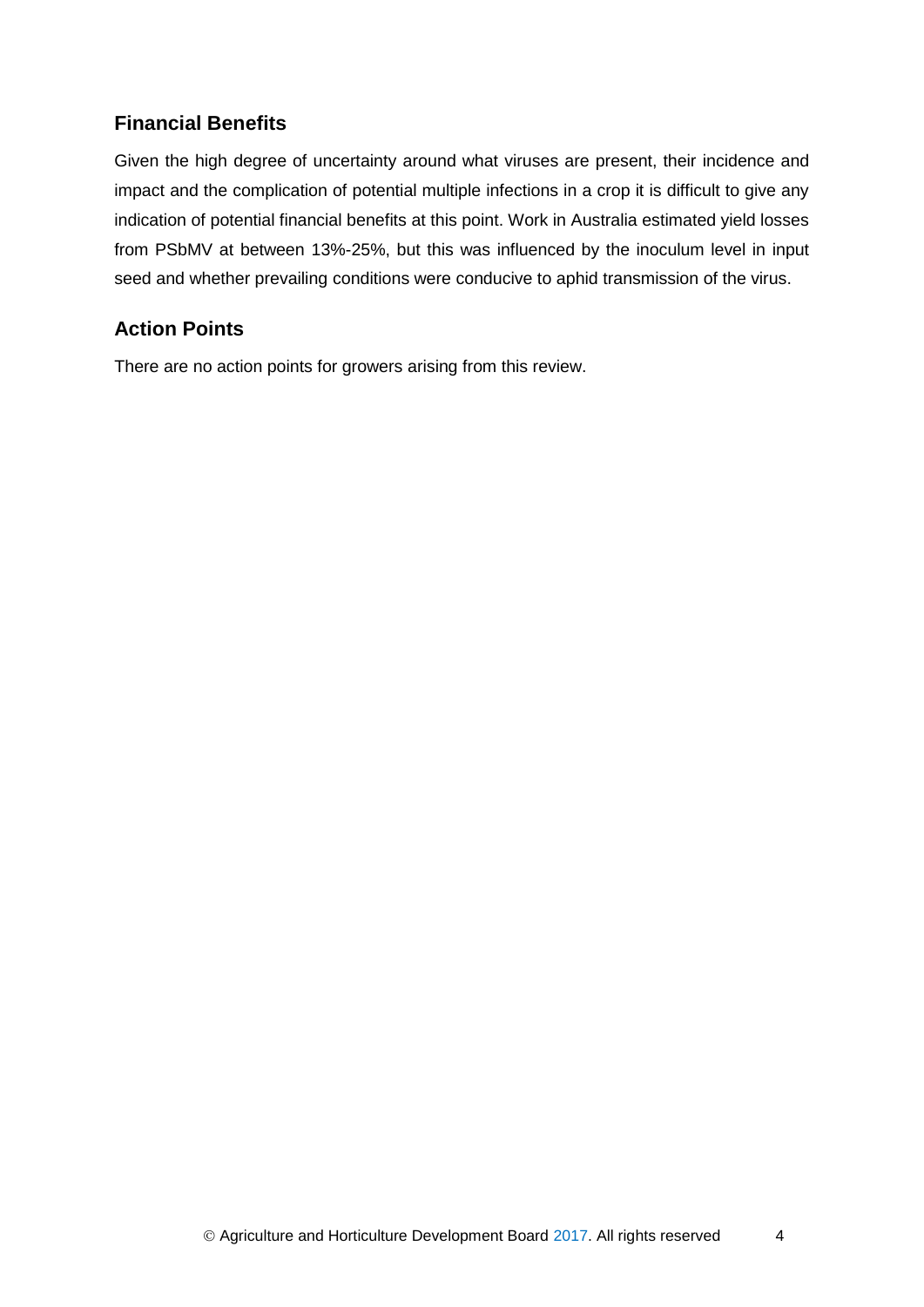# **SCIENCE SECTION**

#### <span id="page-8-0"></span>**Introduction**

Pea (*Pisum sativum*) is an important legume crop which is grown worldwide for consumption by humans and animals. Pea plants are also form a key part of cereal rotations partly to act as a break crop to help manage disease, but also to improve soil fertility as a consequence of nitrogen fixing (Congdon et al., 2017b; Coutts et al., 2008). Using peas, or other legumes, in rotation can greatly reduce the need for application of pesticides and synthetic nitrogen fertilizer (Cernay et al., 2015). The European Union is looking to increase the production of legume crops in order to reduce negative impacts on the environment from use of fertiliser and also to reduce imports of soybean from America (Cernay et al., 2015). However, changing the crops grown in an area can lead to changes in pathogen pressure, which in turn make predicting diseases more difficult.

There are a broad range of viruses which are known to infect pea. The web-source 'Plant Virus Online' (Brunt et al., 1996) lists 124 viruses which have the ability to infect peas, however, only 43 of these viruses were reported occurring from natural infections with the remainder having pea listed as an experimental host. In most cases, the limiting factor to an experimental host being a natural host is opportunity, and there will be some barrier to transmission between natural and experimental hosts within the virus-vector-host relationship. As plant viruses require some form of vector to mediate onward transmission vector specificity can limit the spread of viruses between susceptible hosts of different botanical species. In other cases, the limiting factor may be one of climate, seasonality, geography or some other agro-ecological barrier which means that potential hosts of different botanical species are isolated from each other spatially or temporally.

The earliest comprehensive report on the status of pea viruses in the UK came from Hagedorn (1958), who made observations of diseases on peas across several European countries (England, West Germany, The Netherlands, Switzerland and Sweden). As this report was based on symptomatic observation it includes descriptions such as 'enation mosaic', 'mosaic', 'pea streak', 'pea stunt disease' and 'top yellows'. Whilst some of these symptoms may be indicative of infection with some viruses, the reported diseases were not supported by effective diagnostics and therefore it is unknown which viruses were present in the field at the time. It is also not known whether infected plants were only infected with a single virus or whether there were multiple viruses present. Based upon more recent work it is possible to deduce that 'Top yellows' may be *Bean leaf roll virus*; 'Pea stunt' is likely to be *Red clover vein mosaic virus*; and 'Enation mosaic' is probably *Pea enation mosaic virus*. However, both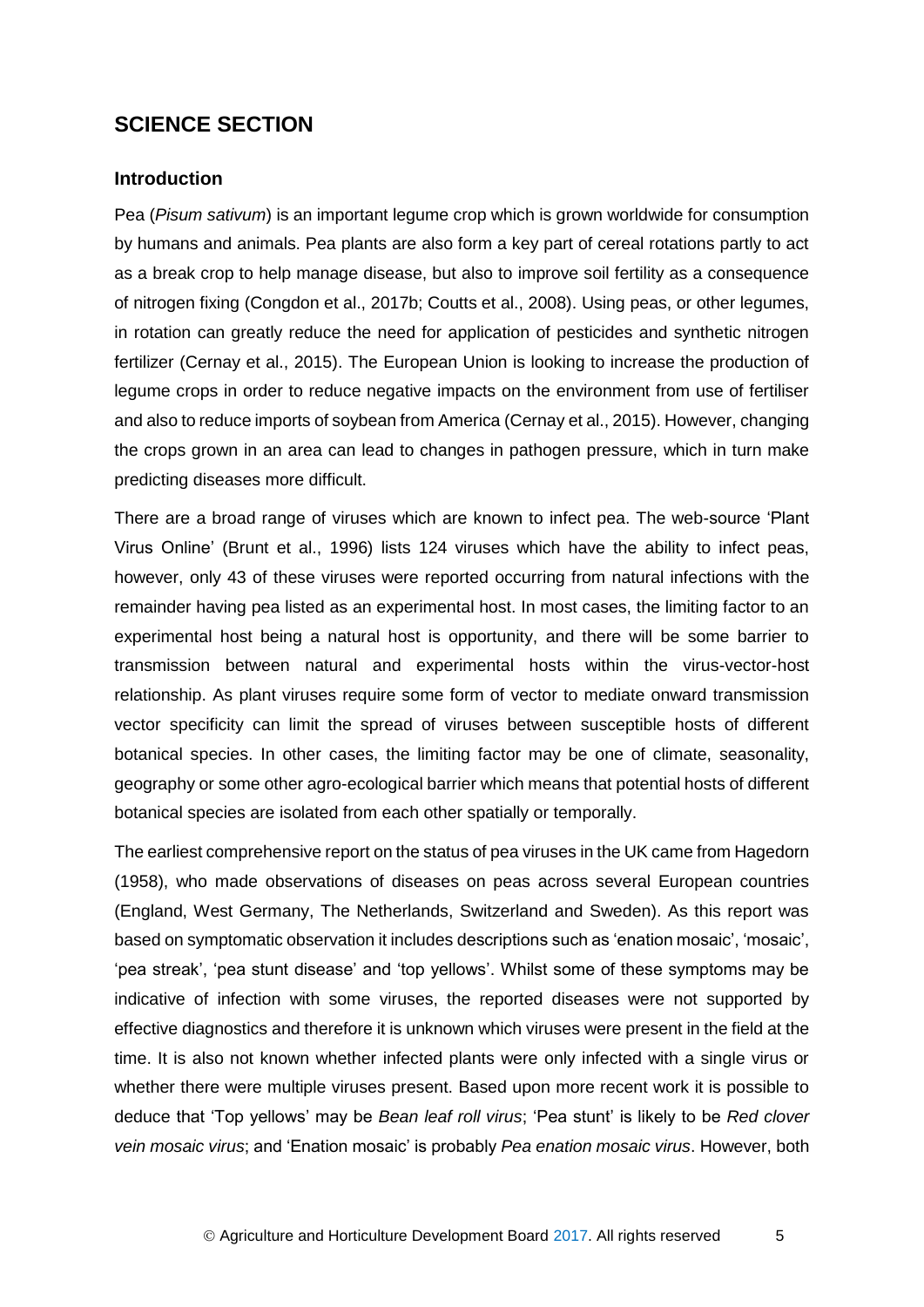'Pea streak' and 'Mosaic' are symptoms associated with several viruses and cannot be taken as being necessarily indicative of infection with a particular virus.

Disease incidence surveys have always had a challenge of how to best express disease levels both within and between crops, for instance how to compare a few fields in one region with a high percentage of infection with another region where many fields are infected, but at a low level of prevalence. Hagedorn (1958) observed the incidence of disease multiple fields in each country, recording the severity of infection in each field from 'trace' (less than 1% infected) through to 'very severe' (26% or more infected). In the report the author states that observations were conservative and only counted plants which were obviously infected. Often the symptoms caused by viruses are confused with those caused by water stress, herbicide damage and nutrient deficiencies, this has led to underestimates of viruses in many plants including legumes (Latham and Jones, 2001). Some viruses produce very mild symptoms, or can even be latent in the season of infection, which would be underreported without supporting diagnostic testing. Hence, Hagedorn (1958) gives a 'snap shot' of virus diseases occurring in Europe at the time, though specific disease incidences will be underestimates of actual virus incidence as his observations will likely have missed infected plants. Even with these caveats applied, this report still forms the most comprehensive UK and/or Europe-wide survey of pea viruses to date. An overview of the findings of this report are given in Table 1. This represents the first reports of 'pea stunt' and 'top yellows' in England. It is also apparent from these data that the levels of all the viruses appeared markedly similar throughout Northern Europe.

|                                     | % Fields affected with virus like symptoms |        |               |              |         |
|-------------------------------------|--------------------------------------------|--------|---------------|--------------|---------|
| Country                             | Enation                                    | Mosaic | <b>Streak</b> | <b>Stunt</b> | Top     |
| (number<br>fields<br>of<br>visited) | mosaic                                     |        |               |              | yellows |
| England (14)                        | 100                                        | 29     | 71            | 7            | 43      |
| The Netherlands (25)                | 72                                         | 36     | 56            | 4            | 56      |
| West Germany (11)                   | 64                                         | 64     | 36            | 18           | 45      |
| Sweden (22)                         | 5                                          | 9      | 5             | 5            | N/A     |
| Switzerland (39)                    | 31                                         | 3      | 46            | 15           | 23      |

**Table 1.** Table of virus incidence in five European countries taken from (Hagedorn, 1958). Percentage reported is number of fields which had the virus present, regardless of severity.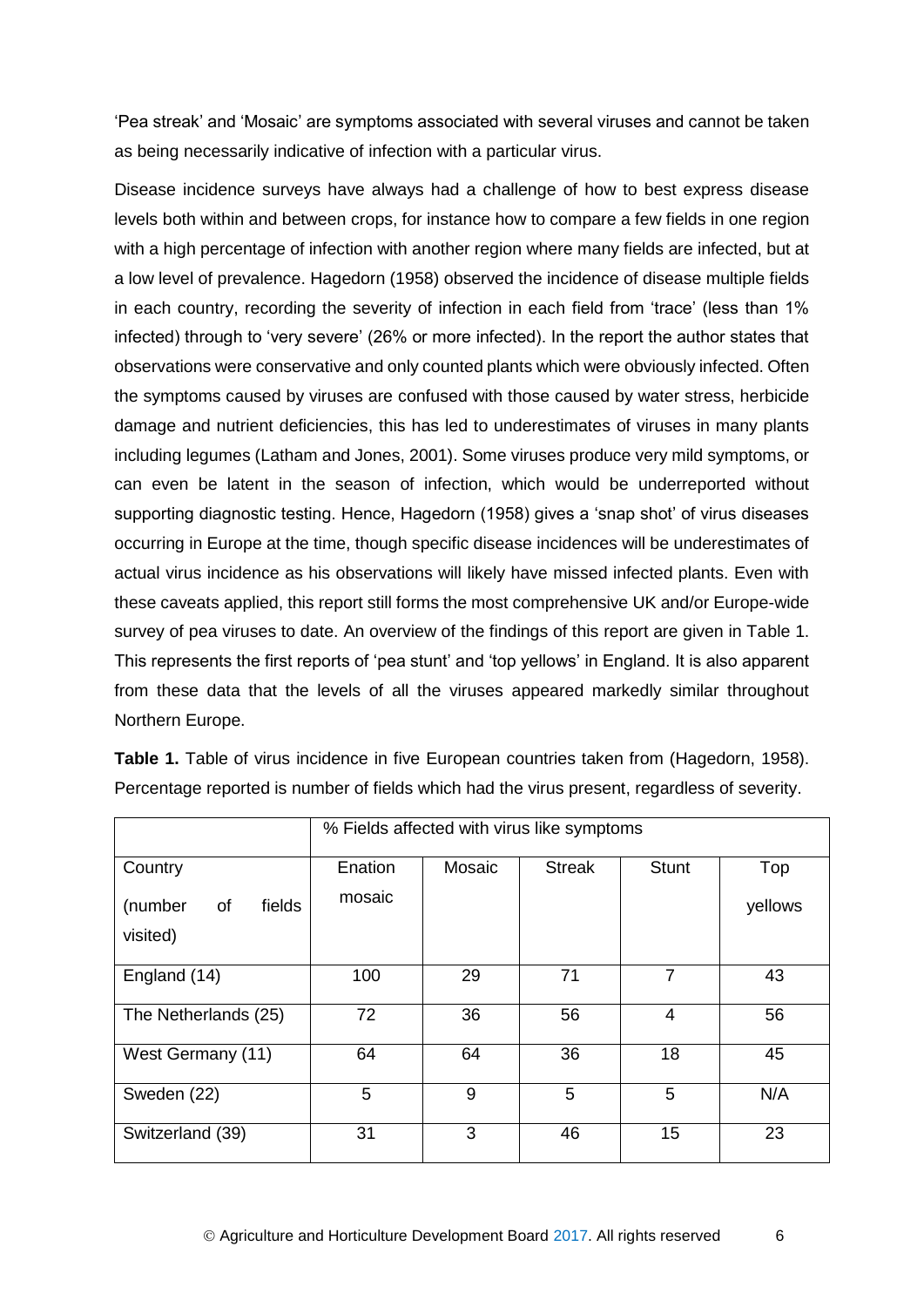Through the 1960s and 1970s several pea infected viruses were also confirmed as occurring in the UK such as *Red clover mottle virus* on red clover (Sinha, 1960), *Pea early-browning virus* on pea (Gibbs and Harrison, 1964), *Red clover vein mosaic virus, Clover yellow vein virus* and *White clover mosaic virus* in white clover (Gibbs et al., 1966). However, since no subsequent surveys of viruses in pea crops have been conducted, the current incidence and importance of viruses in the UK pea crop is not known. Occasionally pea samples are submitted to the plant clinic(s) at Fera and PGRO with symptoms consistent with virus infection but these appear to be of an unknown aetiological cause (e.g. see Figure 1).

Figure 1. Peas exhibiting symptoms consistent with virus infection such as 'tennis balling', but of unknown cause (Picture: Fera Science Ltd).



There is a similar situation in Europe with little recent data regarding the breadth of pea virus infections. Where surveillance activity has been carried out this has been in relation to the emergence of a new and damaging genus of legume affecting viruses, the *Nanoviruses* (Grigoras et al., 2014). This is in response to a finding of a new virus *Pea necrotic yellow dwarf virus*, which spread throughout Germany and has recently been found in the Netherlands and Austria (Gaafar et al., 2016; Gaafar et al., 2017). However, these surveys were not broad ranging in scope, but instead focused on this novel emerging virus genus looking at the presence of these in legumes in some European countries. Limited surveys on viruses of legumes have also been performed in New Zealand (Fletcher, 1993) and North Africa and West Asia (Makkouk and Kumari, 2009).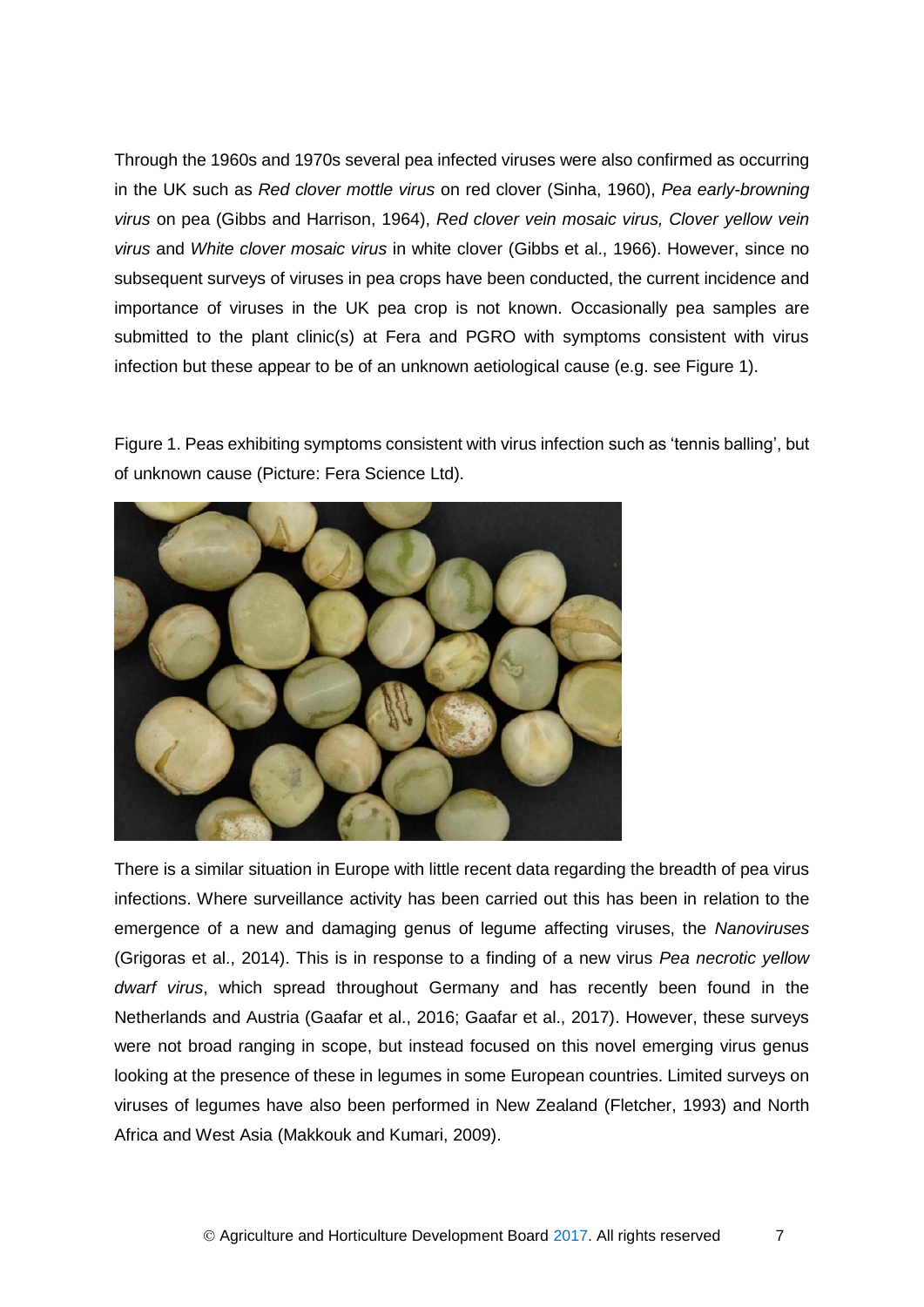The other area where there has been a concentration of recent work is Australia where the pulse industry has been growing steadily since the 1980s. Areas previously used for farming cereals and sheep are now been used to grow a range of legumes. The alternative crop legume program in West Australia promoted the use of legumes, other than narrow-leaved lupin, which are more suited to growing in shallow, fine, alkaline soils (Latham and Jones, 2001). This promoted surveys looking at the incidence of viruses in peas and other legumes, to determine their importance. This information has then then been used to both predict and control these viruses (Congdon et al, 2017).

# <span id="page-11-0"></span>**Materials and methods**

A literature search was undertaken to try to ascertain current knowledge of pea viruses around the world, and to relate these to the state of knowledge of the viruses affecting the UK pea crop. The literature search utilised several sources to identify relevant literature principally Google Scholar, Web of Science, CAB-Abstracts and the CABI Crop Compendium. In addition to formally published scientific literature (i.e. book chapters and journal papers) other sources of information included conference proceedings, publicly available project reports, and a PhD thesis. The literature search focused on the following areas:

- Establishing which viruses which had been previously reported from UK pea crops.
- Viruses present in the UK which can affect peas, but had not previously been reported from pea crops in the UK.
- Pea affecting viruses present in Europe, and subsequently the rest of the world, which are not currently present in the UK
- The epidemiology of each of these viruses
- The incidence and impact of pea viruses including potential for yield and quality losses, where reported.
- Detection methods.
- Control methods being utilised
- The application of models for the prediction of outbreaks and potential losses.

# <span id="page-11-1"></span>**Results**

### **Descriptions of Pea viruses**

Plant Virus Online (Brunt et al., 1996) lists 124 viruses as being able to infect peas, however literature on natural infections could only be found on around 40 viruses. The following section contains tables of pea affecting viruses accompanied by brief descriptions for each of these viruses.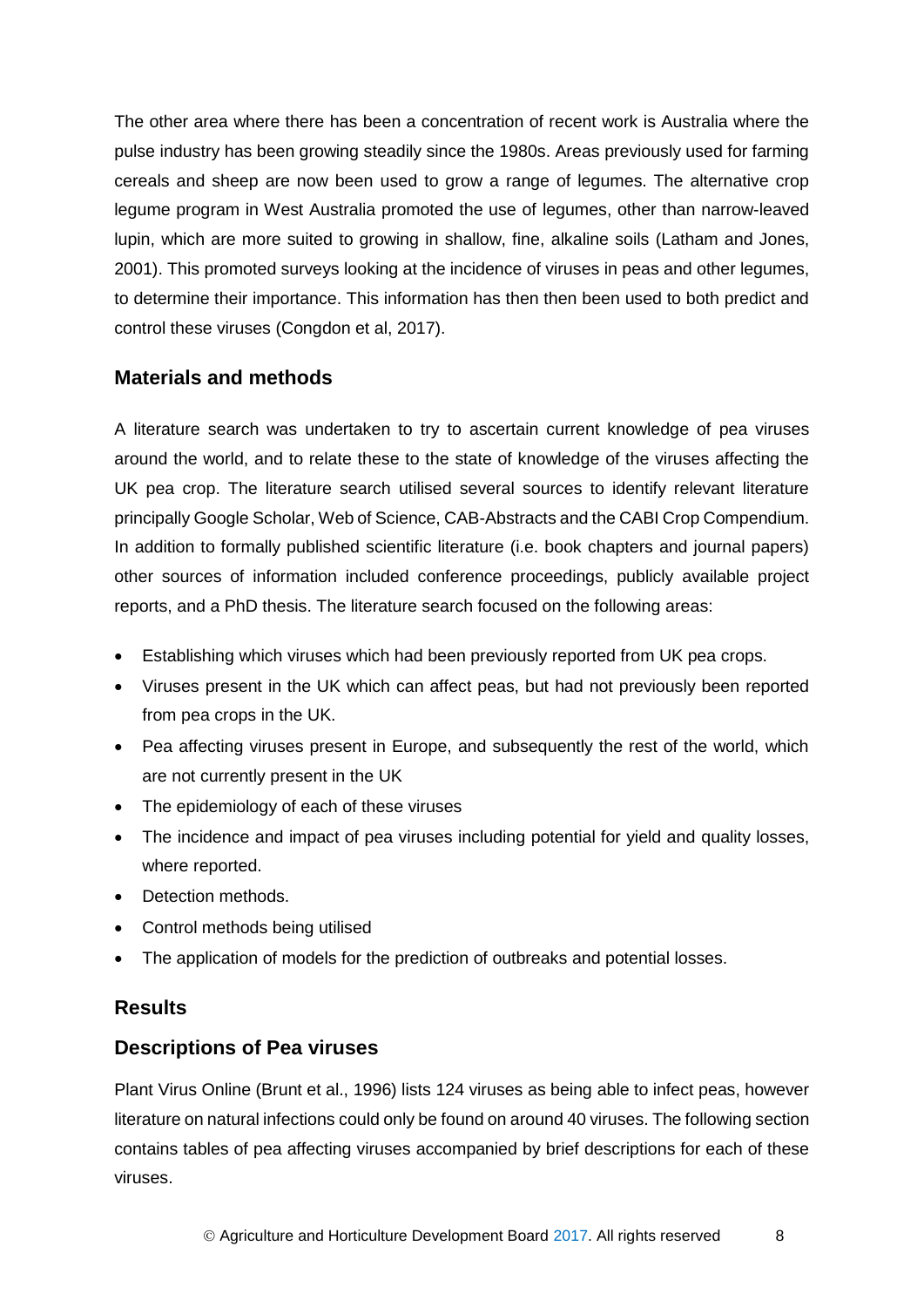Some broad host range viruses such as *Tobacco rattle virus* have been reported as having pea as a susceptible host. However, for this virus pea is only a 'local lesion host' on mechanical inoculation (Robinson, 2003). As the infection is localised and does not develop systemically viruses such as this have been discounted from this review as pea does not constitute a host in the sense of a virus source for onward transmission.

As previously discussed viruses require vectors for transmission, in some cases there may be also a second dispersal route which mediates the movement of the virus into a crop. In the case of viruses where seed transmission is deemed to be the primary dispersal route, and vector transmission is of secondary importance these are listed under the dispersal route, rather than the mode of transmission.

The mode of transmission listed for each aphid transmitted virus is related to the specific mechanism of transmission and this can in turn be taken as an indication of the rapidity of a transmission event:

**Non-persistent transmission** occurs where the virus particles adhere to the inside of the aphid stylet during feeding. This mode of transmission is characterised by rapid acquisition and transmission, typically in less than a few minutes. This means that the action of 'probe feeding' by the aphid trying to find a suitable host plant can be enough for onward transmission. This mode of transmission is also characterised by the least virus-vector specificity and viruses with this mode of transmission often have a broad suite of potential aphid vectors. In many cases it has been noted that the efficiency of transmission will vary between species and between biotypes of each species (Congdon et al., 2017b; Fox et al., 2017). This rapid acquisition and transmission inevitably means that viruses with this mode of transmission can present challenges to traditional aphicide based virus management as transmission is often more rapid than the chemical knockdown of the aphid vector.

**Persistent transmission** refers to transmission which occurs after the virus has passed through the aphid mid-gut and has become circulative. Viruses with this mode of transmission typically have much longer times required for acquisition of the virus by the aphid vector, and have a 'lag' phase whilst the virus becomes circulative in the aphid. This means there may be several hours between the initial vector feed and the vector being able to transmit that virus onward. This time lag means that aphid transmitted viruses should be able to be managed through chemical control. Because this type of transmission depends on a specialised close inter-relationship between the aphid and the virus (and even a symbiotic bacterium e.g. (Bouvaine et al., 2011) the number of species able to transmit a given virus tends to be limited.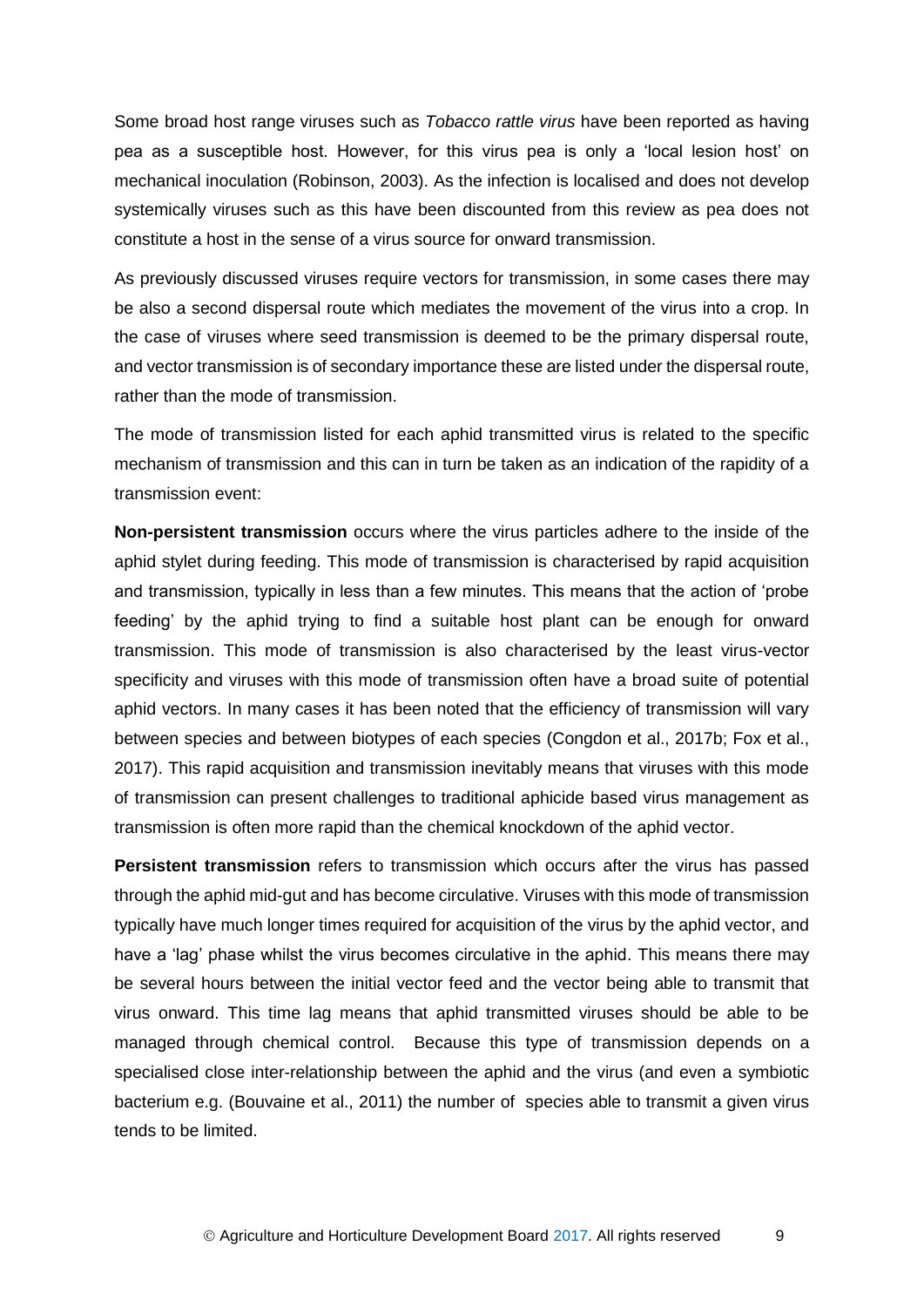## *Pea affecting viruses present in the United Kingdom*

The viruses listed in Table 2 are the seven viruses which have been recorded in the UK occurring on pea crops. Table 3 lists those viruses which have been recorded as present in the UK, and are known to infect pea crops elsewhere, but have not been previously reported from peas within the UK. Below each table the viruses are listed with a brief description to accompany the information listed in the table.

**Table 2**. Table of viruses known to occur in pea crops in the UK. Vectors listed in bold are present in the UK.

| <b>Virus</b>                                 | <b>Acronym</b>       | Spread / mode of<br>transmission                                                                     | <b>Vector</b>                                                                                                                                                        | <b>Reference</b>                                                                         |  |  |  |  |
|----------------------------------------------|----------------------|------------------------------------------------------------------------------------------------------|----------------------------------------------------------------------------------------------------------------------------------------------------------------------|------------------------------------------------------------------------------------------|--|--|--|--|
|                                              | Seed-borne dispersal |                                                                                                      |                                                                                                                                                                      |                                                                                          |  |  |  |  |
| early-<br>Pea<br>browning<br>virus           | <b>PEBV</b>          | Nematode<br>transmission                                                                             | <b>Paratrichodorus</b><br>anemones, P.<br>pachydermus,<br><b>Trichodorus</b><br>primitivius, T.<br>viruliferous                                                      | (Boulton, 1996;<br><b>Gibbs</b><br>and<br>Harrison, 1964;<br>Wang<br>et<br>al.,<br>1997) |  |  |  |  |
| seed<br>Pea<br>borne<br>mosaic virus         | <b>PSbMV</b>         | Aphid<br>transmission: Non-<br>persistent<br>Wind-mediated<br>(plant<br>plant)<br>to<br>transmission | <b>Macrosiphum</b><br>euphorbiae, Myzus<br>persicae,<br><b>Acyrthosiphon</b><br>pisum, A. craccivora,<br>Aphis fabae,<br>Dactynotus escalanti,<br>Rhopalosiphum padi | (CABI, 2015)<br>(Congdon et al.,<br>2016b)                                               |  |  |  |  |
| <b>Transmitted by aphids</b><br>leaf<br>Bean | <b>BLRV</b>          | Persistent                                                                                           | A. pisum, A.                                                                                                                                                         | (Cockbain and                                                                            |  |  |  |  |
| roll virus                                   |                      | transmission                                                                                         | craccivora, M.<br>persicae                                                                                                                                           | Gibbs,<br>1973;<br>Koike<br>et<br>al.,                                                   |  |  |  |  |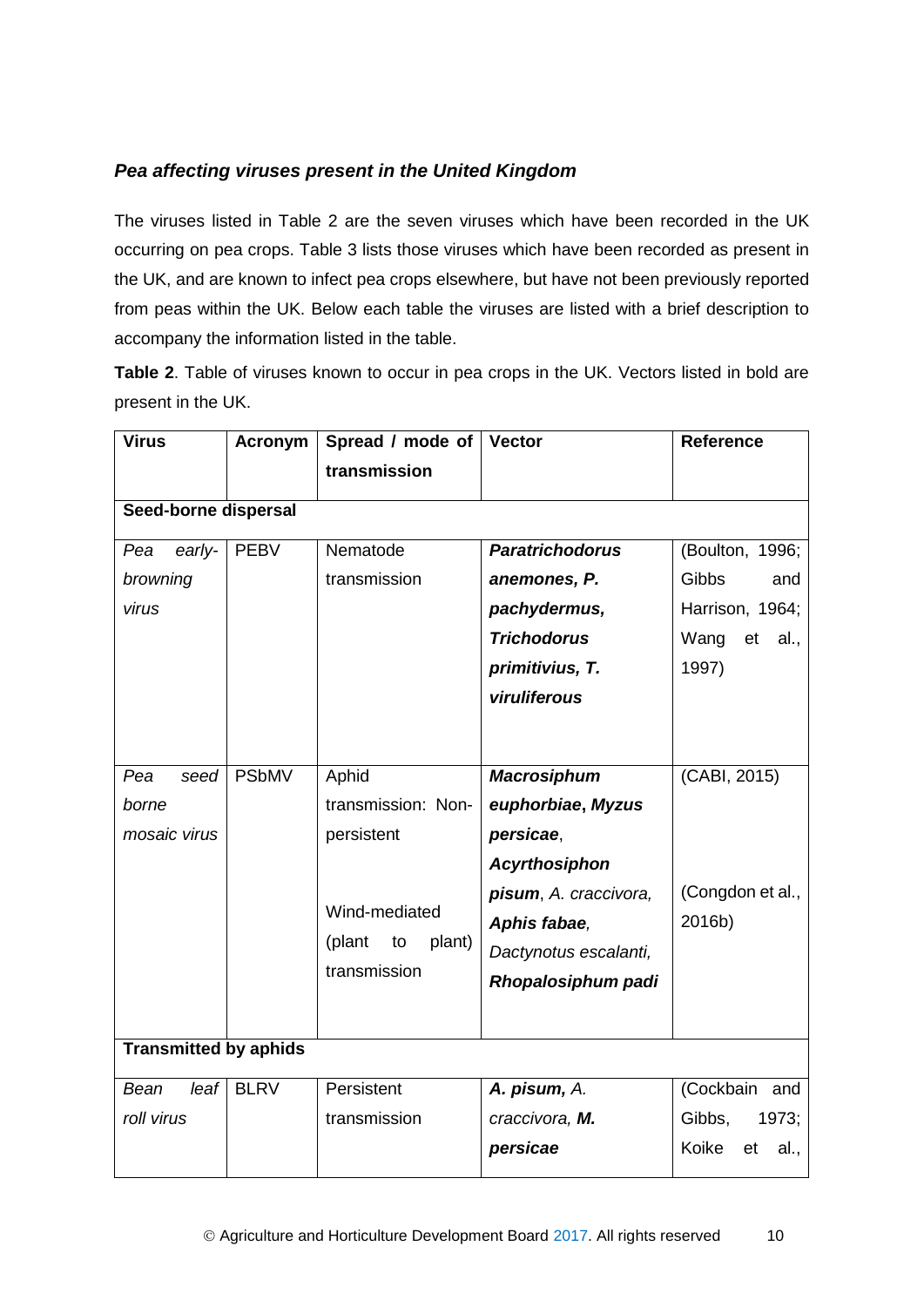|                             |              |                     |                    | 2007; van Leur       |
|-----------------------------|--------------|---------------------|--------------------|----------------------|
|                             |              |                     |                    | et al., 2013)        |
|                             |              |                     |                    |                      |
| Bean yellow                 | <b>BYMV</b>  | Non-persistent      | A. pisum, M.       | (Sutic<br>et<br>al., |
| mosaic virus                |              | transmission        | euphorbiae, M.     | 1999)                |
|                             |              | (Seed transmission  | persicae, A. fabae |                      |
|                             |              | thought to be<br>is |                    |                      |
|                             |              | uncommon)           |                    |                      |
|                             |              |                     |                    |                      |
| Pea enation                 | <b>PEMV</b>  | Persistent          | A. pisum, M.       | (Cockbain<br>and     |
| mosaic virus                |              | transmission        | euphorbiae, M.     | Gibbs,<br>1973;      |
|                             |              |                     | persicae           | Smith,<br>2012;      |
|                             |              |                     |                    | Sutic<br>et<br>al.,  |
|                             |              |                     |                    | 1999)                |
|                             |              |                     |                    |                      |
| streak<br>Pea               | PeSV         | Non-persistent      | A. pisum           | (Biddle<br>and       |
| virus <sup>1</sup>          |              | transmission        |                    | Cattlin, 2007)       |
| <b>Transmission (other)</b> |              |                     |                    |                      |
|                             |              |                     |                    |                      |
| Broad bean                  | <b>BBTMV</b> | Transmitted<br>by   | Sitona lineatus,   | $(AC -$              |
| true mosaic                 |              | weevils             | <b>Apion vorax</b> | Diagnostics;         |
| virus                       |              |                     |                    | Gibbs and Paul,      |
|                             |              |                     |                    | 1970)                |
|                             |              |                     |                    |                      |

<sup>1</sup> PeSV No confirmed formal report of PeSV in UK, See table 2.

*Bean leaf roll virus* (BLRV), also known as 'pea leaf roll virus' is a *Luteovirus* which causes stunting, chlorosis of upper leaves and leaf roll. The virus causes a disease known as 'Pea top yellow virus' (Cousin, 1997). BLRV is persistently transmitted by *Acyrthosiphon pisum*, *Aphis craccivora* and *Myzus persicae* but is not transmitted by seed (Freeman and Aftab, 2011; Koike et al., 2007).

*Bean yellow mosaic virus* (BYMV) also known as Pea common mosaic virus and Pea mosaic virus is a *Potyvirus* (Freeman and Aftab, 2011; Sutic et al., 1999; Taylor and Smith, 1968). In pea, BYMV causes a mild mottle and vein chlorosis and can cause necrosis in the stem. BYMV is non-persistently transmitted by many aphids including *Macrosiphum euphorbiae, A. pisum, M. persicae* and *Aphis fabae* (Sutic et al., 1999). BYMV can be transmitted by seed but this is uncommon (Bos, 1970).

*Broad bean true mosaic virus* (BBTMV) previously reported as 'Echtes Ackerbohnenmosaik-Virus' (EAMV) is a *Comovirus* which causes chlorosis, leaf distortion,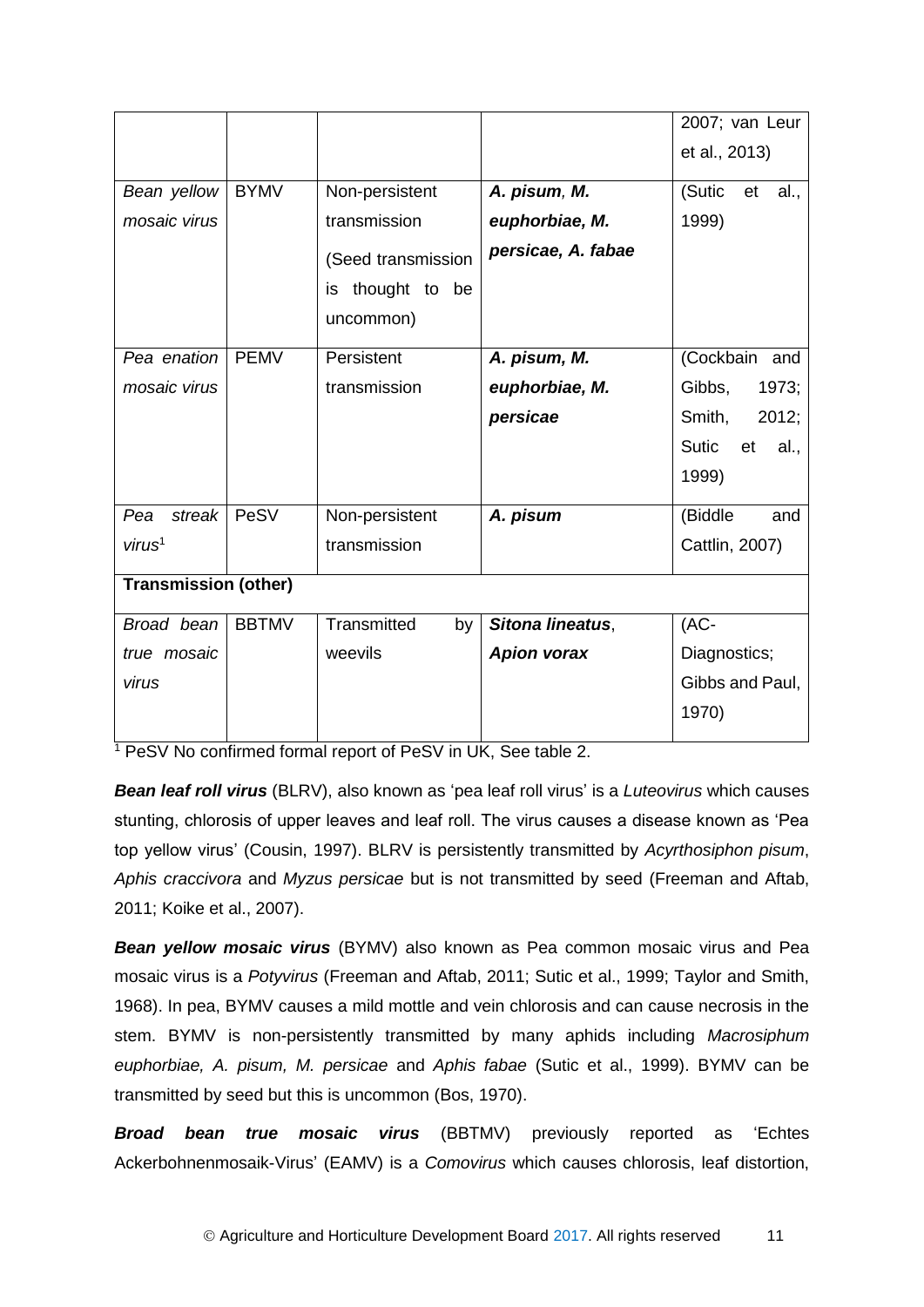vein clearing and later in infection can cause necrosis of the stem and the plant to become bushy (Sutic et al., 1999). BBTMV is transmitted by weevils *Sitona lineatus* and *Apion vorax* but was not found to be spread by aphids or pollen beetles (Cockbain et al., 1975). BBTMV is seed-borne on field bean (Jones, 1978).

*Pea enation mosaic virus* (PEMV) is an *Enamovirus* which causes distortion of leaves, pods and stem, vein clearing, mottling and stunting of the plant (See Figure 2). PEMV also causes proliferations on the underside of leaves which are called enations (Cousin, 1997; Sutic et al., 1999). PEMV is transmitted by aphids in a persistent manner by *A. pisum, M. euphorbiae* and *M. persicae* (Smith, 2012)*.* 

**Figure 2.** *Pea enation mosaic virus* showing veinal chlorosis/clearing and mottling (Picture courtesy of PGRO)



*Pea early-browning virus* (PEBV) is a *Tobravirus* which causes necrosis on leaves, stem and pods (See Figure 3) and causes the seed coat to be wrinkled and green/grey in colour (Boulton, 1996; Sastry, 2013; Sutic et al., 1999). PEBV is transmitted by seed and nematodes. In England they are transmitted by *Paratrichodorus anemones*, P. pachydermus, *Trichodorus primitivius* and *T. viruliferous* (Goodey, 1963; Sutic et al., 1999; Wang et al., 1997).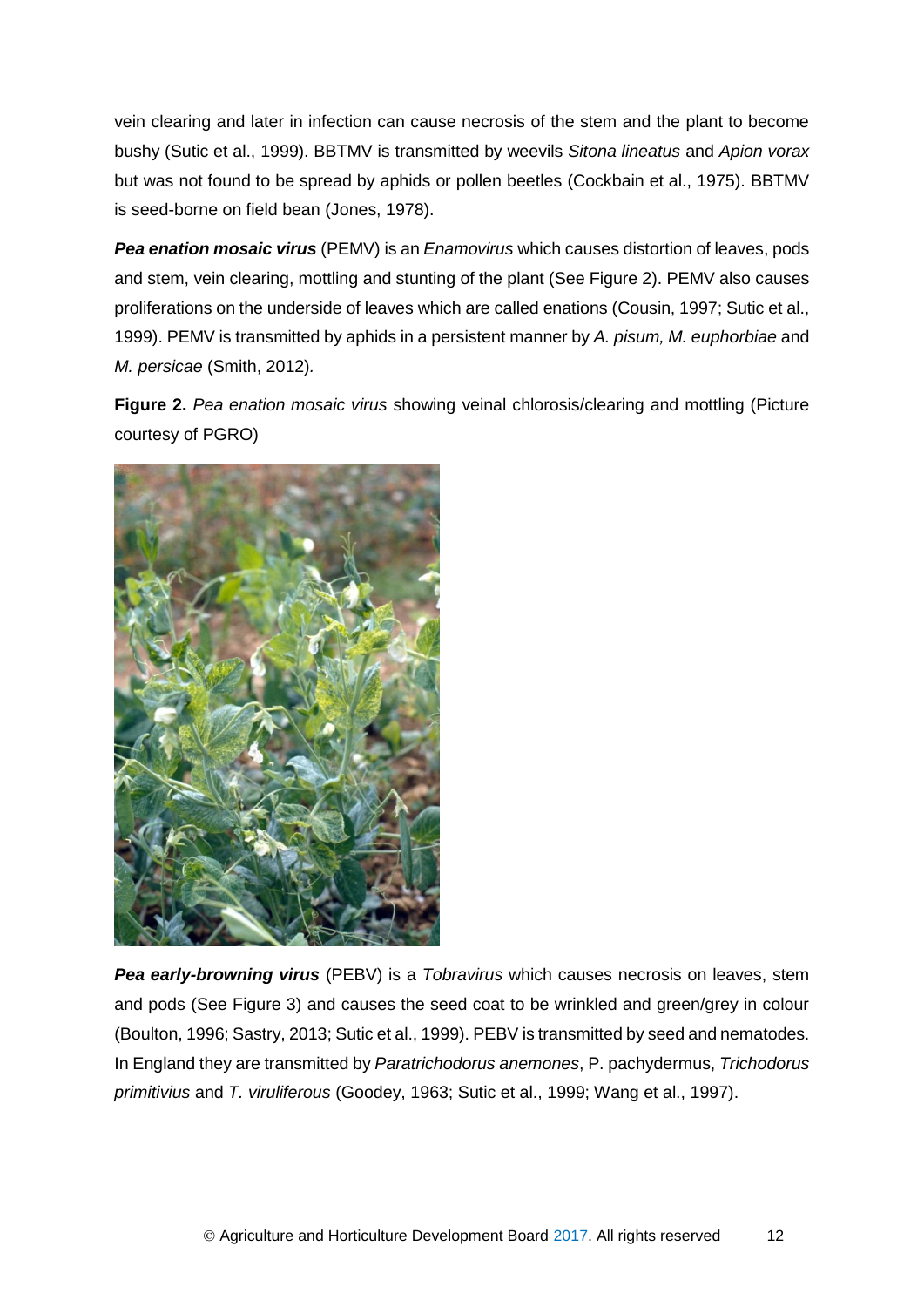**Figure 3.** Pea plants with necrotic leaves caused by infection with *Pea early browning virus* (Picture courtesy of PGRO)



*Pea seed-borne mosaic virus* (PSbMV) is a *Potyvirus* which can cause mosaic, distortion of leaves and pods and stunting of the plant (Koike et al., 2007) but these symptoms are often subtle and hard to spot in the field (Coutts et al., 2009). PSbMV can also cause discolouration and necrotic rings on pea seed, which in the past have been mistakenly attributed to other causes such as environmental stresses or fungal disease (Coutts et al., 2008). PSbMV is primarily spread by seed, plants grown from infected seed act as a primary source of inoculum. Virus from these infected plants may then spread to neighbouring plants windmediated plant to plant contact before onward transmission by aphids (Congdon et al., 2016b). PSbMV is non-persistently transmitted by many aphids, including *M. euphorbiae, M. persicae*, *A. pisum*, *A. craccivora, A. fabae, D. escalanti* and *R. padi* (Khetarpal and Maury, 1987; Rao et al., 2008).

**Pea Streak Virus** (PeSV) is a *Carlavirus*. The virus is mainly transmitted by the pea aphid (*Acyrthosiphon pisum*) (Biddle and Cattlin, 2007). It causes severe necrotic streaking (brown/dead tissue) of stems and petioles. Tops of plants may be mottled or chlorotic. Pods remain unfilled with pit marks on the surface (See Figure 4) and there is a purple discolouration of pods. Symptoms appear later in the growing season when pods are formed but not filled. If infection is early plants become severely affected and may die before flowering (Bos, 1973).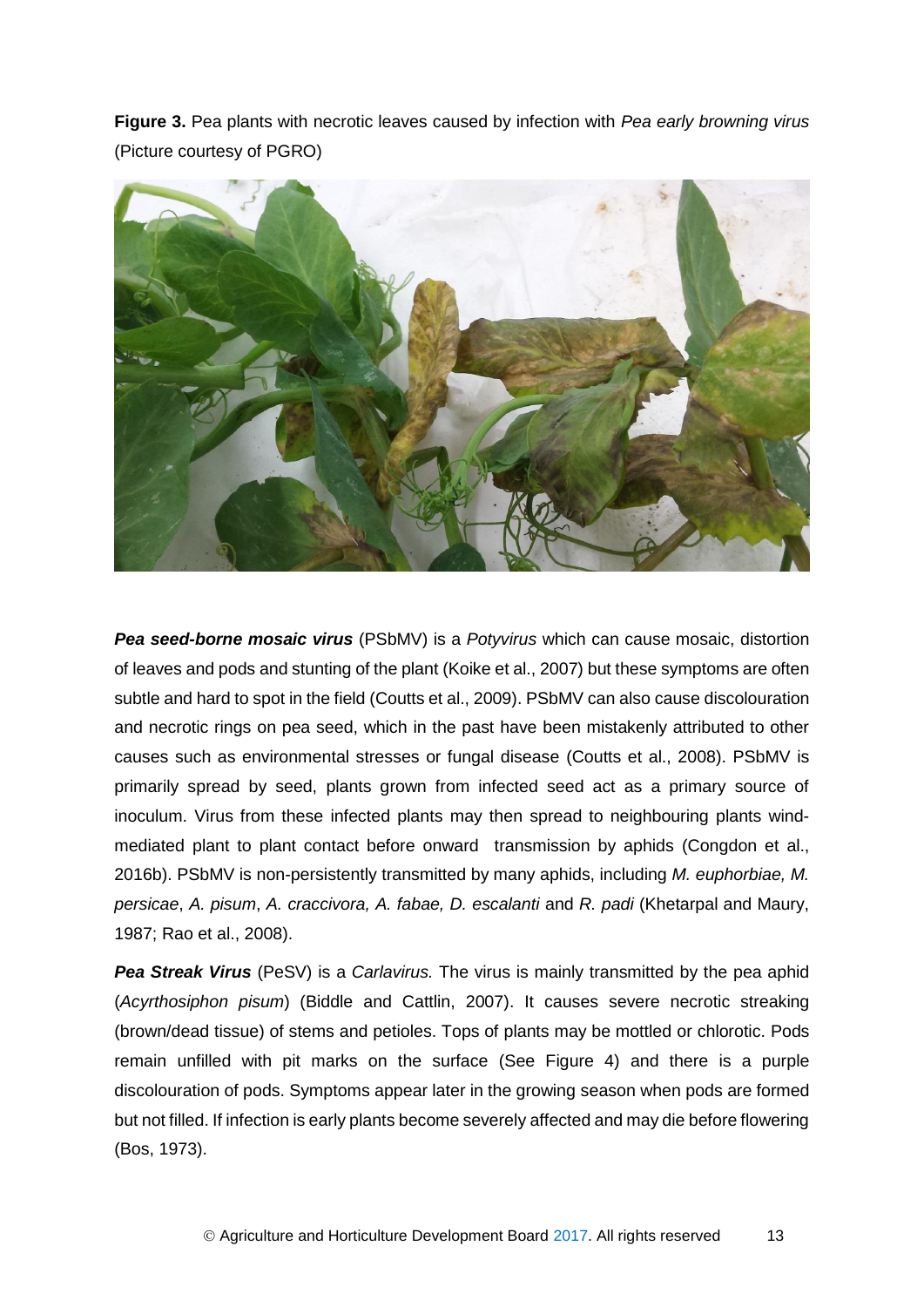Figure 4. Pitting on pod surface caused by infection with Pea streak virus (picture courtesy of PGRO).

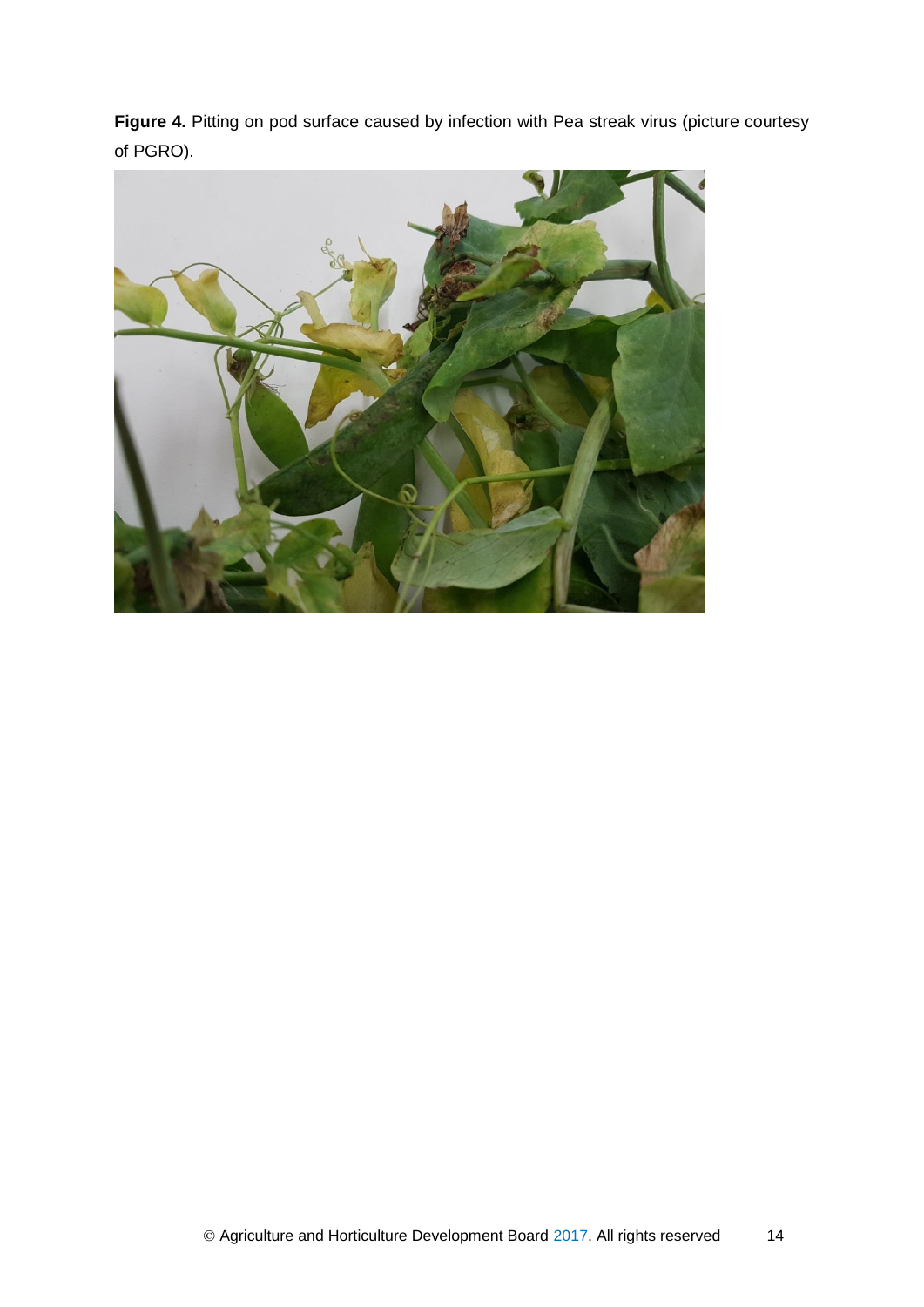**Table 3.** Viruses which are found in the UK and can infect peas, but have not been reported from UK pea crops.

| <b>Virus</b>                             | <b>Acronym</b> | <b>Distribution</b>  | <b>Spread</b> | <b>Vector</b>                 | <b>Reference</b> |
|------------------------------------------|----------------|----------------------|---------------|-------------------------------|------------------|
| <b>Aphid transmission Non-persistent</b> |                |                      |               |                               |                  |
| Alfalfa                                  | <b>AMV</b>     | Worldwide            |               | Acyrthosiphon                 | (Bergua<br>et    |
| mosaic                                   |                |                      |               | pisum, A. kondoi,             | al., 2014)       |
| virus                                    |                |                      |               | Aphis craccivora, A.          |                  |
|                                          |                |                      |               | gossypii, A.                  |                  |
|                                          |                |                      |               | spiraecola and                |                  |
|                                          |                |                      |               | Myzus persicae                |                  |
| Bean                                     | <b>BCMV</b>    | Worldwide            | Experimental  | A. pisum, A. fabae            | (Bos, 1971)      |
| common                                   |                |                      | host          | and M. persicae               |                  |
| mosaic                                   |                |                      |               |                               |                  |
| virus                                    |                |                      |               |                               |                  |
| <b>Beet</b>                              | <b>BtMV</b>    | Worldwide            |               | A. fabae and $\overline{M}$ . | (Russell,        |
| mosaic                                   |                |                      |               | persicae                      | 1971)            |
| virus                                    |                |                      |               |                               |                  |
| Broad bean                               | BBWV1          | Europe,              |               | M. persicae, A.               | (Taylor and      |
| wilt virus 1                             |                | Japan,<br><b>New</b> |               | craccivora,                   | Stubbs,          |
|                                          |                | York<br>and          |               | Macrosiphum                   | 1972)            |
|                                          |                | Australia            |               | euphorbiae and A.             |                  |
|                                          |                |                      |               | fabae.                        |                  |
| Broad bean                               | BBWV2          | Worldwide            |               | M. persicae, A.               | (Zhou,           |
| wilt virus 2                             |                |                      |               | pisum and A.                  | 2002)            |
|                                          |                |                      |               | craccivora                    |                  |
| Clover                                   | <b>CIYVV</b>   | UK,                  |               | A. pisum, M.                  | (Gibbs<br>et     |
| yellow vein                              |                | Bulgaria,            |               | euphorbiae, M.                | 1966;<br>al.,    |
| virus                                    |                | Canada,              |               | persicae and                  | Larsen<br>et     |
|                                          |                | <b>USA</b>           |               | Aulacorthum solani            | 2008;<br>al.,    |
|                                          |                |                      |               |                               | Pasev et al.,    |
|                                          |                |                      |               |                               | 2014; Singh      |
|                                          |                |                      |               |                               | and López-       |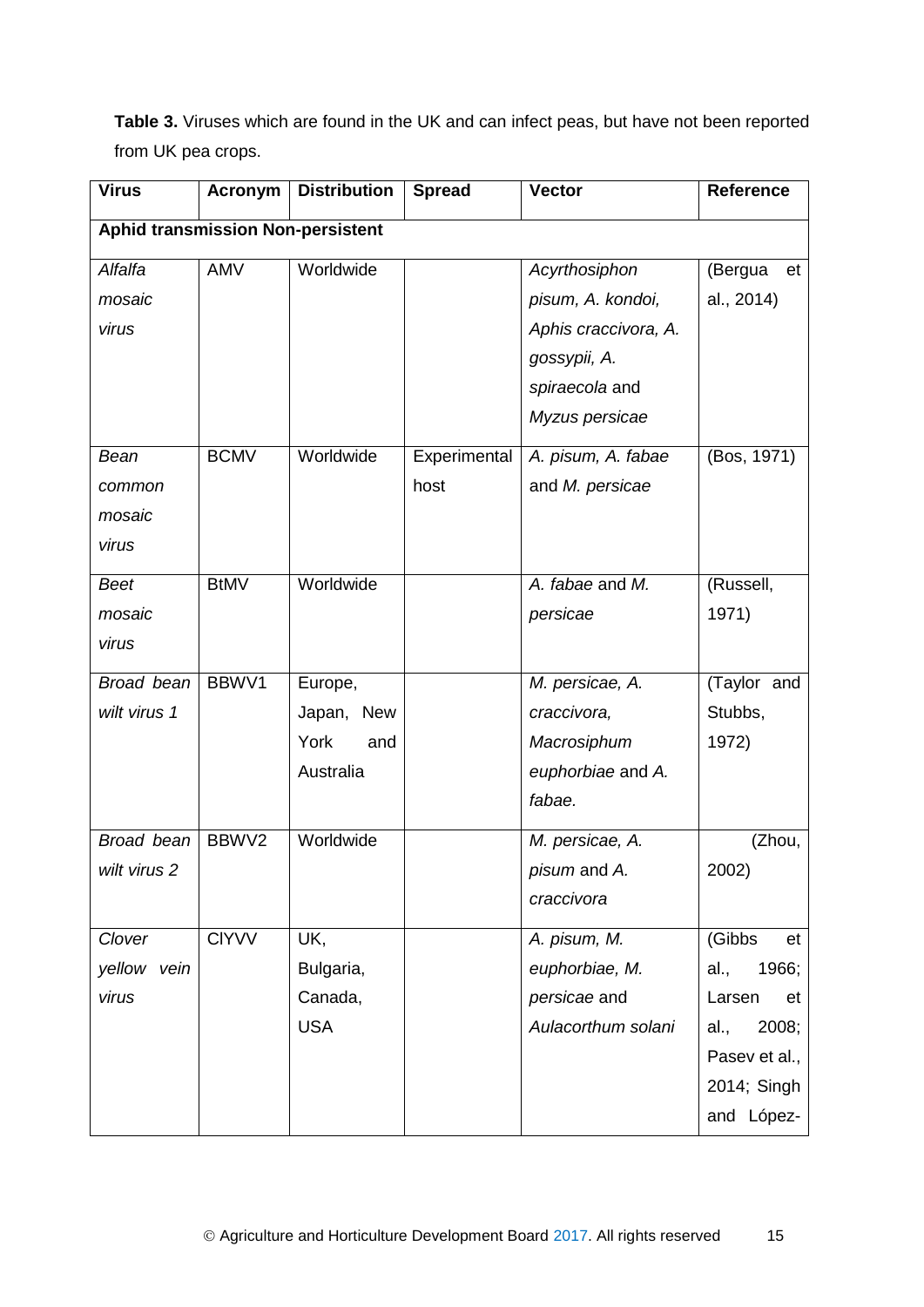|                                       |              |                   |              |                        | Abella,       |
|---------------------------------------|--------------|-------------------|--------------|------------------------|---------------|
|                                       |              |                   |              |                        | 1971)         |
| Cucumber                              | <b>CMV</b>   | Worldwide         |              | A. kondoi, A.          | (CABI,        |
| mosaic                                |              |                   |              | craccivora, A.         | 2017a)        |
| virus                                 |              |                   |              | glycines, A. gossypii, |               |
|                                       |              |                   |              | A. spriaecola, A.      |               |
|                                       |              |                   |              | solani, Lipaphis       |               |
|                                       |              |                   |              | erysimi, M.            |               |
|                                       |              |                   |              | europhbiae and M.      |               |
|                                       |              |                   |              | persicae               |               |
| Lettuce                               | LMV          | Worldwide         | Experimental | A. pisum, M.           | Gall,<br>(Le  |
| mosaic                                |              |                   | host         | persicae and M.        | 2003)         |
| virus                                 |              |                   |              | euphorbiae             |               |
| Red clover                            | <b>RCVMV</b> | UK, Europe,       | Can<br>be    | A. pisum, M.           | (Fletcher et  |
| vein mosaic                           |              | USA,<br>India     | transmitted  | persicae,              | 2015;<br>al., |
| virus                                 |              | <b>New</b><br>and | by seed      | <b>Therioaphis</b>     | Varma,        |
|                                       |              | Zealand           |              | ononidis, Cavariella   | 1970;         |
|                                       |              |                   |              | aegopodii and C.       | Varma<br>et   |
|                                       |              |                   |              | theobaldi              | al., 1970)    |
| Turnip                                | TuMV         | Worldwide         |              | M. persicae and        | (Tomlinson,   |
| mosaic                                |              |                   |              | Brevicoryne            | 1970)         |
| virus                                 |              |                   |              | brassicae              |               |
| Watermelon                            | <b>WMV</b>   | Worldwide         |              | Ageniaspis citricola,  | (Plantwise)   |
| mosaic                                |              |                   |              | A. craccivora, A.      |               |
| virus                                 |              |                   |              | solani, A. gossypii,   |               |
|                                       |              |                   |              | M. persicae, M.        |               |
|                                       |              |                   |              | euphorbiae and         |               |
|                                       |              |                   |              | Toxoptera citricidus   |               |
| <b>Aphid transmission: Persistent</b> |              |                   |              |                        |               |
| <b>Beet</b>                           | <b>BWYV</b>  | UK, Europe,       |              | A. craccivora, A.      | (CABI,        |
| western                               |              | North<br>Asia,    |              | solani, B. brassicae,  | 2016b)        |
| yellows                               |              | America,          |              | M. orantus, M.         |               |
| virus                                 |              | Australia         |              | persicae, A. kondoi,   |               |
|                                       |              |                   |              | Hyperomyzus            |               |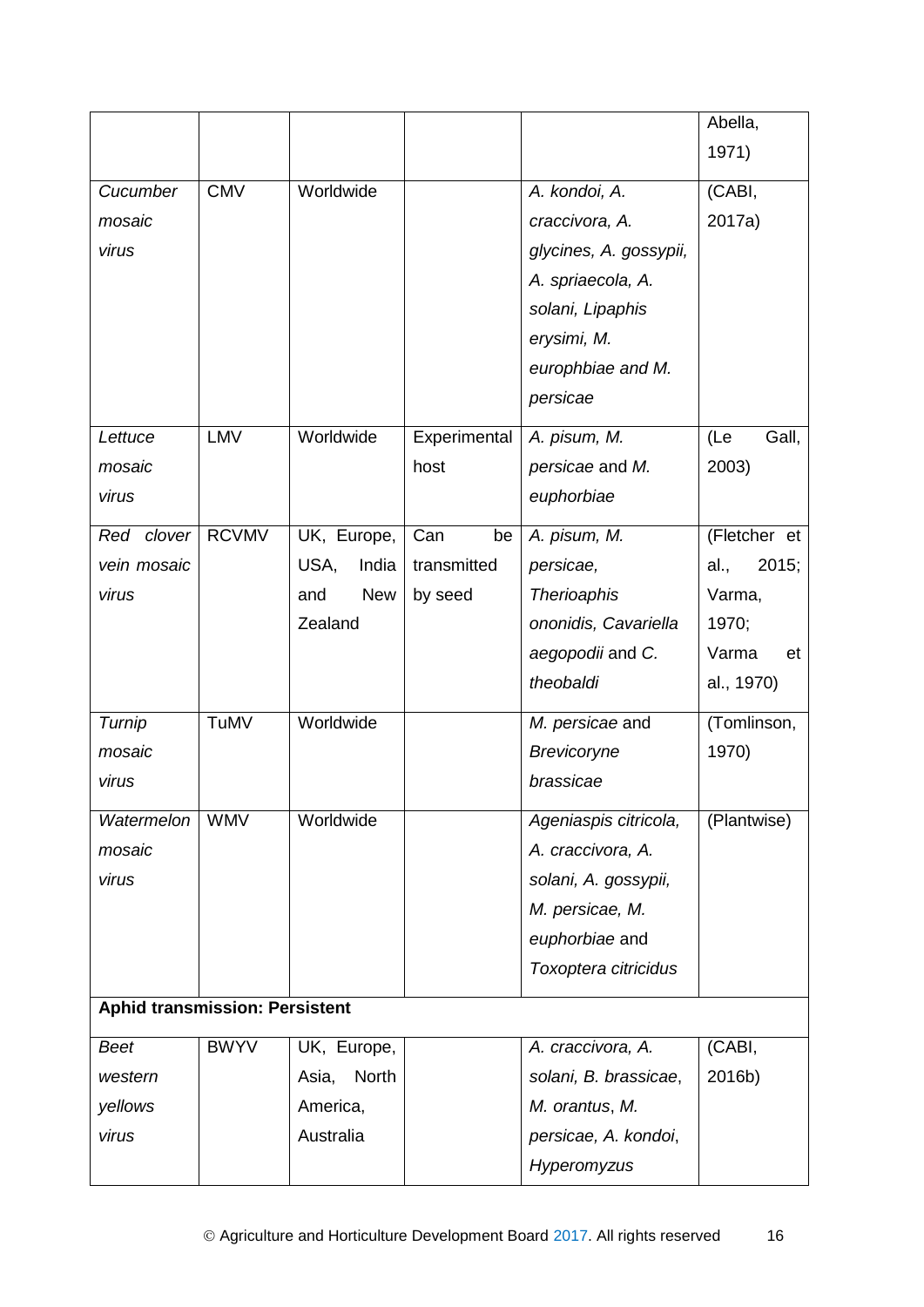|                                 |              | <b>New</b><br>and |                | lactucae, and         |                |
|---------------------------------|--------------|-------------------|----------------|-----------------------|----------------|
|                                 |              | Zealand           |                | Therioaphis trifolii  |                |
|                                 |              |                   |                | forma maculate        |                |
| White                           | <b>WCIMV</b> | UK,<br><b>USA</b> | Possibly       | A. pisum              | 1959;<br>(Fry, |
| clover                          |              | <b>New</b><br>and | seed borne     |                       | Gibbs et al.,  |
| mosaic                          |              | Zealand           |                |                       | 1966; Zhao     |
| virus                           |              |                   |                |                       | et al., 2016)  |
| Other mechanism of transmission |              |                   |                |                       |                |
|                                 |              |                   |                |                       |                |
| Broad bean                      | <b>BBMV</b>  | <b>UK</b><br>and  | Weevils        | Sitona lineatus       | (Fortass       |
| mottle virus                    |              | Morocco           |                |                       | Diallo,<br>and |
|                                 |              |                   |                |                       | 1993;          |
|                                 |              |                   |                |                       | Gibbs,         |
|                                 |              |                   |                |                       | 1972)          |
| Broad bean                      | <b>BBSV</b>  | Europe and        | Weevils        | Apion vorax and S.    | (Gibbs and     |
| stain virus                     |              | North-West        |                | lineatus              | Smith,         |
|                                 |              | Asia              |                |                       | 1970)          |
| Red clover                      | <b>RCMV</b>  | UK,               | Vectors<br>not |                       | (Valenta       |
| mosaic                          |              | Northern          | known          |                       | and            |
| virus                           |              | Europe            |                |                       | Marcinka,      |
|                                 |              |                   |                |                       | 1971)          |
| Tobacco                         | <b>TNV</b>   | Worldwide         | Fungus         | Olpidium brassicae    | (Kassanis,     |
| necrosis                        |              |                   |                |                       | 1970)          |
| virus                           |              |                   |                |                       |                |
| Tobacco                         | <b>TSV</b>   | Worldwide         | <b>Thrips</b>  | Frankliniella         | (CABI,         |
| streak virus                    |              |                   |                | occidentalis, F.      | 2016f)         |
|                                 |              |                   |                | schultzei and Thrips. |                |
|                                 |              |                   |                | tabaci                |                |
| Tomato                          | <b>TBRV</b>  | UK,<br>Europe     | Nematodes.     | Longidorus            | (EPPO,         |
| black<br>ring                   |              | Turkey<br>and     | Also<br>known  | attenuates and L.     | 1990)          |
| virus                           |              | and India.        | to be seed     | elongates             |                |
|                                 |              |                   | borne.         |                       |                |
|                                 |              |                   |                |                       |                |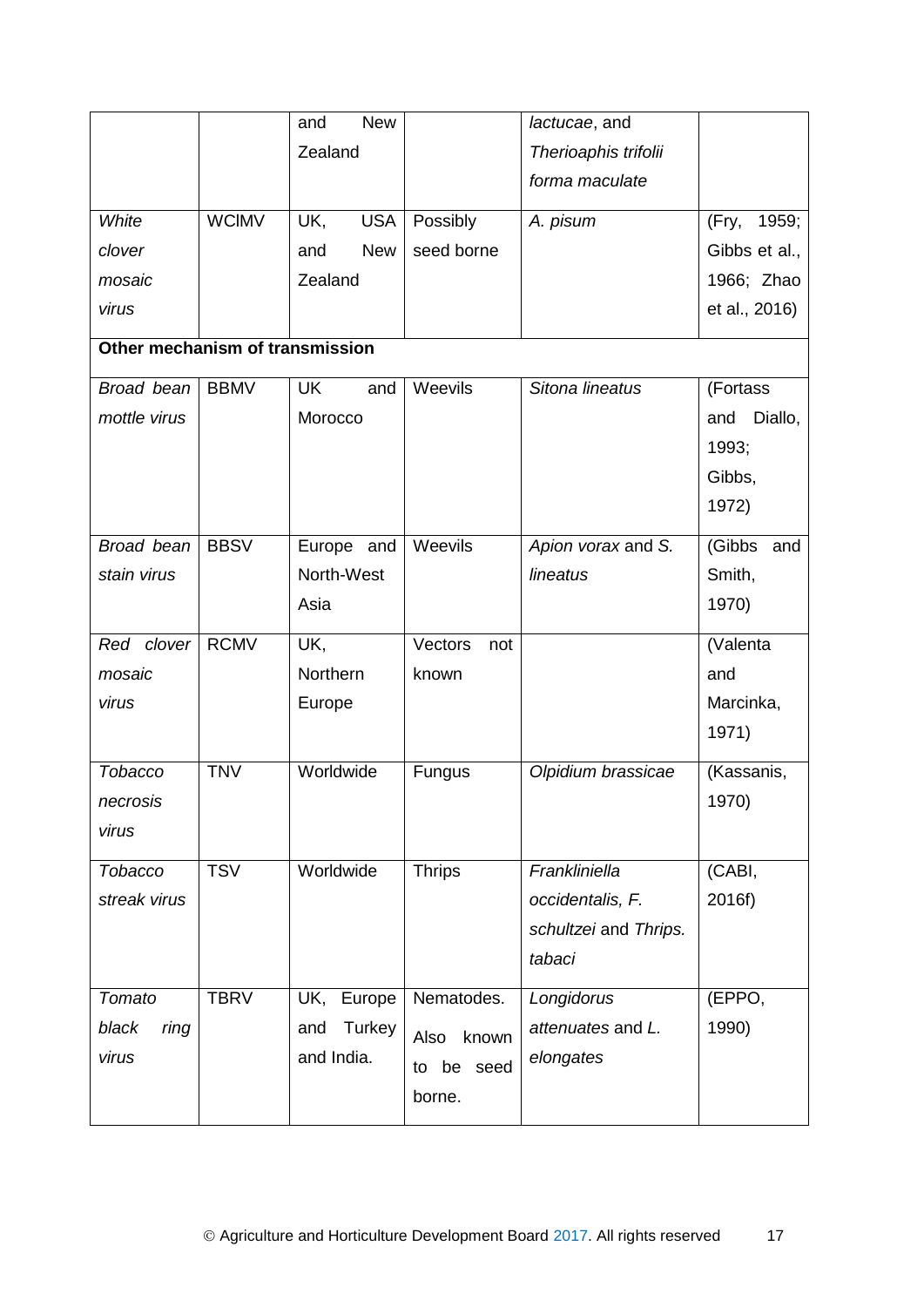| Tomato          | <b>TSWV</b> | Worldwide | <b>Thrips</b> | F. occidentalis, F.   | (CABI, |
|-----------------|-------------|-----------|---------------|-----------------------|--------|
| spotted<br>wilt |             |           |               | fusca, F. intonsa, F. | 2017b) |
| virus           |             |           |               | schultzei, F.         |        |
|                 |             |           |               | bispinosa, T. palmi,  |        |
|                 |             |           |               | T. tabaci and T.      |        |
|                 |             |           |               | setosus               |        |
|                 |             |           |               |                       |        |

*Alfalfa mosaic virus* (AMV) is an *Alfamovirus* which occurs worldwide and can infect over a hundred different plant species, including pea (Bergua et al., 2014; Fletcher, 1993; Freeman and Aftab, 2011). On pea AMV can cause symptoms such as mosaic, malformed pods and slower growth (Esfandiari et al., 2005). AMV is non-persistently transmitted by aphids, such as *A. pisum, A. kondoi, A. craccivora, A. gossypii, A. spiraecola* and *M. persicae*, and has been shown to be seed transmitted in alfalfa plants (CABI, 2016a; Frosheiser, 1973).

*Bean common mosaic virus* (BCMV) is non-persistently transmitted by *A. pisum, A. fabae*  and *M. persicae* (Bos, 1971). A strain of the potyvirus BCMV was shown to infect pea, but did not produce symptoms (Provvidenti, 1991).

*Beet mosaic virus* (BtMV) is a *Potyvirus* which causes necrotic stripes and clearing of stems and veins, and wilting of leaflets on pea (Russell, 1971; Sutic et al., 1999). BtMV is nonpersistently transmitted by a number of aphids including *M. persicae* and *A. fabae* (Russell, 1971).

*Beet western yellows virus* (BWYV) is a *Polerovirus* which causes stunting and yellowing on pea. BYMV is persistently transmitted by aphids, a survey in Australia found that *A. craccivora, Aulacorthum solani, Brevicoryne brassicae, M. orantus, M. persicae, A. kondoi, Hyperomyzus lactucae* and *Therioaphis trifolii forma maculate (Aftab and Freeman, 2013).*

*Broad bean mottle virus* (BBMV) is a *Bromovirus* which has been found to naturally infect pea, and other legumes. Fortass and Diallo (1993) found that the virus could be transmitted by weevils, *S. lineatus* was able to transmit BBMV between faba bean and pea. On pea the virus causes lethal systemic wilt (Gibbs, 1972).

*Broad bean stain virus* (BBSV) (synonyms Pea mild mosaic virus and Pea green mottle virus) is a *Comovirus* (Clark, 1972; Harrison and Murant, 2013; Perez-Egusquiza et al., 2014). The virus causes vein clearing, necrosis and leaf rolling. BBSV has shown to be seed transmitted on faba bean (Cockbain et al., 1976) and can be transmitted by weevils *A. vorax* and *S. lineatus* (Summerfield, 2012). BBSV was shown not to be transmitted by aphids, *A. pisum* and *A. fabae*, or pollen beetles (Cockbain et al., 1975).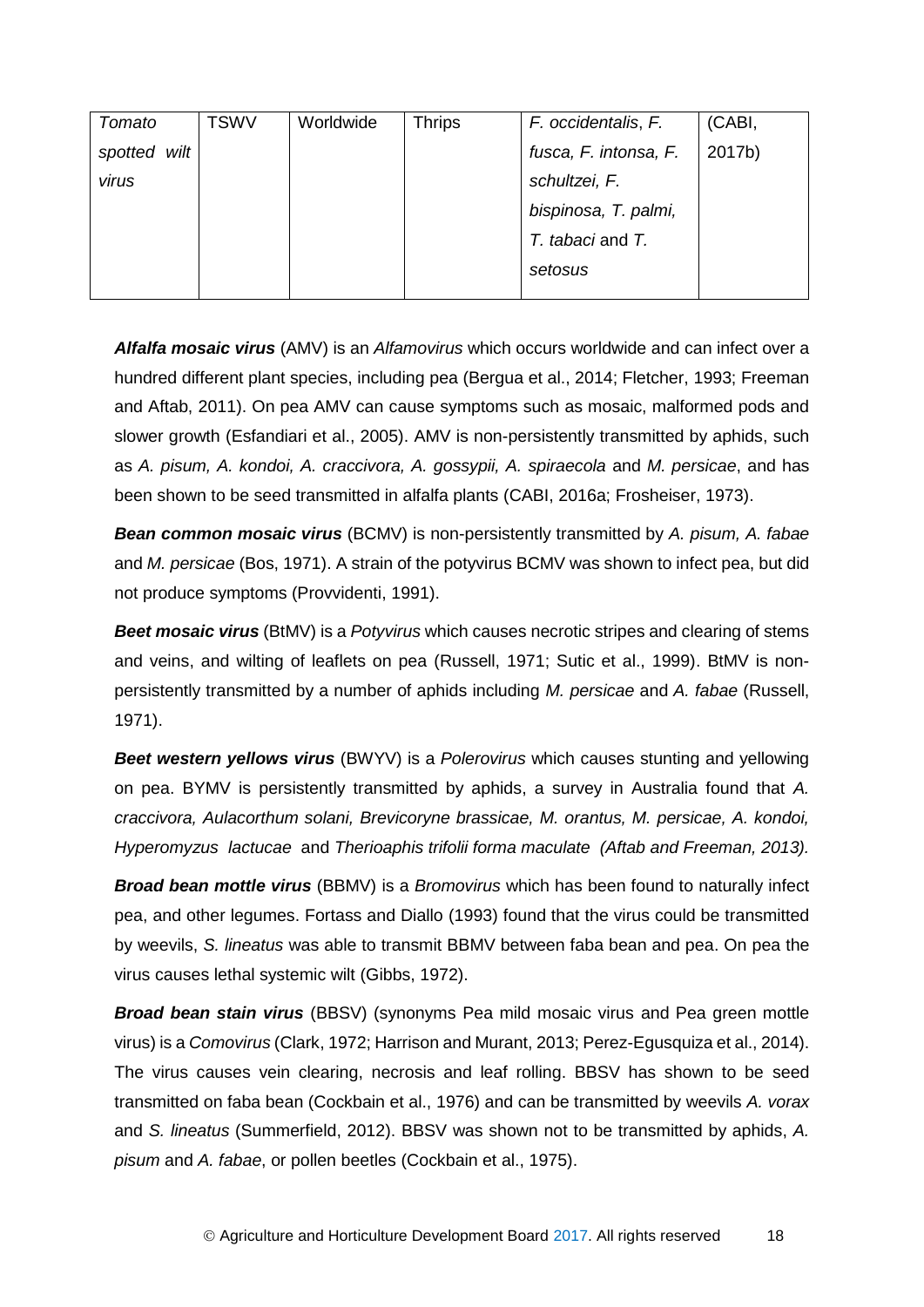*Broad bean wilt virus 1* (BBWV-1) and *Broad bean wilt virus 2* (BBWV-2) were originally thought to be one virus, they were then described as two serotypes of the virus before finally being recognised as two viruses. Both are part of the *Comovirus* genus and are both able to infect pea (Uyemoto and Provvidenti, 1974). Sutic et al*.* (1999) gave a general description of symptoms caused by BBWV on pea, including dwarfing, leaf roll, chlorosis on leaves and necrosis of pods preventing seed development. Both viruses are transmitted in a nonpersistent manner by aphids, *M. persicae* and *A. craccivora*. BBWV1 can also be transmitted by *M. euphorbiae* and *A. fabae* was able to transmit an isolate found in nasturtium. BBWV2 has also been shown to be transmitted by *A. pisum* and one isolate of BBWV2 was found to be seed-borne on broad bean but at a low frequency (Taylor and Stubbs, 1972; Zhou, 2002).

*Clover yellow vein virus* (ClYVV) is a *Potyvirus* which can causes necrosis and chlorosis in peas and other legumes (Hisa et al., 2014). Experiments on coriander showed that *A. solani, A. pisum*, *M. euphorbiae* and *M. persicae* were able to non-persistently transmit ClYVV (Hollings and Stone, 1974; Singh and López-Abella, 1971).

*Cucumber mosaic virus* (CMV) is a *Cucumovirus* which causes chlorotic mottle and necrotic spots on pea plants (Sutic et al., 1999). CMV is non-persistently transmitted by aphids such as *A. kondoi*, *A. craccivora*, *A. glycines, A. gossypii, A. spiraecola, Aulacorthum solani, Lipaphis erysimi, M. euphorbiae, M. persicae* (CABI, 2017a; Freeman and Aftab, 2011). Fukumoto et al. (2003) found that pea plants infected with both CMV and *Watermelon mosaic virus* (WMV) may have more severe symptoms that those peas infected with CMV alone. CMV has the broadest known host range of any virus with over 1200 host species.

*Lettuce mosaic virus* (LMV) can infect pea, at least experimentally. LMV causes mosaic symptoms and vein clearing on pea. LMV is seed-borne in lettuce and can be non-persistently transmitted by a number of aphids including *A. pisum, M. persicae* and *M. euphorbiae* (Le Gall, 2003).

*Red clover mottle virus* (RCMV) is a *Comovirus* which can affect the shoot apices and cause a slight mosaic symptom (Valenta and Marcinka, 1971). The virus was mechanically transmitted on to legumes, but was not found to be transmitted by soil, seed or six aphids tested (Sinha, 1960).

*Red clover vein mosaic virus* (RCVMV) is a *Carlavirus* (Fletcher et al., 2015). RCVMV has been shown to cause mild chlorosis, a rosette shape of leaves, and violet steaks on the leaf petioles, stem and veins. Infection of the pods can prevent the formation of seeds and peas which show necrosis often die (Sutic et al., 1999). RCVMV has been responsible for severe crop losses on pea, chickpea and lentils in India and the USA, it was recently found to be in New Zealand though it did not seem to give visible symptoms so the losses are probably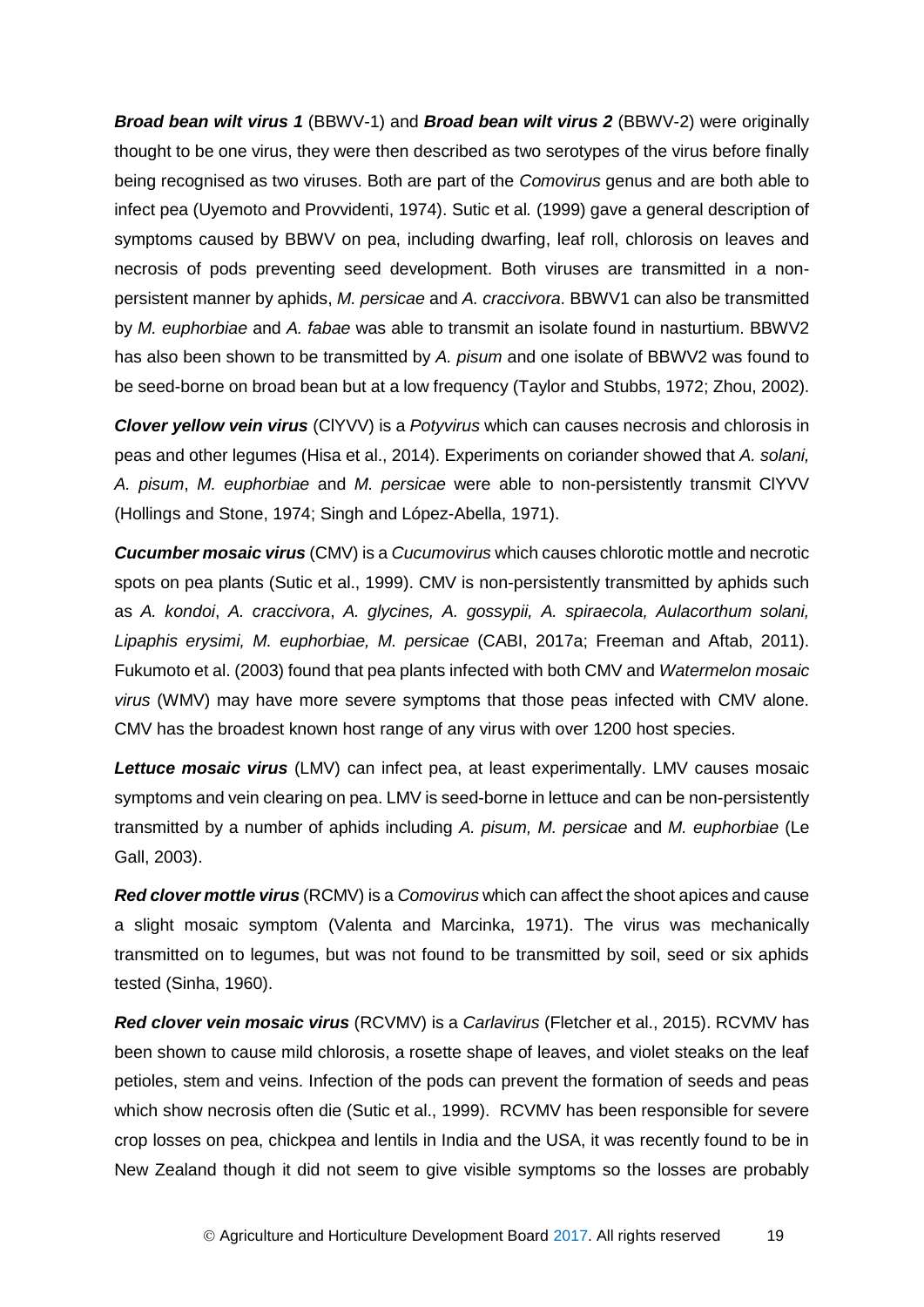negligible (Fletcher et al., 2015). RCVMV is non-persistently transmitted by *A. pisum, Cavariella aegopodii, C. theobaldi, M. persicae* and *Therioaphis ononidis.* RCVMV has also been reported to be transmitted by seed (Fletcher et al., 2015; Varma, 1970).

*Tobacco necrosis virus* (TNV) has been isolated from pea roots (Sutic et al., 1999). TNV is transmitted by the root infecting fungus *Olpidium brassicae* (Kassanis, 1970). Although the virus is occasionally found to cause superficial damage in potato tubers, little is known on the impact of this virus in other hosts.

*Tobacco streak virus* (TSV) is an *Ilarvirus* which can infect pea. TSV can cause a variety of symptoms on plants such as distortion, yellowing and necrosis on leaves and dwarfing. TSV is transmitted by thrips, *Frankliniella occidentalis*, *F. schultzei* and *Thrips tabaci* (CABI, 2016f).

*Tomato black ring virus* TBRV is a *Nepovirus* which has a wide host range, including *Phaseolus spp.* TBRV is spread by nematodes *Longidorus attenuates* and *L. elongates* and can be retained by the host for weeks. TBRV can also be spread in soil which contains viruliferous nematodes and seed (EPPO, 1990). Sutic *et al*. (1999) state that "Tobacco black ring virus" caused yellowing and ringspots on infected peas, however no other reference to this virus could be found. Sutic *et al.* (1999) could have meant *Tomato black ring virus* (TBRV) which Edwardson and Christie (1991) list as infecting pea, but no other reports of TBRV on pea could be found.

*Tomato spotted wilt virus* (TSWV) is a *Bunyaviridae* which has a wide host range (approximately 800 species), and causes wilting of flowers, necrosis spots on pods and upper leaves and brown-purple colouration of stem (Salamon et al., 2012; Sutic et al., 1999). TSWV is persistently transmitted by thrips, *F. occidentalis*, *F. fusca, F. intonsa, F. schultzei, F. bispinosa, T. palmi, T. tabaci* and *T. setosus* and transmission of seed is thought to be very rare (Kormelink, 2005). The virus is recorded as only having a limited distribution in the UK, and is largely limited to outbreaks in protected edibles and ornamentals where the conditions under glasshouse protection are more favourable for the survival of the vector.

*Turnip mosaic virus* (TuMV) is a *Potyvirus* causes chlorotic mottle, necrotic mottle, deformation of pods and leaves, and stunting in pea (Segundo et al., 2003). TuMV is nonpersistently transmitted by a number of aphids, including *M. persicae* and *B. brassicae* (Tomlinson, 1970).

*White clover mosaic virus* **(**WClMV) is a *Potexvirus* which causes mosaic and mottle symptoms on legumes (Hisa et al., 2014). A strain of WClMV has been reported to be transmitted by *A. pisum*, but others have failed to repeat this. There is also a record of WClMV being transmitted by seed, though not specifically from pea (Bercks, 1971).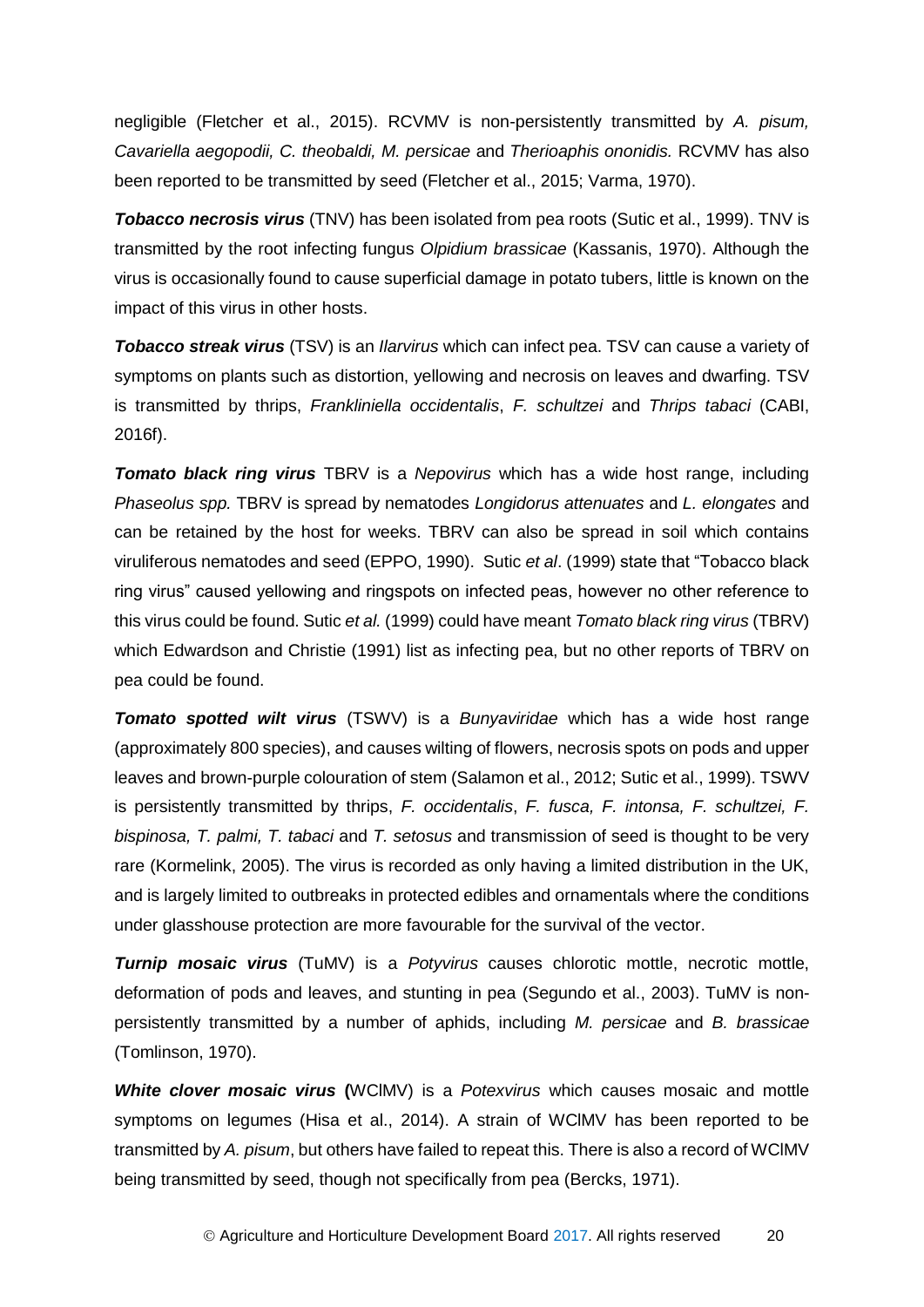### *Viruses of peas: reports originating from Europe and the rest of the world*

As part of horizon scanning activity, it was also noted that there are several viruses which are known to be present in Europe which have not been previously reported from the UK, these are presented in Table 4. Among these viruses are those with a broad distribution across Europe, which present the greatest potential for future outbreaks in the UK. Those with a distribution outside Europe, but with only a limited distribution within mainland Europe, or those limited to the South and East of the continent may be considered to present a lower risk to the UK at present. Table 5 presents those viruses which have been recorded on pea crops elsewhere in the world. Whilst these present the lowest risk for future incursions into the UK, the emergence of these viruses should be monitored and tracked in the scientific literature to ascertain any change in this level of risk.

| <b>Virus</b> | <b>Acronym</b> | <b>Distribution</b>                | <b>Spread</b> | <b>Vector</b>        | <b>Reference</b> |
|--------------|----------------|------------------------------------|---------------|----------------------|------------------|
|              |                | Aphid transmission: Non-persistent |               |                      |                  |
| Cowpea       | <b>CABMV</b>   | Netherlands,                       | Can<br>be     | Aphis fabae, A.      | (CABI,           |
| aphid-       |                | Germany,                           | seed-borne    | gossypii, A.         | 2016c)           |
| borne        |                | Italy,                             |               | medicaginis, A.      |                  |
| mosaic       |                | Hungary,                           |               | craccivora,          |                  |
| virus        |                | Africa, Asia,                      |               | Macrosiphum          |                  |
|              |                | USA, South                         |               | euphorbiae and Myzus |                  |
|              |                | America and                        |               | persicae             |                  |
|              |                | Australia                          |               |                      |                  |
| Peanut       | PeMoV          | Bulgaria,                          |               | A. gossypii, A.      | (Bock<br>and     |
| mottle virus |                | East Africa,                       |               | craccivora,          | Kuhn, 1975)      |
|              |                | Japan,                             |               | Hyperomyzus lactucae |                  |
|              |                | Malaysia,                          |               | and Rhopalosiphum    |                  |
|              |                | Australia,                         |               | padi                 |                  |
|              |                | <b>USA</b><br>and                  |               |                      |                  |
|              |                | South                              |               |                      |                  |
|              |                | America.                           |               |                      |                  |
| Pea streak   | PeSV           | Germany,                           |               | Acyrthosiphon pisum  | (Sarkisová       |
| virus        |                | Czech                              |               |                      | et al., 2016;    |

**Table 4** Viruses present in Europe but not previously reported from the UK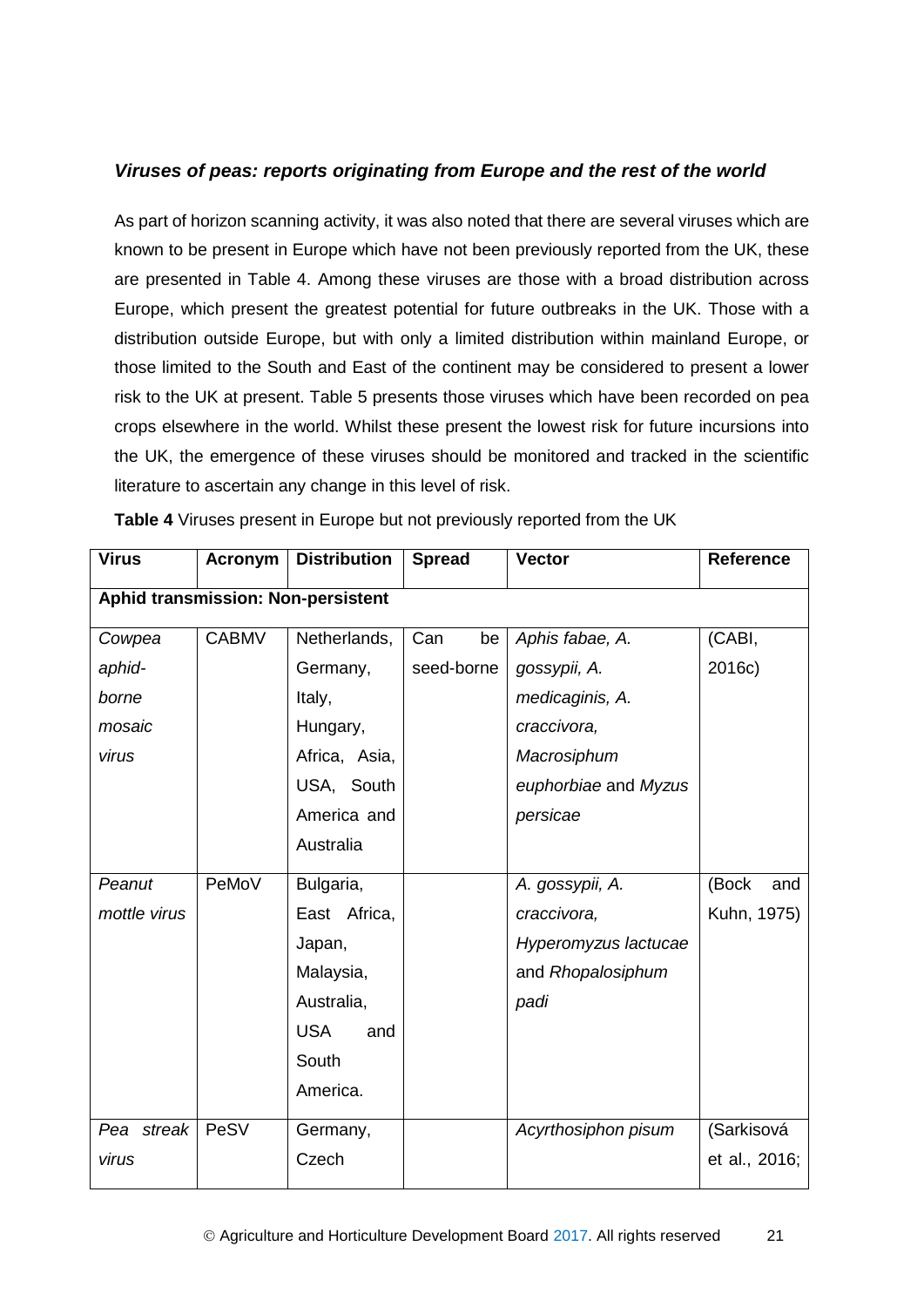|                                       |              | Republic,           |        |    |                        | Sutic et al., |
|---------------------------------------|--------------|---------------------|--------|----|------------------------|---------------|
|                                       |              | <b>USA</b><br>and   |        |    |                        | 1999)         |
|                                       |              | Canada              |        |    |                        |               |
| Peanut                                | <b>PSV</b>   | Europe,             | Seed-  |    | A. craccivora, A.      | (Plantwise)   |
| stunt virus                           |              | Sudan,              |        |    |                        |               |
|                                       |              |                     | borne  | on | spiraecola, M.         |               |
|                                       |              | China,              | peanut |    | persicae               |               |
|                                       |              | Korea,              |        |    |                        |               |
|                                       |              | Japan<br>and        |        |    |                        |               |
|                                       |              | USA.                |        |    |                        |               |
| <b>Aphid transmission: Persistent</b> |              |                     |        |    |                        |               |
| Soybean                               | SbDV         | Germany,            |        |    | Aulacorthum solani,    | (CABI,        |
| dwarf virus                           |              | <b>North</b><br>and |        |    | Nearctaphis bakeri     | 2016e)        |
|                                       |              | West Africa,        |        |    |                        |               |
|                                       |              | East<br>and         |        |    |                        |               |
|                                       |              | West<br>Asia,       |        |    |                        |               |
|                                       |              | Australia and       |        |    |                        |               |
|                                       |              | USA.                |        |    |                        |               |
|                                       |              |                     |        |    |                        |               |
| <b>Black</b>                          | <b>BMLRV</b> | Austria,            |        |    | Unknown                | (Grigoras et  |
| medic<br>leaf                         |              | Azerbaijan          |        |    |                        | al., 2014)    |
| roll virus                            |              | and Sweden          |        |    |                        |               |
| Faba bean                             | <b>FBNYV</b> | Spain,              |        |    | A. pisum, A craccivora | (CABI,        |
| necrotic                              |              | Western             |        |    | and A. fabae           | 2016d)        |
| yellow virus                          |              | Asia<br>and         |        |    |                        |               |
|                                       |              | Northern            |        |    |                        |               |
|                                       |              | Africa              |        |    |                        |               |
|                                       |              |                     |        |    |                        |               |
| Pea yellow                            | <b>PYSV</b>  | Austria             |        |    |                        | (Grigoras et  |
| stunt virus                           |              |                     |        |    |                        | al., 2014)    |
| Pea                                   | <b>PNYDV</b> | Germany,            |        |    | A. pisum               | (Gaafar<br>et |
| necrotic                              |              | <b>Netherlands</b>  |        |    | (Experimental)         | 2017;<br>al., |
| yellow                                |              |                     |        |    |                        | Grigoras et   |
| dwarf virus                           |              |                     |        |    |                        | al., 2010)    |
| <b>Other</b>                          |              |                     |        |    |                        |               |
|                                       |              |                     |        |    |                        |               |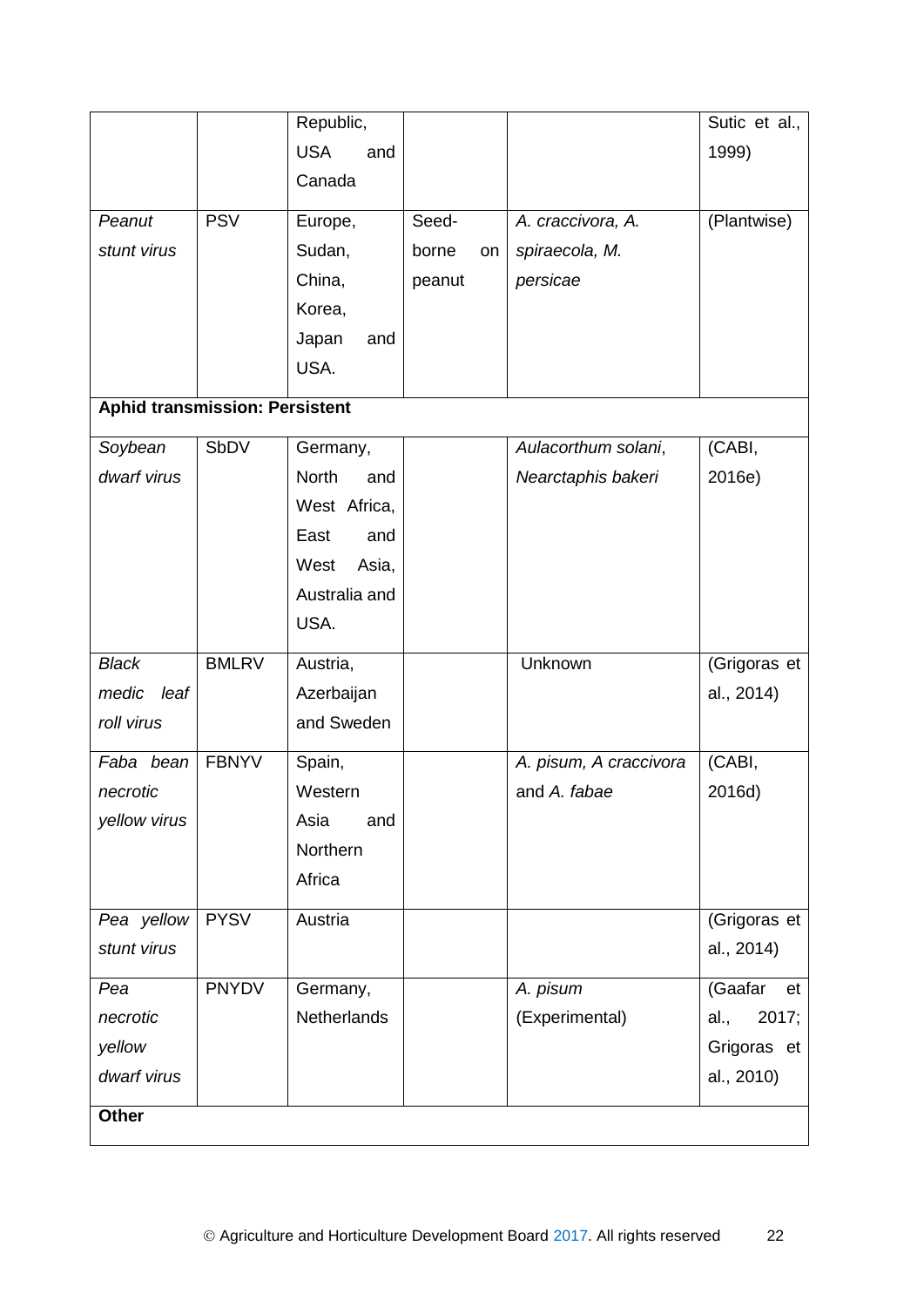| false<br>Pea | Germany | Reported     | Pythium spp. and | (Smith, |
|--------------|---------|--------------|------------------|---------|
| leaf-roll    |         | to be seed-  | Myzus persicae   | 2012)   |
| virus        |         | borne<br>and |                  |         |
|              |         | be<br>to     |                  |         |
|              |         | transmitted  |                  |         |
|              |         | by           |                  |         |
|              |         | oomycetes    |                  |         |
|              |         | and aphids   |                  |         |
|              |         |              |                  |         |

*Cowpea aphid-borne mosaic virus* (CABMV) is a *Potyvirus* which causes different symptoms depending on the cultivar, most show a systemic mottle while Laxton is symptomless. CABMV is seed borne and non-persistently transmitted by aphids, *A. fabae, A. gossypii, A. medicaginis, A. craccivora*, *M. euphorbiae* and *M. persicae* (Bock and Conti, 1974).

*Faba bean necrotic yellows virus* (FBNYV) is a *Nanovirus* which causes leaf rolling, stunting, yellowing and necrosis of leaves in *Vicia faba* (CABI, 2016d; Makkouk et al., 2003) and has been known to naturally infect pea (Fauquet et al., 2005). FBNYV is also transmitted persistently by aphids, *A. pisum, A. craccivora* and *A. fabae* (CABI, 2016d; Sicard et al., 2015).

*Pea false leaf-roll virus* was found in Germany in 1968. The virus caused leaf roll, necrosis and discolouration of leaves. The virus was transmitted in the soil by *Pythium spp.*, by the aphid *M. persicae* and it was seed-borne on pea (Smith, 2012).

*Peanut mottle virus* (PeMoV) is a *Potyvirus* which causes necrosis and systemic mottle on pea, the severity differs between virus strains and cultivars. PeMoV is transmitted nonpersistently by the aphids *A. gossypii, A. craccivora, H. lactucae, M. persicae* and *R. padi*. Seed transmission does occur in groundnut but does not seem to seed-borne in pea (Bock and Kuhn, 1975).

*Pea necrotic yellow dwarf virus* (PNYDV) is a *Nanovirus* which causes stunting, leaf rolling and yellowing of the tops of pea plants (Grigoras et al., 2010) (See Figure 5). PNYDV was first found in pea in Germany in 2009 (Grigoras et al., 2010), since then it has been found infecting faba bean, lentil and vetch in Austria and Germany where it caused significant yield loss (Gaafar et al., 2016). More recently it was found in a routine survey of peas in the Netherlands (Gaafar et al., 2017). PNYDV is transmitted by aphids in a persistent circulative, non-propagative manner (Gaafar et al., 2017). Grigoras *et al.* (2010) were able to transmit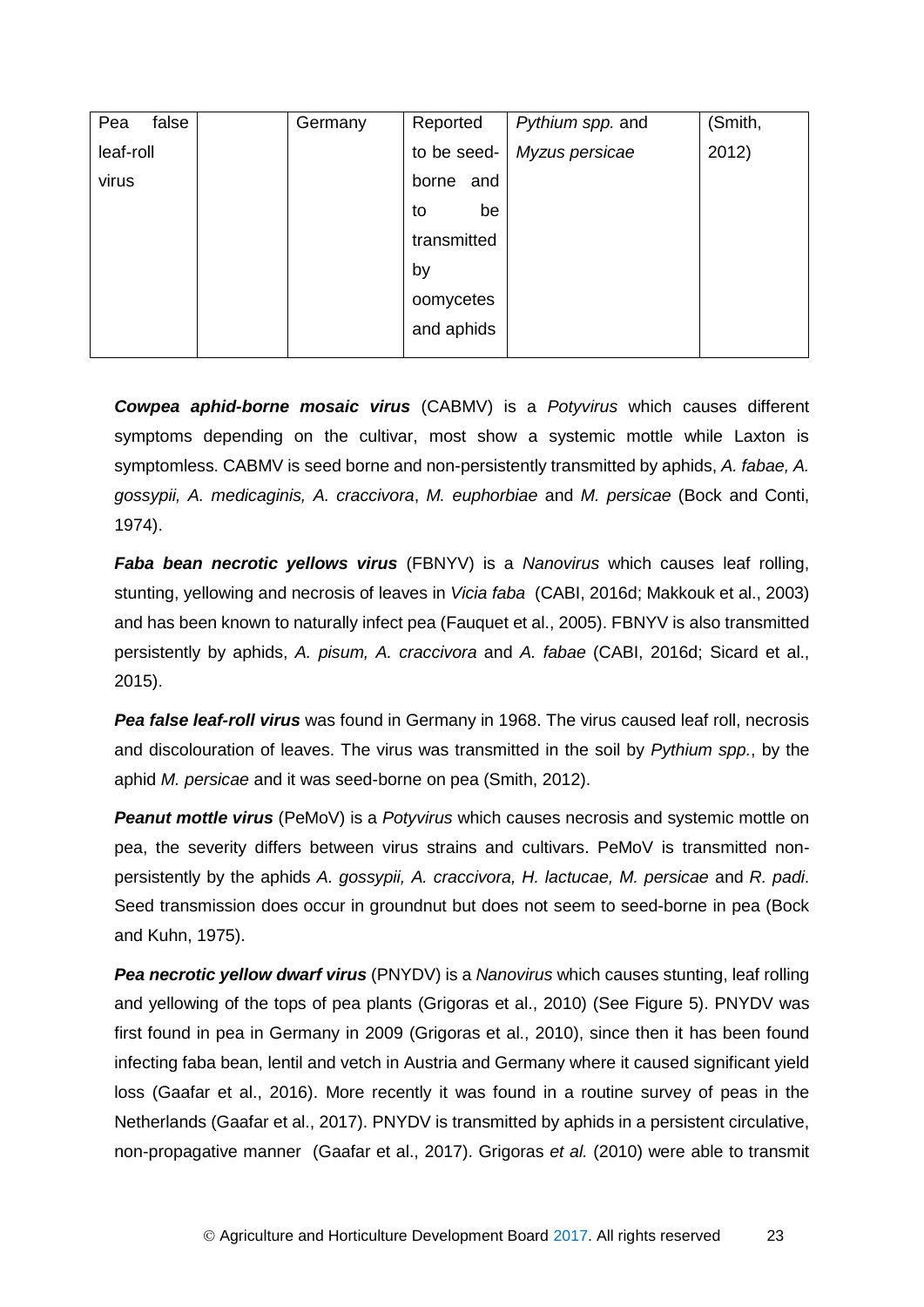PNYDV from peas to faba bean using *A. pisum*, at least experimentally this aphid has been shown to spread the virus.

**Figure 5.** Pea plant infected by *Pea necrotic yellow dwarf virus* (right) showing chlorosis and dwarfing with a healthy pea plant (left) for comparison. Picture by kind permission of H. Ziebell, JKI-Braunschwieg, Germany.



*Pea streak virus* (PeSV) is a *Carlavirus*, late season infection can cause purple or brown streaks on stems, brown lesions on pods and necrotic spots on leaves and early infection kills most pea cultivars. PeSV is non-persistently transmitted by *A. pisum* (Hampton and Weber, 1983). Biddle and Cattlin (2007) record PeSV as common in the USA where the virus and aphid overwinter on alfalfa, and that the virus is occasionally found in Europe, and potentially the UK. No formal report could be found of the presence of PeSV in the UK, hence the inclusion herewith the formal reports of the distribution of PeSV.

*Peanut stunt virus* (PSV) is a *Cucumovirus* which Echandi and Hebert (1971) found could cause systemic mottle and stunting in the pea variety Alaska (Plantwise). PSV is nonpersistently transmitted by aphids, *A. craccivora, A. spiraecola* and *M. persicae*, and is seed borne on peanut (Mink, 1972).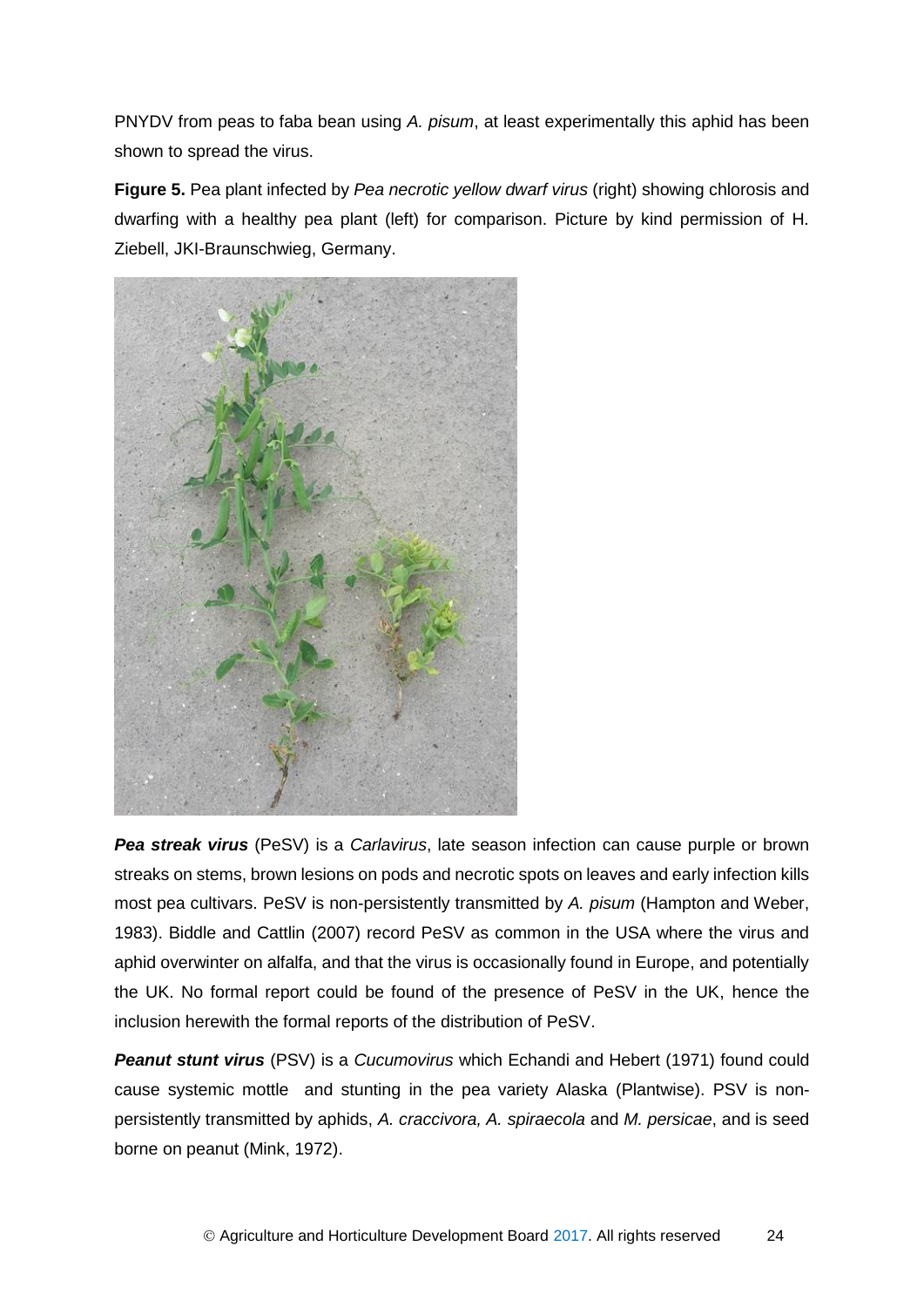*Soybean dwarf virus* (SbDV) is a *Luteovirus* which can be symptomless or cause mild yellowing in pea. SbDV has been found to be transmitted by *Nearctaphis bakeri* and persistently transmitted by *A. solani* (Harrison et al., 2005; Tamada and Kojima).

In 2014 Grigorias *et al.* conducted a survey of legumes in Europe to look for nanoviruses. In this study they discovered two new viruses *Pea yellow stunt virus* in pea in Austria and *Black medic leaf roll virus* in pea and black medic (*Medicago lupulina*) in Austria, Azerbaijan and Sweden. Due to the recent discovery of these viruses little is known about their broader characterisation.

| <b>Virus</b>         | <b>Acronym</b> | <b>Distribution</b> | <b>Spread</b>     | <b>Vector</b>    | <b>Reference</b> |
|----------------------|----------------|---------------------|-------------------|------------------|------------------|
| <b>Broad</b><br>bean |                | Unknown             | Unknown           | Unknown          | (Sutic et al.,   |
| mild<br>mosaic       |                |                     |                   |                  | 1999)            |
| virus                |                |                     |                   |                  |                  |
| <b>Broad</b><br>bean | <b>BBNV</b>    | Japan               | Thought to be     | Unknown          | (Inouye and      |
| necrosis virus       |                |                     | transmitted by    |                  | Nakasone,        |
|                      |                |                     | fungi in soil     |                  | 1980)            |
| Cowpea               | <b>CPSMV</b>   | <b>USA</b><br>and   | Transmitted by    | Beetles from the | (de<br>Jager,    |
| severe               |                | South               | beetle,<br>seed   | Chrysomelidae    | 1979;            |
| mosaic virus         |                | America             | transmission      | family           | Edwardson        |
|                      |                |                     | reported<br>in    |                  | and              |
|                      |                |                     | cowpea<br>and     |                  | Christie,        |
|                      |                |                     | aspagus bean.     |                  | 1991)            |
| Milk<br>vetch        | <b>MDV</b>     | Japan               | Persistent        | A. craccivora    | (Sano et al.,    |
| dwarf virus          |                |                     | aphid             |                  | 1998)            |
|                      |                |                     | transmission      |                  |                  |
| Pea<br>stem          | <b>PSNV</b>    | Japan               | Transmitted by    | Fungi from       | (Osaki<br>et     |
| necrosis virus       |                |                     | fungus            | Olpidium genus   | al., 1988)       |
| mild<br>Peanut       |                | China               | <b>Unknown</b>    | <b>Unknown</b>   | (Abraham et      |
| chlorosis            |                |                     |                   |                  | al., 2006)       |
| virus                |                |                     |                   |                  |                  |
| Plantago             | <b>PIMV</b>    | <b>USA</b>          | Like<br>to<br>be  | <b>Unknown</b>   | (Prowidenti      |
| mottle virus         |                | (New York)          | transmitted<br>by |                  | and              |
|                      |                |                     | beetles           |                  |                  |

**Table 5.** Pea viruses reported from outside of Europe.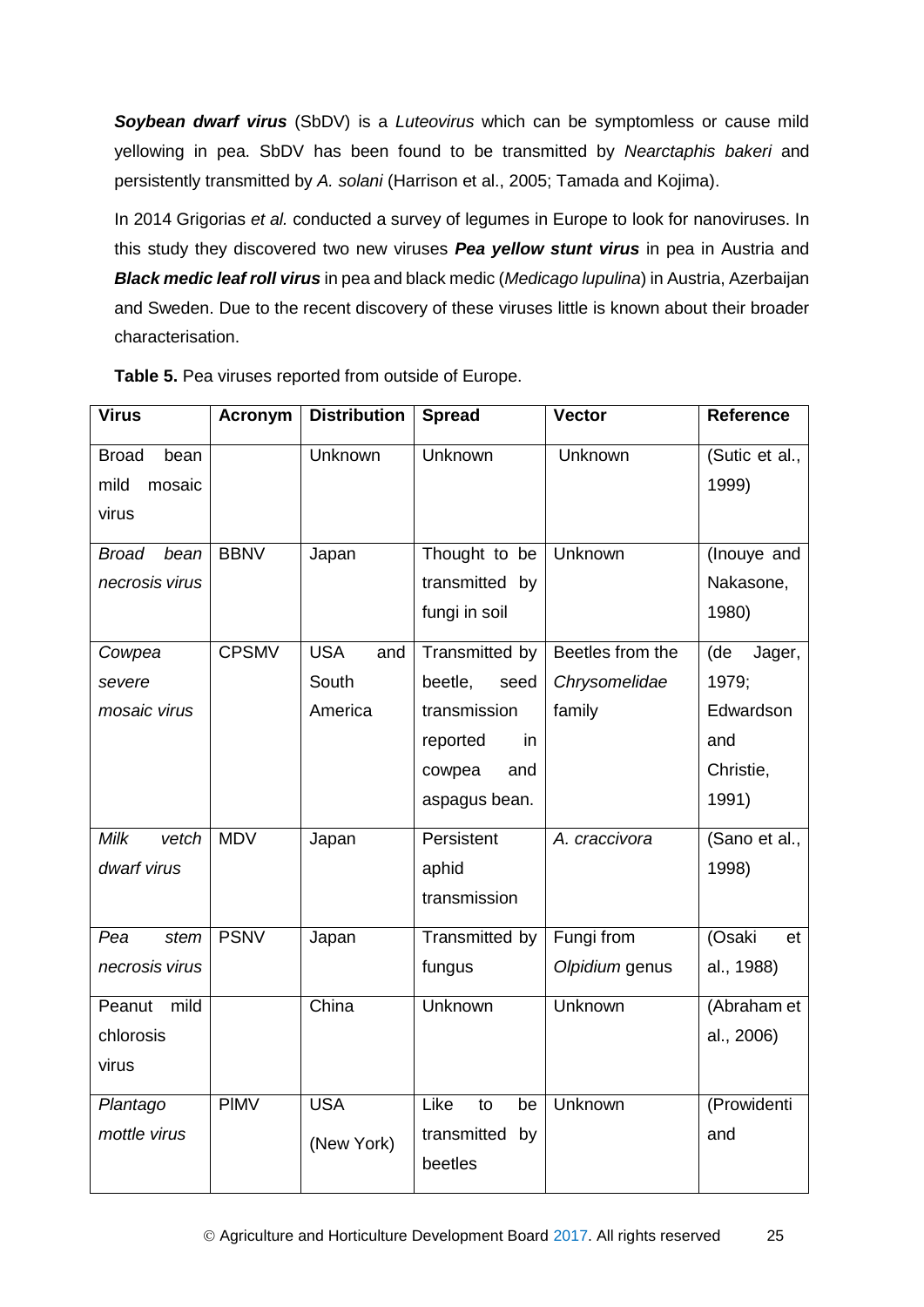|                 |              |           |                    |                   | Granett,     |
|-----------------|--------------|-----------|--------------------|-------------------|--------------|
|                 |              |           |                    |                   | 1976)        |
| Subterranean    | <b>SCMoV</b> | Australia | Mechanical         | Mechanical        | (Jones<br>et |
| clover mosaic   |              |           | transmission       | transmission by   | al., 2001)   |
| virus           |              |           | and low level of   | animals and       |              |
|                 |              |           | seed               | vehicles          |              |
|                 |              |           | transmission       |                   |              |
| Subterranean    | <b>SCSV</b>  | Japan     | Persistent         | A. craccivora, A. | (Chu<br>and  |
| clover<br>stunt |              |           | aphid              | gossypii, M.      | Vetten,      |
| virus           |              |           | transmission       | euphorbiae and    | 2003)        |
|                 |              |           |                    | M. persicae       |              |
| White<br>lupin  | <b>WLMV</b>  | Idaho     | Likely<br>to<br>be | Unknown           | (Provvidenti |
| mosaic virus    |              |           | non-               |                   | and          |
|                 |              |           | persistently       |                   | Hampton,     |
|                 |              |           | transmitted by     |                   | 1993)        |
|                 |              |           | aphids             |                   |              |
|                 |              |           |                    |                   |              |

**Broad bean mild mosaic virus** causes pea plants to grow slowly, shortened internodes and small curled leaves. Seed from the plants infected with this virus are misshapen and discoloured (Sutic et al., 1999).

*Broad bean necrosis virus* (BBNV) is a *Pomovirus* which can experimentally infect pea, causing necrotic streaks and flecks, mottling and stunting of the plant (Inouye and Nakasone, 1980).

*Cowpea severe mosaic virus* (CPSMV) is a *Comovirus* which is transmitted by beetles from the *Chrysomelidae* family and transmission by seed has been seen in cowpea and asparagus bean. Edwardson and Christie, 1991 record pea as a host but no other report of CPSMV on *Pisum* could be found. CPSMV is only found naturally in legumes, though has been found to experimentally infect a wider range of legumes and a small number of plants from different families. CPSMV infected plants often develop chlorotic or necrotic lesions in inoculated leaves, the virus can also cause distortion of leaves and systemic chlorosis and blistering (de Jager, 1979).

*Milk vetch dwarf virus* (MDV) is another nanovirus that can infect pea. It is persistently transmitted by *A. craccivora* and causes dwarfing and yellowing in pea and other hosts (Sano et al., 1998).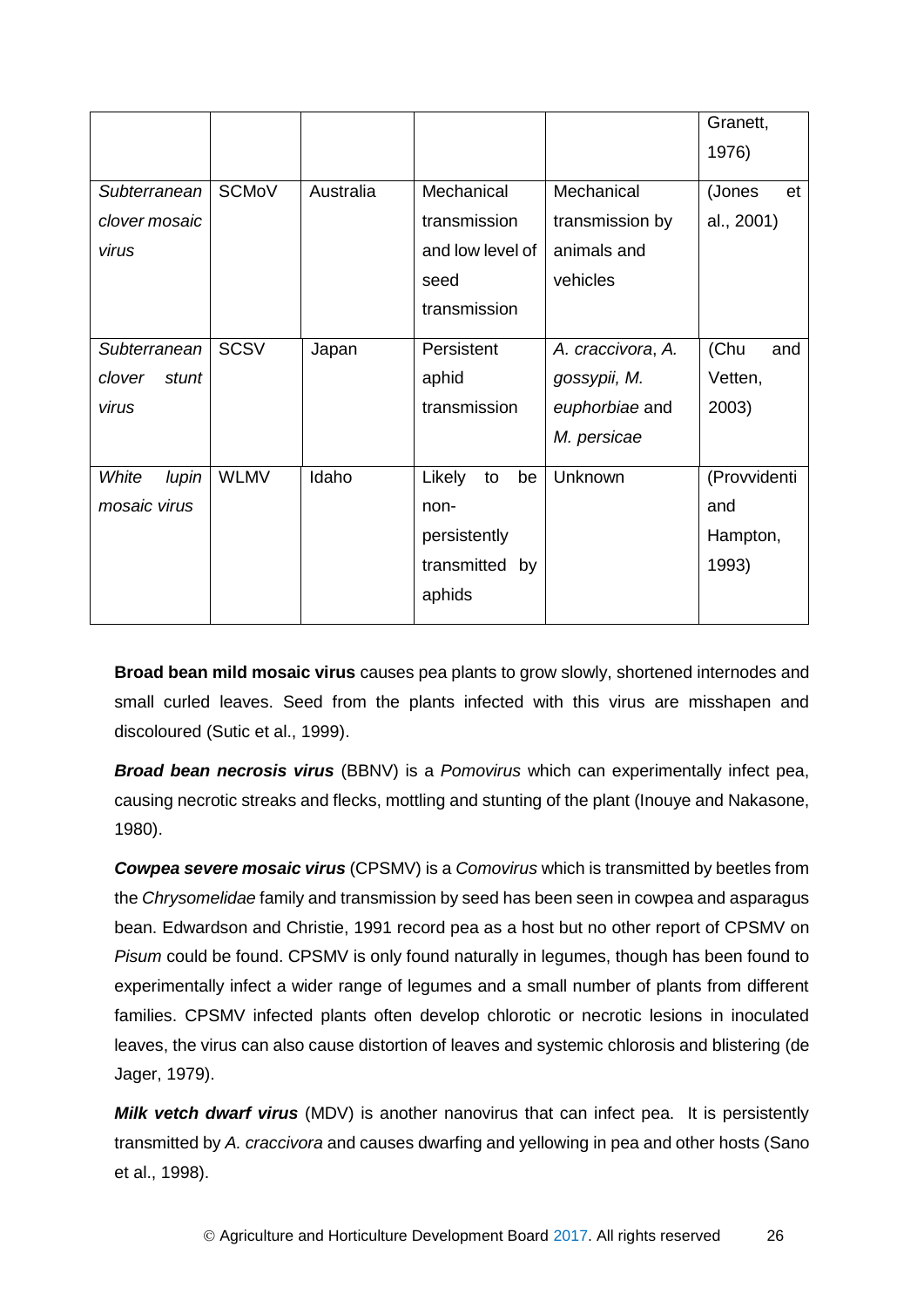**Pea stem necrosis virus** (PSNV) is a *Carmovirus* which causes necrosis of stems, yellowing, wilting and vein necrosis. PSNV is transmitted though the soil by fungi belonging to the genus *Olpidium* (Osaki et al., 1988; Suzuki et al., 2002).

**Pea mild chlorosis virus** is a proposed member of *Polerovirus* genus, it was found in pea and faba bean. Sequencing showed it to be closely related to an isolate of a poleorvirus found in Ethiopia, which has the proposed name Chickpea chlorotic stunt virus (Abraham et al., 2006; Zhou et al., 2012).

*Plantago mottle virus* (PlMV) is a *Tymovirus* which causes necrosis, mottle and chlorosis on pea plants (Prowidenti and Granett, 1976). The transmission of PlMV has not been confirmed, but other tymoviruses are transmitted by beetles, possibly though mechanical transmission or by an association between beetle and virus. There are two cases where tymoviruses have been transmitted by aphids or seed (Koenig and Lesemann, 1979).

*Subterranean clover mottle virus* (SCMoV) is a *Sobemovirus* which can experimentally infect pea (cv. Greenfeast) and causes necrotic lesions. SCMoV is transmitted by seed at a low level and is mechanically transmitted e.g. animal and vehicles (Jones et al., 2001).

*Subterranean clover stunt virus* (SCSV) are SCSV infects clover in the wild but can experimentally infect pea, causing stunting, leaf rolling and chlorosis. SCSV can be persistently transmitted by *A. craccivora, A. gossypii, M. euphorbiae* and *M. persicae* (Chu and Vetten, 2003).

*White lupin mosaic virus* (WLMV) is a *Potyvirus* which can cause a range of symptoms depending on the pea cultivar, some produce a mild mottle whereas in other cultivars it caused severe necrosis (Provvidenti and Hampton, 1993).

#### **Incidence and Impact**

Yield losses due to viruses can vary due to the variety of plant, strain of virus, when the plant was infected with virus and the environmental conditions (Bos, 1982). Generally, the earlier in a season a plant is infected, the more severe the symptoms and greater the yield loss (Irwin et al., 2000). Losses can also be affected by the number of viruses infecting a plant, the infection of a plant with multiple viruses is common (Bos, 1982). During a survey in 1999, (Latham and Jones, 2001) found it common that pea crops would have two, or even three, viruses. Fletcher (1993) found that over half of pea crops had multiple infections. The effect on yield due to the presence of viruses varies. In many cases these yield loss data available for pea infecting viruses only covers alternate hosts, for example in cowpea cv. California Blackeye the yield of seed was reduced by 2.5% by *Blackeye cowpea mosaic virus* and 14% by CMV, separately. When the host was infected with both viruses the yield of seed was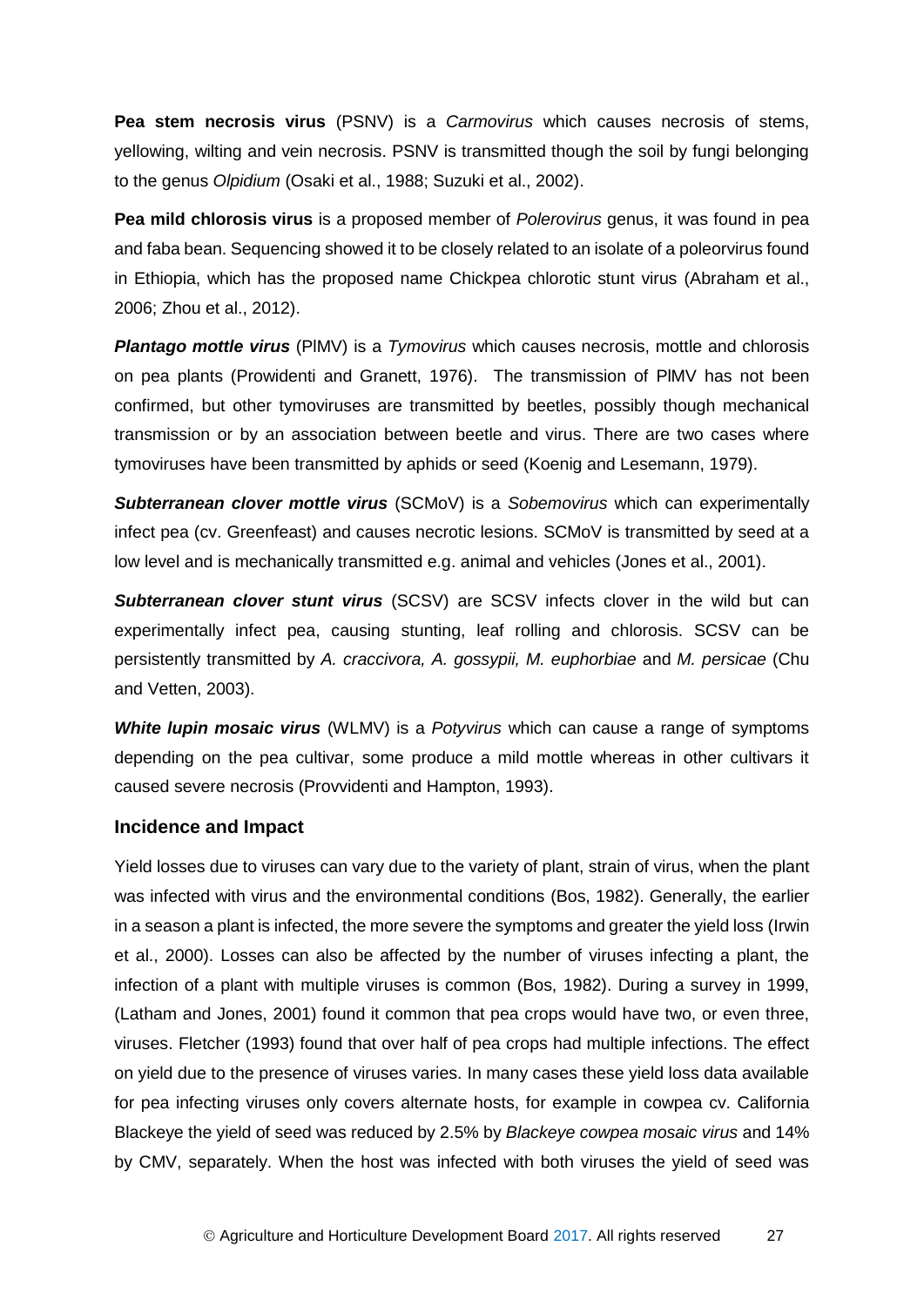reduced by 86%. Whereas, infection of red clover plants with *Red clover necrotic mosaic virus* reduced yield by 57% and infection with WClMV reduced yield by 22%. When red clover was infected with both viruses the yield was reduced by 57% (Bos, 1982). As previously mentioned, pea plants infected with both CMV and WMV had more severe symptoms than those with a single infection (Fukumoto et al., 2003).

Yield loss by viruses can either be from the infection reducing the growth of the plant, which could affect the pods, or, as in the case of PSbMV, reduction of seed quality. Pea plants infected with PSbMV may produce seed which have split seed coats, discolourations and reduction in seed weight (Coutts et al., 2009). These symptoms can cause either downgrading or rejection of the seed (Coutts et al., 2008).

In Western Australia, Latham and Jones (2001) found that of pea crops sampled, 15% were infected with AMV and 10% were infected with BYMV. Crops also tested negative for BWYV and PSbMV. While in 1999 of crops sampled, 56% were infected with BWYV, 18% were infected with BYMV, 6% were infected with CMV and 42% were infected with PSbMV. Crops tested negative for AMV. The use of clean input seed and exploiting varietal resistance is important in the control of PSbMV, which is highlighted by Coutts et al*.* (2008) who reported that the susceptibility and resistance of pea to PSbMV varied greatly between genotypes. In one experiment they found the incidence of PSbMV to be 1% for a highly tolerant genotype (WAPEA2128) through to 95% for the cultivar Snowpeak. In the same experiment, four commercial cultivars of pea had incidences of PSbMV ranging from 67-87% and were all recorded as being highly susceptible. (Coutts et al., 2009) recorded a yield loss of 25% in plants grown from 6.5% infected seed in a year when conditions favoured aphids. The following year, conditions were less favourable to aphids and yield loss from 8% infected seed was 13%.

Fletcher (1993) surveyed pea crops around Canterbury and Malborough in New Zealand in 1987 and 1989. The survey included processing crops, processing seed crops and field pea crops. Across the two regions, years and crop type percentage of crops infected with virus was between 11-80% for AMV, 11-100% for PSbMV, 0-100% SDV and 22-100% BWYV. Furthermore, 50 and 60% of process seed and field pea, respectively, were found to be infected with CMV in Canterbury in 1989 and 6.5% of field pea in Canterbury in 1987 were found to be infected with BYMV.

The *Nanoviruses* are rapidly emerging as important group of viruses in Europe. PNYDV caused high yield losses on pea and faba bean in the Austria (Gaafar et al., 2016) and FBNYV has caused the complete failure of faba bean crop in Egypt between 1992 and 1998 (Makkouk and Kumari, 2009).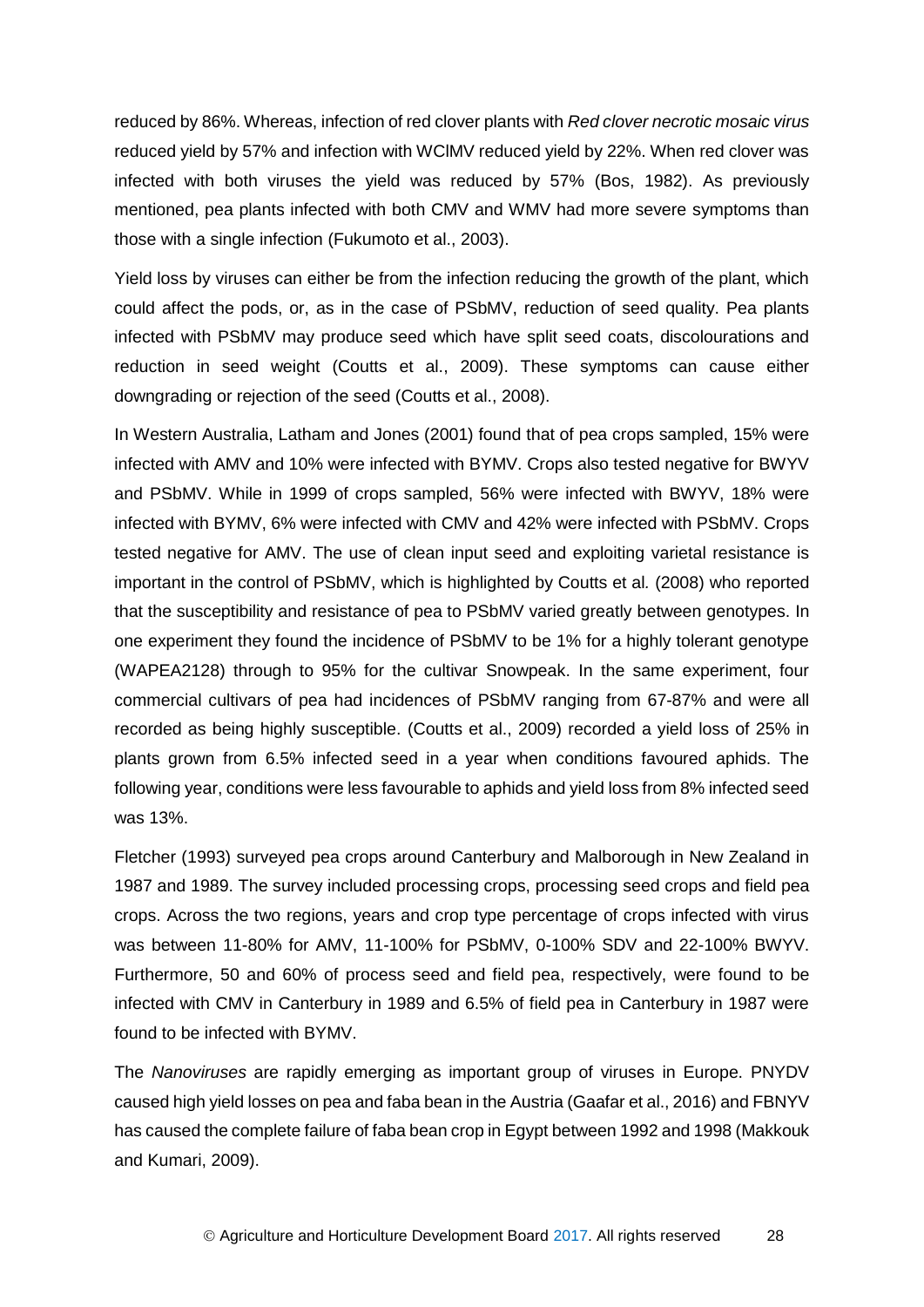#### **Control**

Aphids can cause losses on plants indirectly by spreading viruses and directly by feeding. Feeding damage of *A. pisum* on peas can cause a reduced number of pods and seed and reduced seed weight (McVean et al., 1999). Many of the viruses listed in this review are transmitted by aphids, in either a persistent or non-persistent manner. Non-persistently transmitted viruses are stylet-borne, they are quickly acquired by an aphid and can remain viable for a few hours, and they can also be lost after probing on a healthy plant. Nonpersistent viruses can be acquired by a wide range of aphids, and due to the short viability time are spread over short distances. Conversely, persistently transmitted viruses can only be transmitted by a small number of aphids and are retained by the aphid for the rest of its life. Persistently transmitted viruses have a longer acquisition time, between minutes and several hours, and then undergo a latency period. As the aphid does not lose the virus, the virus can be spread over great distances (Hooks and Fereres, 2006; Makkouk and Kumari, 2009). It is also important to understand the epidemiology of each of the viruses as some viruses survive on weeds between cropping seasons which would mean control of the virus should involve removal of nearby weeds (Freeman and Aftab, 2011; Makkouk and Kumari, 2009).

Use of cultivars which are tolerant or resistant to prevalent viruses can help control yield loss. For some viruses, such as PSbMV, using varieties which are highly tolerant to the virus are important in disease management strategies. Latham and Jones (2001) discuss the importance of testing the susceptibility of cultivars, genotypes or species of plants to viruses which are important in that area. Planting a cultivar which is susceptible to viruses found in that area could lead to yield losses. This susceptible crop could then act as a primary inoculum, which could then cause infection in nearby crops. In New Zealand, peas with resistance to viruses have been bred due to previous outbreaks (Fletcher, 1993). For example, in New Zealand plants were bred which had a tolerance to SbDV. Fletcher (1993) proposes that a high incidence of SbDV in 1989 was due to the use of cultivars from USA and Europe which will have been bred to be resistant to BLRV, rather than SbDV.

The principal of 'start clean, stay clean' is one of the cornerstones of virus management. The use of input seed which has a low percentage of infection can also reduce the yield loss, and this can be ensured through the use of seed obtained from certification programmes. It has been shown in PSbMV on pea, and CMV on lupin, that using seed with low levels of infection resulted in lower incidences of virus, compared to when seeds were used with a higher level of infection (Congdon et al., 2017c; Thackray et al., 2004). This is because the plants grown from infected seed provide a primary source inoculum, aphids then acquire and spread the virus to neighbouring plants. However, this may not be true for all pathosystems.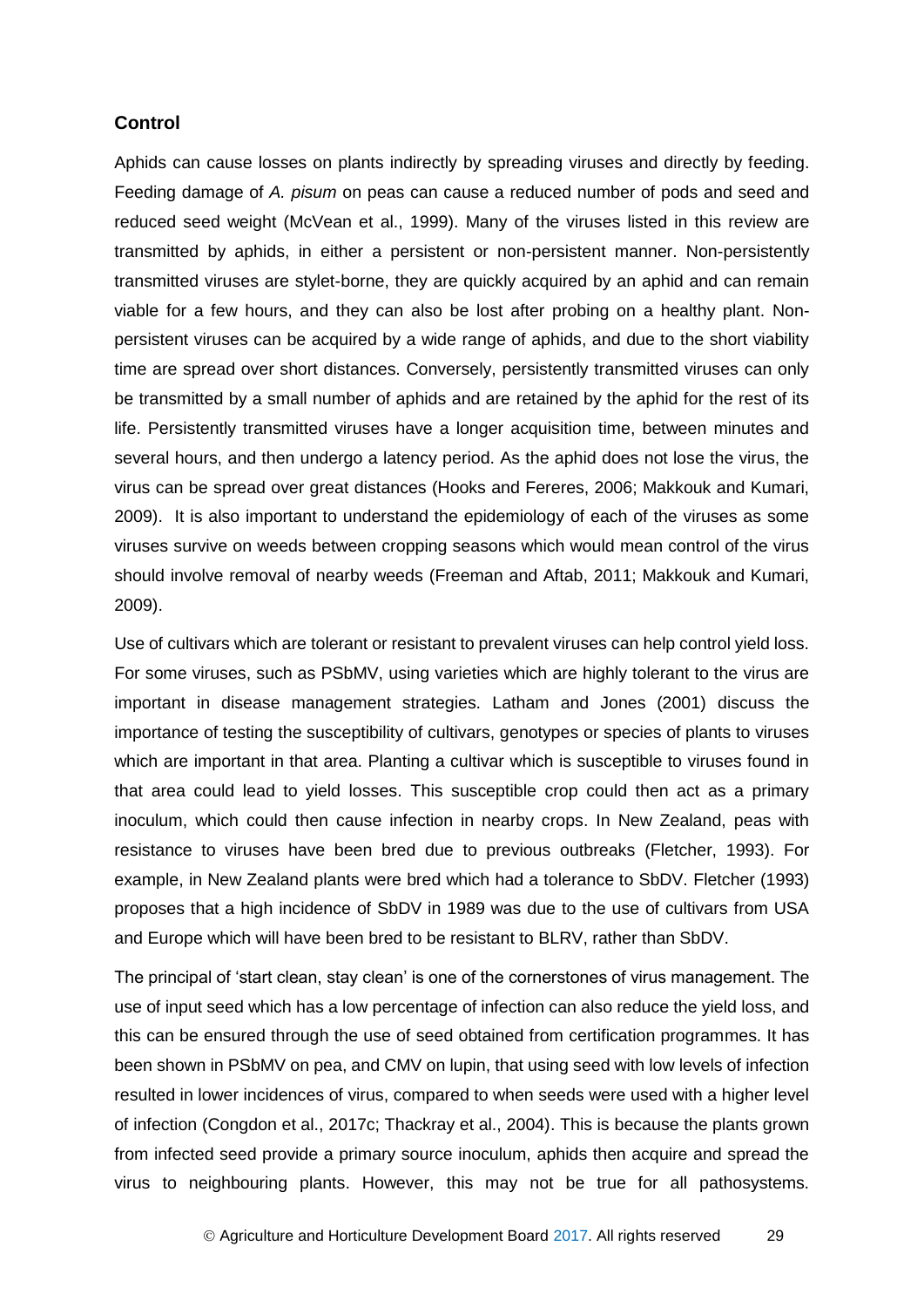Observations of *Soybean mosaic virus* (SMV) on soybean suggested that plants grown from infected seed did not have much effect on secondary spread of SMV because the plants grown from infected seed were stunted and overshadowed by surrounding healthy plants (Irwin et al., 2000). In order to reduce infection by PSbMV, it has been suggested to plant seeds at a greater depth to reduce survival of seedlings from infected seed (Congdon et al., 2017c). Additionally, in a system where a high level of seed-borne PSbMV is expected, the fractionation of seed into different size classes may also be helpful to minimise seed-borne transmission risk (Congdon et al., 2017a).

Sowing date may be adjusted according to when aphids are least active. It has been recognised that the early planting of faba beans in Syria and Egypt, leads to higher incidence of infection with FBNYV than when the crops are planted later. This is because there are fewer aphid vectors carrying FBYNV from nearby sources (Makkouk and Kumari, 2009). Whereas, for PSbMV a later sowing date is advised in some locations to avoid early aphid populations (Congdon et al., 2017c). Mature plants are generally more resistant to viruses than younger plants. Crops could be planted so that they will be mature when the aphid is most active, this could include using cultivars which mature early (Makkouk and Kumari, 2009).

Approaches to manage viral infections utilised in other crop systems should also be considered and explored for their potential. Though, no record could be found of the use of viral cross protection in pea crops, this emerging area should not be discounted as a possible management approach. Plants can be purposefully infected with a mild strain of a virus which then excludes infection by closely related isolates which could cause a more severe infection. Cross protection has been used successfully to control *Potyviruses* on a range of plants, for example it has been used to reduce yield losses in citrus orchards from *Citrus tristeza virus* and C*auliflower mosaic virus* on brussels sprouts (Irwin et al., 2000). This approach is also currently being used widely in Europe to minimize the impact of *Pepino mosaic virus* in tomato crops (Hanssen et al., 2010; Schenk et al., 2010). However, to use cross protection the mild strain of the virus must be monitored to ensure that it does not cause unwanted side effects. Cross protection may only provide protection to closely related viruses therefore protection against all viruses using this method would be impractical (Hooks and Fereres, 2006).

Other approaches can be taken in season to reduce the levels of virus inoculum, such as rogueing, i.e. the practice of removing visibly infected plants, thereby removing a source of virus inoculum, and this approach is commonly practiced in other crops such as potatoes. However, this is unsuitable where symptoms are unclear, and to be effective it needs to be done prior to vectors have started visiting the plants. Neither is it feasible in large-scale farming (Makkouk and Kumari, 2009).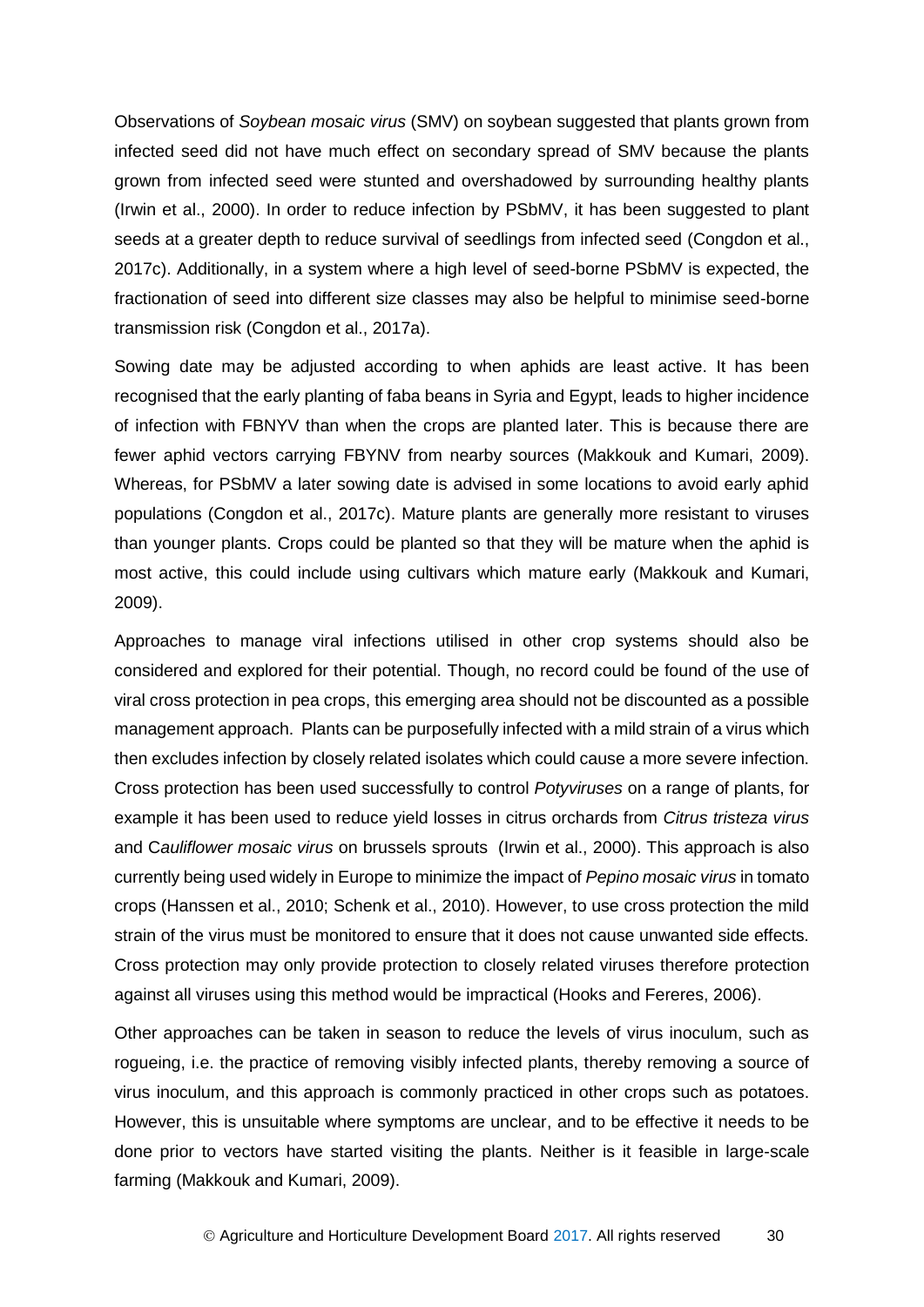Removal of weeds adjacent to crops can reduce virus incidence. Some weeds are hosts to viruses, these weeds can then act as a primary source of inoculum (Freeman and Aftab, 2011). Fletcher, 1993 proposes that the difference in incidence of CMV and BYMV between seasons in New Zealand may be due to the incidence of disease on nearby weeds. Weeds are also thought to be involved in the survival of viruses and aphids between cropping seasons (Freeman and Aftab, 2011). However, it should also be noted that weeds could give improved groundcover which has been linked to a reduction in aphid numbers (A'Brook, 1968) which could be taken as proxy for lowering risk from virus transmission.

These approaches all focus on reducing virus pressure by minimising (or eliminating) virus inoculum in the crop by planting clean seed and growing in the absence of sources of virus. The other key aspect of effective virus management is to reduce or eliminate the exposure of healthy plants to the vectors of viruses. In virtually all cases the work here focusses on aphid control. Chemical control of aphid vectors is more successful in controlling the spread of persistent viruses than non-persistent viruses (Bos, 1982). This is because aphids carrying non-persistent viruses are able to infect a plant before they are killed by the insecticide (Makkouk and Kumari, 2009). The application of insecticides may also cause an increase in aphid activity, which would then increase transmission of virus, this is thought to be due to aphids secreting an alarm pheromone and the insecticide also killing aphid predators and parasitoids (Hooks and Fereres, 2006; Irwin et al., 2000). There is also the problem of aphids becoming resistant to insecticides (Hooks and Fereres, 2006) and the effect of insecticides on the environment (Makkouk and Kumari, 2009).

Mineral oils may interfere with the ability of the aphid to retain virus, which in turn reduces transmission efficiency. Dawson et al. (2015) working on potatoes, found that in some years the use of mineral oils could reduce infection levels of virus. However this varied between seasons and varieties used. The authors speculate that environmental conditions led to these differences. Problems associated with mineral oils include the potential for their degradation in UV light, that they could be washed off by rain and that they have been reported to reduce yield or quality of crops through possible phytotoxicity (Bos, 1982; Hooks and Fereres, 2006; Irwin et al., 2000). In their investigation, (Dawson et al., 2015) were unable to determine if mineral oils affected yield due to the variability between seasons, though they did find that mixtures of mineral oils and fungicides could improve control of foliar blight. Two of the fungicides used in tank mixtures caused more severe phytotoxic effects, suggesting that tank mixtures should be tested prior to use.

Barrier plants may also be used in controlling viruses. Barrier plants are a secondary plant surrounding the crop and are generally non-hosts of the virus. Some studies on members of the Fabaceae family found that using barrier plants led to a reduction in number of infected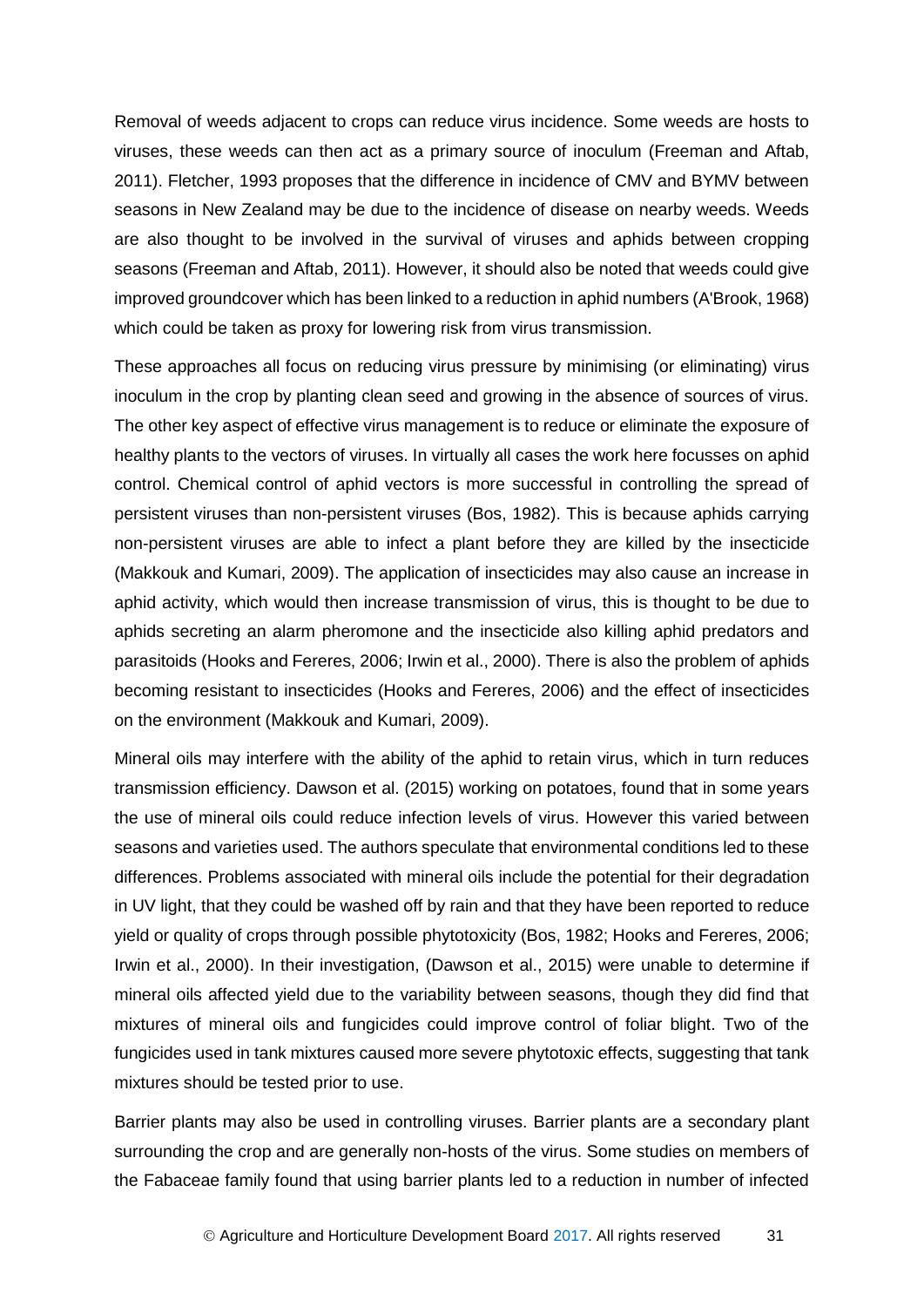plants, percentage of infected seed or transmission of the virus (Hooks and Fereres, 2006). Although it is currently unclear how barrier plants protect the crop, current theories are that they might act as a 'virus-sink', they are a physical impediment to the aphid or are more attractive to the aphid than the crop is or it is a combination of multiple factors (Hooks and Fereres, 2006; Irwin et al., 2000). The virus-sink hypothesis is that a migrating aphid which is carrying the virus may land on the secondary plant rather than the crop, the aphid then probes the secondary plant to determine whether it can feed. Non-persistent viruses are lost quickly and often when feeding, so during probing of the secondary plant the aphid loses the virus. The aphid may then move on to the crop but will not transmit the virus (Hooks and Fereres, 2006). Alternatively, the secondary plant may act as a physical barrier and interrupt aphid movement (Bos, 1982; Hooks and Fereres, 2006). It has also been argued that by diversifying the plants present, could increase the number of natural predators present. Natural predators are unlikely to have an effect of the spread of a virus in crop, but they may reduce the numbers of colonising aphids (Hooks and Fereres, 2006). Planting a mixture of susceptible and resistant plants means that aphids are more likely to land on the resistant plants. By probing on the resistant plants, the aphid loses the virus but the plant is not infected. Then if the aphid moves on to a susceptible plant it will not transmit virus (Irwin et al., 2000). However, barrier plants do not work well in all situations and are thought to work best when there is limited secondary spread and while they may reduce the impact of one pest they may have no effect on another. There is also the issue of competition between the crop and barrier plant and whether barrier plants increase yield enough to make them economically viable (Hooks and Fereres, 2006).

Making the plants less attractive to the aphid vectors can also reduce infection. Generally aphids are attracted to plants surrounded by bare earth e.g. (A'Brook, 1968), using high planting density and narrow row spacing can generate the formation of a canopy earlier. This reduces the amount of bare earth showing and this can also 'shade-out' seedlings from infected seed (Congdon et al., 2017c; Makkouk and Kumari, 2009). Bare earth can also be covered using reflective mulches or using a variety which has bushy or dwarf characteristics (Irwin et al., 2000). However, this effect is not universal and may not be applicable in all cases, such as the effect observed for with *Soybean mosaic virus* in *Glycine max* (Halbert and Irwin, 1981).

Use of biological control agents is thought to be unsuitable for crop legumes (Makkouk and Kumari, 2009) and difficult for viruses non-persistently transmitted by aphids. Predators of aphids can reduce numbers of aphids but is unlikely predators would be able to kill the aphid before it infects a plant (Hooks and Fereres, 2006).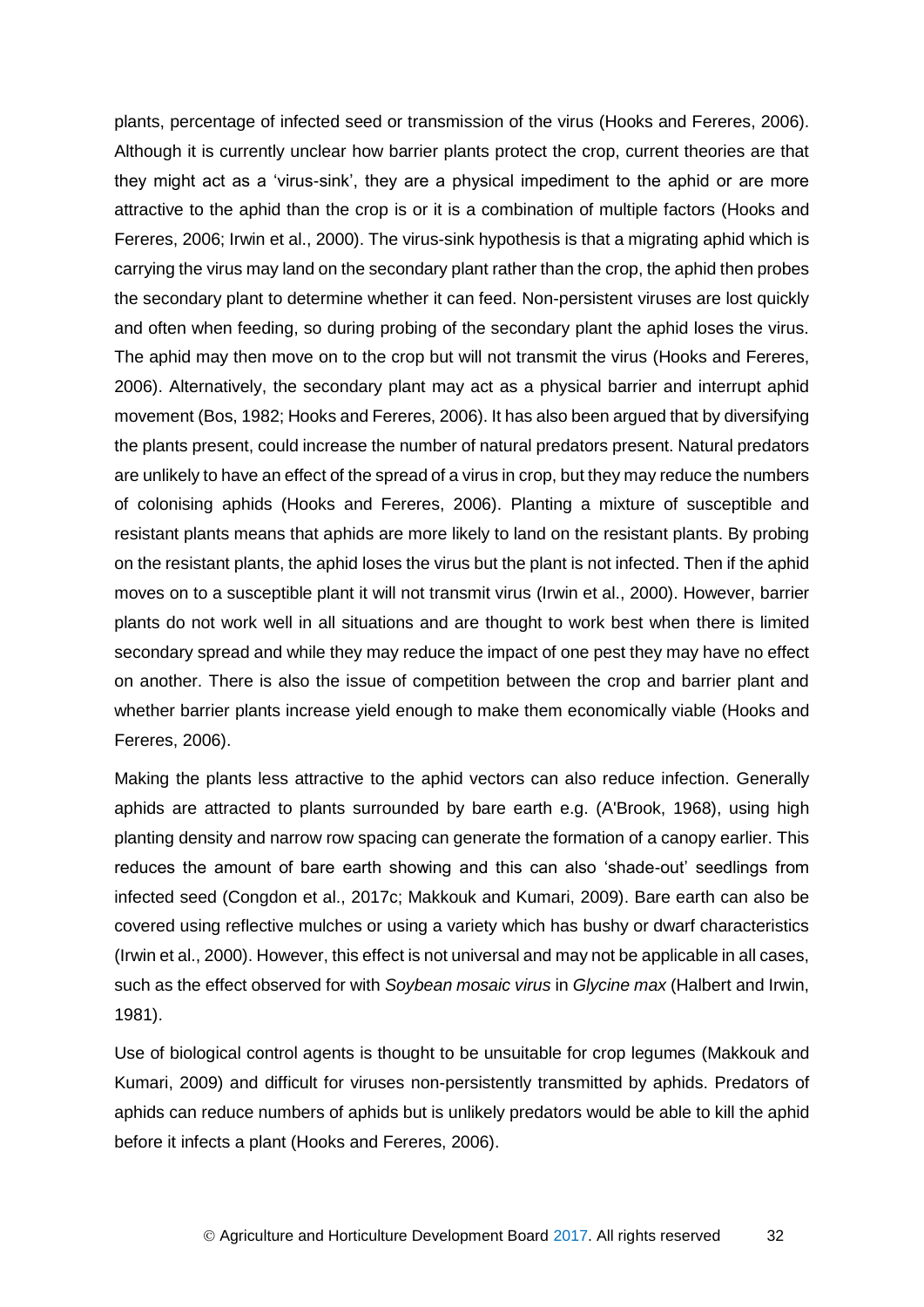Additionally, limited experiments have been performed which have generated transgenic peas which show resistance to a virus. Peas which contained the AMV coat protein showed partial resistance to AMV in field and conditions (Timmerman-Vaughan et al., 2001). In another study, transgenic peas carrying the Nlb replicase gene from PSbMV were generated. The peas were then challenged with PSbMV, and after initial infection became resistant (Jones et al., 1998). Transgenic peas which contained the coat protein of PEMV showed milder symptom than controls (Chowrira et al., 1998) and there is some evidence of transgenic peas with the AMV coat protein showing at least partial resistance to AMV (Timmerman-Vaughan et al., 2001).

#### **Diagnostics**

The detection methods used, within the publications covered by this review, highlight that pea virus diagnostics are an area in need of attention, both in terms of the methods used to investigate the presence of pea viruses from affected plants, but also the methods applied to support pea seed health and trade compliance. Whilst the methods applied have moved forward from simple symptom recognition (Hagedorn, 1958) or screening using mechanical inoculations to test plants (Fletcher, 1993) the range of techniques used are limited. In many cases the choice of diagnostic method is a trade-off between cost, availability, throughput, sensitivity and accuracy. Throughout there is limited evidence of validation testing being carried out and whilst some reports have confirmed virus findings using a secondary method, there is limited evidence of subsequent molecular level or sequence confirmation, although this is largely due to the age of many of the reports.

Due to the risk of seed-borne virus diseases, the detection of PSbMV and PEBV in the trade as a method to ensure crop quality is one of the few areas where the International Seed Testing Association has adopted a standardised and internationally validated method into the International Rules for Seed Testing for virus detection (ISTA, 2014; Koenraadt and Remeeus, 2007). This method, as with many of those applied in the records reported in this review, use the Enzyme Linked Immunosorbent Assay (ELISA) method as described by Clark and Adams (1977), an antibody based method, which utilises commercially available antisera which have been developed for a wide range of well-characterised viruses. Other antibody based methods have been used such as the tissue blot immunobinding (TBIA) (Bekele et al., 2005; Freeman and Aftab, 2011). Antisera based blotting methods tend to be cost effective, but can sacrifice sensitivity and accuracy. In some cases a lack of true specificity of the antisera may be advantageous, such as in the detection of a nanovirus in Germany (Grigoras et al., 2010) where weak positive reactions with a polyclonal antisera led to the discovery of the novel nanovirus *Pea necrotic yellow dwarf virus* (PNYDV). However, as a consequence of such cross reactions further confirmation testing should always be conducted following an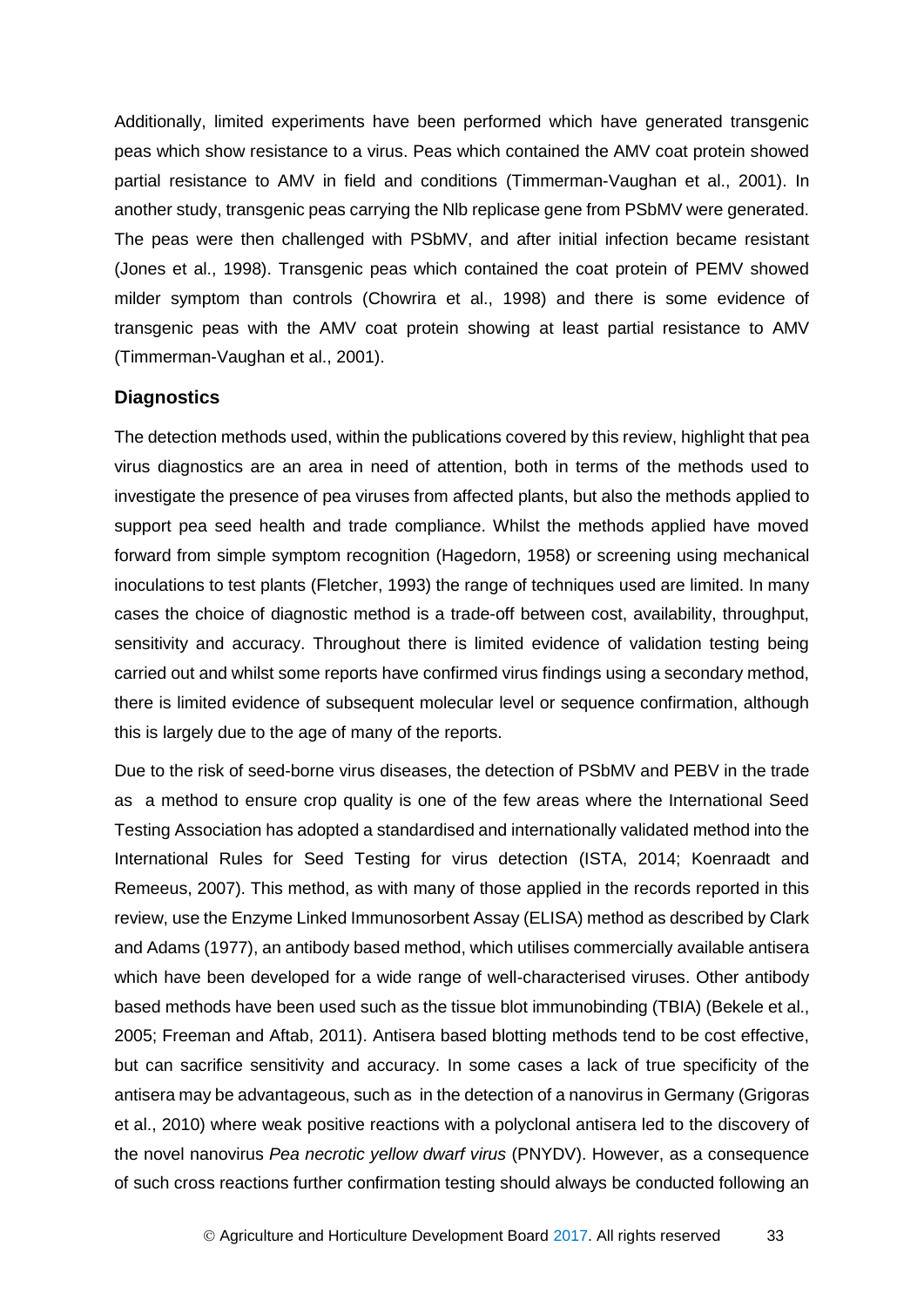ELISA screen to ensure the accuracy of reported results such as those carried out by Grigoras et al. (2010) or Freeman and Aftab (2011).

There are a limited number of pea virus specific molecular assays, such as Polymerase Chain Reaction (PCR) or real-time PCR. Assays such as that designed for the detection PEMV by Larsen and Porter (2010) have not been routinely adopted, possibly due to the availability and relative low cost of antibody based methods. However, molecular methods can be designed in hours and days in contrast to antisera based methods where it may take many months or even years to obtain reliable antisera. Therefore in the field of emerging viruses, such as in the case of PNYDV mentioned above, a specific molecular method has been designed and is being applied in ongoing virus surveillance (Gaafar et al., 2016). Thus far there is no evidence that advanced diagnostic techniques, such as Next Generation Sequencing have been applied to surveillance of pea viruses.

#### **Prediction**

There are many factors which affect the incidence of disease in plants. Knowing which factors are likely to cause high incidence of virus could help inform decisions on which disease management strategies to use to help to reduce yield loses (Thackray et al., 2004).

Studies on predictive models have been carried out in Australia on CMV, PSbMV and BYMV on legumes. South-west Australia has a climate very similar to the Mediterranean, with little rainfall in the summer and early autumn (Thackray et al., 2004). In this Mediterranean-type environment factors which can affect yield loss and epidemics are the level of primary inoculum within the crop or in neighbouring plants, the arrival date of the first aphids, the aphid species present, the number and activity of the aphids, climatic factors such as rainfall and temperature and cultural factors such as plant density, ground cover and the time when the canopy closes (Maling et al., 2008; Thackray et al., 2004).

Recent work by Congdon *et al.* (2017c) found that that rainfall in autumn and the initial infection of seed sown influenced the spread of PSbMV in south-west Australia. High rainfall in the autumn (March and April) can promote the growth of vegetation, such as weeds and pasture plants, which can support aphid populations. Whereas, when there is less rainfall there are fewer plants and there is a smaller aphid population. When there is high rainfall and more vegetation the first arrival of aphids also tends to be earlier than when there is lower rainfall and less vegetation (Congdon et al., 2017c; Thackray et al., 2004). Therefore in the Mediterranean-type climate rainfall is a key predictor of disease, whereas in the temperate climate of Northwest Europe temperature, rather than rainfall, is generally the key determinant in disease predictive models. This is because survival of aphids decreases in cold weather, such as in the models developed for predicting *Barley yellow dwarf virus* (BYDV) on wheat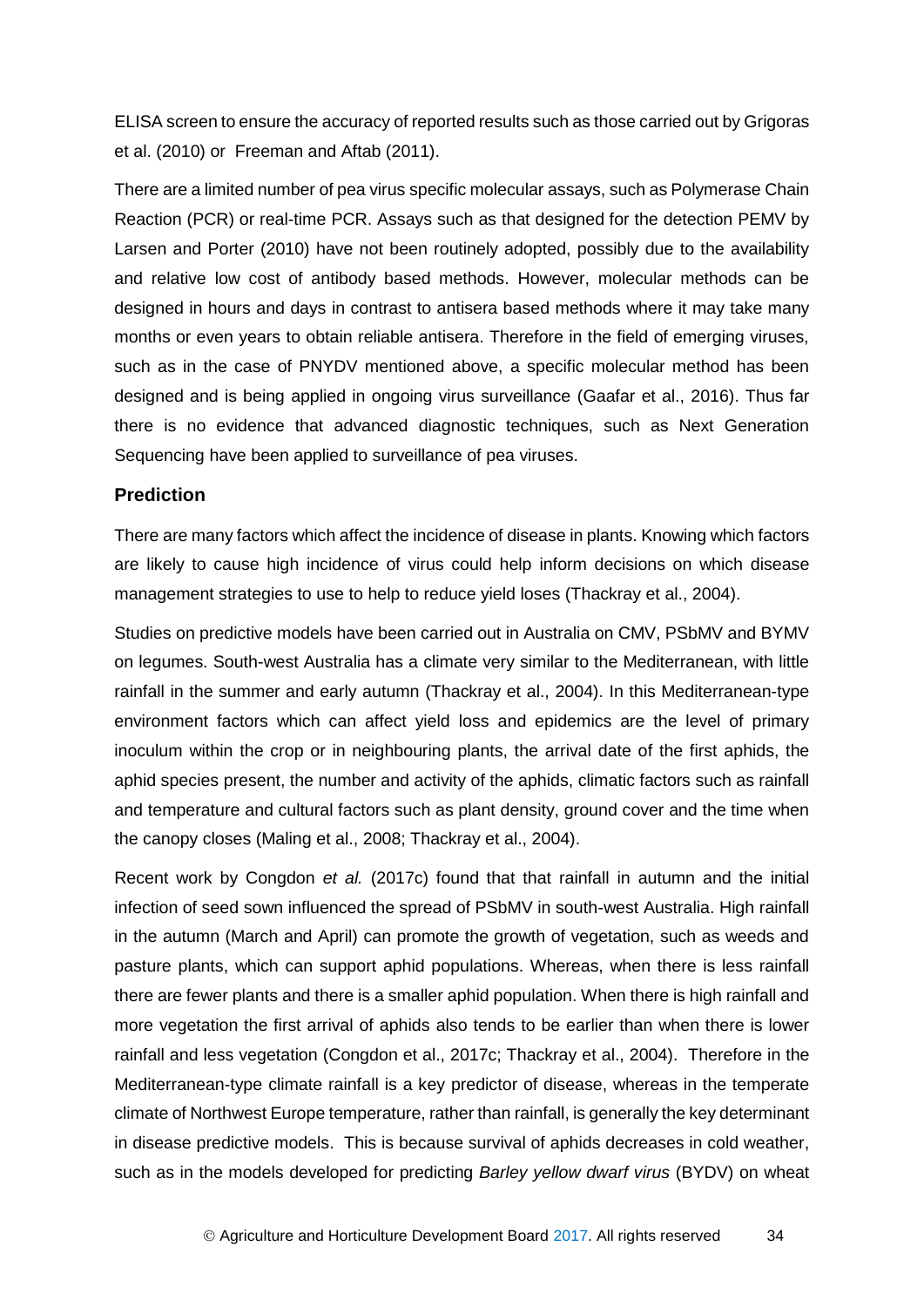and Sugar beet yellows disease (SBYD) on sugar beet as highlighted by Jones et al. (2010). However, the effects of climate change may lead to milder winters, increased aphid survival and consequently a change in aphid flight phenology. This phenomenon was observed with *M. persicae* in the spread of *Potato leaf roll virus* in Scotland where milder winters led to an increased survival of over-wintering vectors, and warmer temperatures in late spring led to earlier flights of the aphid vector in Eastern Scotland (Robert *et al*., 2000).

#### <span id="page-38-0"></span>**Discussion**

The aim of this literature review was to try to ascertain the current risk to the UK pea crop posed by virus infections in terms of the viruses currently present and those that pose a potential future threat. As part of this literature review an attempt was also made to collect information on the incidence and potential impact of pea viruses as well as highlighting any work carried out on prediction and management (control) of pea viruses that may be applicable by the UK industry.

Given the lack of publications in the subject area, it is evident that comprehensive surveys of pea viruses have not previously been carried out in the UK to any significant extent. Where surveys have been carried out, such as the report by Hagedorn (1958), they are both historic and limited in there use due to the lack of effective diagnostic support. For this reason records on the presence of pea viruses in the UK are drawn from a number of sources including general texts such as Biddle and Cattlin (2007) or Smith (2012). Reports were also crosschecked against the diagnostic records held at Fera Science Ltd. To further highlight the lack of recent work in this area, a recent review by Fox and Mumford (2017) which focussed on novel findings and first records of plant viruses in the UK did not highlight any first records of viruses in pea over the last 35 years. This could be due to under reporting and/or limited work being carried out in the area which also means that there is a lack of directly relevant information on incidence and impact of viruses in the UK. However, there is a general lack of evidence regarding the current or emerging viral threats to the UK pea crop.

It has been repeatedly demonstrated that visual examination is not as accurate as diagnostic testing because symptoms may be latent, may be confused with nutritional deficiencies or, in the case of PSbMV, may hard to identify in the field (Bekele et al., 2005; Bos, 1982; Coutts et al., 2008; Jain et al., 2013; Robert et al., 2000).

One consequence of having such limited information on the presence of viruses is that most investigative work focusses on the 'usual suspects' and may inadvertently exclude work on pathogens of greater significance. Diagnostic testing concentrated on those pathogens known to be present, and only giving further information on the incidence and impact of well characterised and easily detected pathogens may, in effect, become a self-fulfilling prophecy.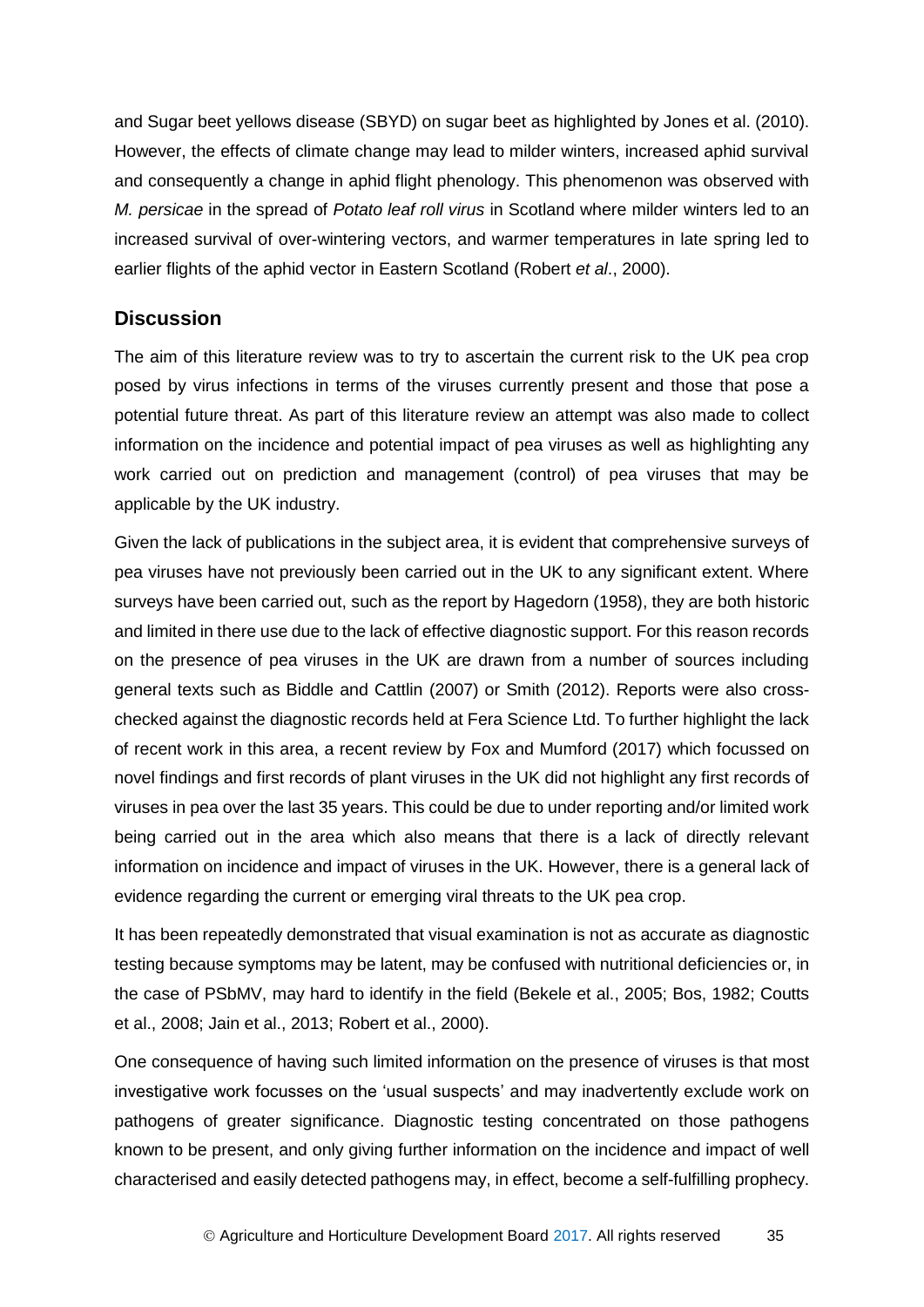This may mask underlying issues from pathogens which are either not readily recognised or not known to be present. A similar situation was observed in UK carrots by Adams et al. (2014), where diagnostic based investigations have historically been focussed on a limited number of well characterised pathogens. The application of a novel diagnostic technique, Next Generation Sequencing, which has been increasingly applied as a generic method to cover both characterised and previously unknown plant viruses (Adams et al., 2009), combined with a robust statistical analysis allowed the disease of unknown aetiology to be correlated with a virus which had been thought to be of little importance. Other molecular diagnostic techniques, such as PCR and real-time PCR, offer advantages of sensitivity, accuracy, throughput and ease of development. Development of molecular assays would also allow further studies to be carried out which are not currently possible due to limited diagnostic sensitivity, such as combined aphid monitoring programmes which include virus testing of trapped aphids.

Without knowledge of the current baseline of what viruses are present, their incidence and their impact, the management of viral infections poses a major challenge. Survey studies are required to understand the natural occurrence of viruses, and their relative importance. If appropriately designed and conducted, such surveys can also be used to understand the impact of yield and quality losses. These data can then be applied to develop management and preventative strategies and inform future breeding programmes to address resistance to major diseases (Fletcher, 1993; Latham and Jones, 2001; Makkouk and Kumari, 2009). Subsequent periodic surveys can then be used to monitor these management strategies and their efficacy (Fletcher, 1993).

If broad based, these data could also help identify potential problems and allow early control of newly emerging disease problems (Fletcher, 1993). A good example of a potentially highrisk pathogen is *Pea necrotic yellow dwarf virus*. PNYDV was first described from pea in in Germany in 2009, and subsequently from Austria and The Netherlands causing significant damage to pea crops. Despite only being described in 2009, by 2016 the virus had been recorded from all pea growing regions of Germany (Gaafar et al., 2017). A rapid pest risk analysis (PRA) conducted by the German plant health authorities concluded that although the pathogen was damaging it had already spread to a point that it could not be considered a quarantine pathogen (Steinmöller et al., 2016). The virus can also affect faba bean, lentil and vetch (Gaafar et al., 2016; Gaafar et al., 2017). Host range studies with a range pea and faba bean cultivars were unable to find resistant accessions in Austria or Germany (Gaafar et al., 2016). PNYDV along with other members of the *nanoviridae* (the nanoviruses) that have been found on pea are persistently transmitted by aphids such as *A. fabae* and *A. pisum* in a persistent manner. Although these viruses have not been previously reported from the UK it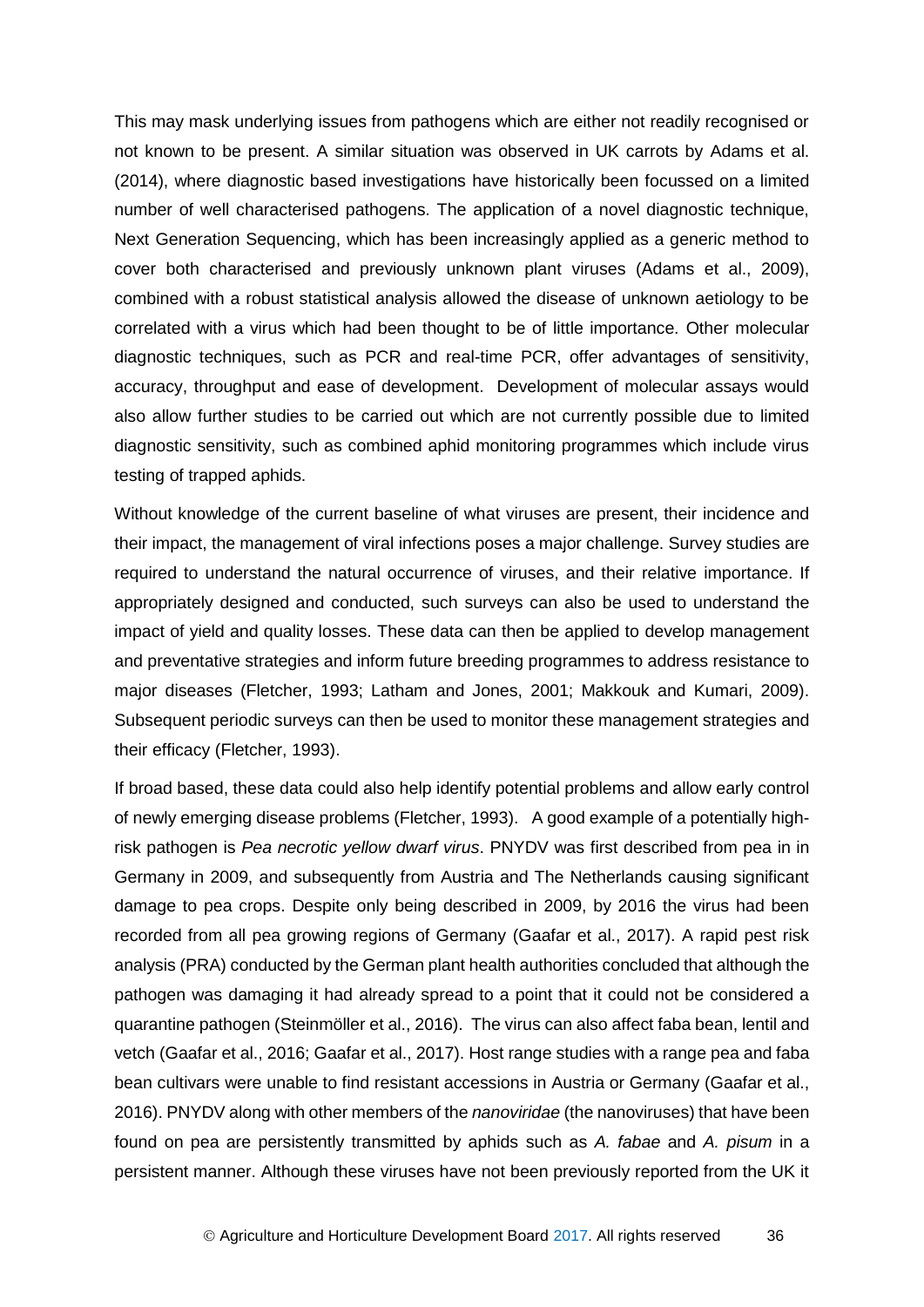is possible, given their rapid spread and presence in neighbouring countries, that they may already be present but unreported. This would be consistent with the findings of Hagedorn (1958) where the viruses seen in West Germany and the Netherlands were also seen in England, therefore viruses which are seen in Europe could also be present and spread in the UK, especially where diseases have vectors such as aphids which can be highly mobile and have the ability to rapidly disseminate viruses over a landscape scale.

Based upon these data presented, there are two broad transmission pathways for the viruses which are thought to be the main viral causes of losses in UK crops: Seed-borne transmission (PSbMV and PEBV) and Aphid mediated transmission (PSbMV, PEMV and PeSV). Management of viruses and use of control measures can therefore be applied on the basis broad 'principles':

- Plant clean seed
- Grow in absence of virus reservoirs (alternative hosts)
- Grow in absence of vectors
- Isolate from similar crops
- Use resistant (or tolerant?) varieties

Although these principles were formulated for virus management in seed potato crops, the key points are transferable to any crop.

Based on the diagnostic records from Fera Science Ltd, some of the PSbMV epidemic scenarios reported by Congdon et al. (2017c) such as relatively high inoculum levels in input seed stocks, do not appear to be major factors in UK epidemics of pea viruses. Findings of PSbMV in input seed appear to be relatively uncommon and when the virus is detected it is not at high incidence (Fera Science Ltd, data not presented). However, the influence of virus spread through wind-mediated plant to plant contact allowing small localised foci of infection to spread prior to the arrival of aphids for onward transmission (Congdon et al., 2016b) has thus far not been investigated in the UK PSbMV pathosystem. The aphid transmitted viruses known to be present in the UK are both persistently transmitted (PEMV, BLRV) and nonpersistently transmitted (PSbMV, PeSV, BYMV). Conventional virus management approaches through chemical control should give greater control of the circulative persistent viruses than stylet borne non-persistently transmitted viruses due to the associated long acquisition, lag, and transmission times giving greater scope for chemical knock down of the aphid vectors prior to transmission of the virus. However, recent experience from other UK crops suggests that current aphid control measures may not be effective against persistently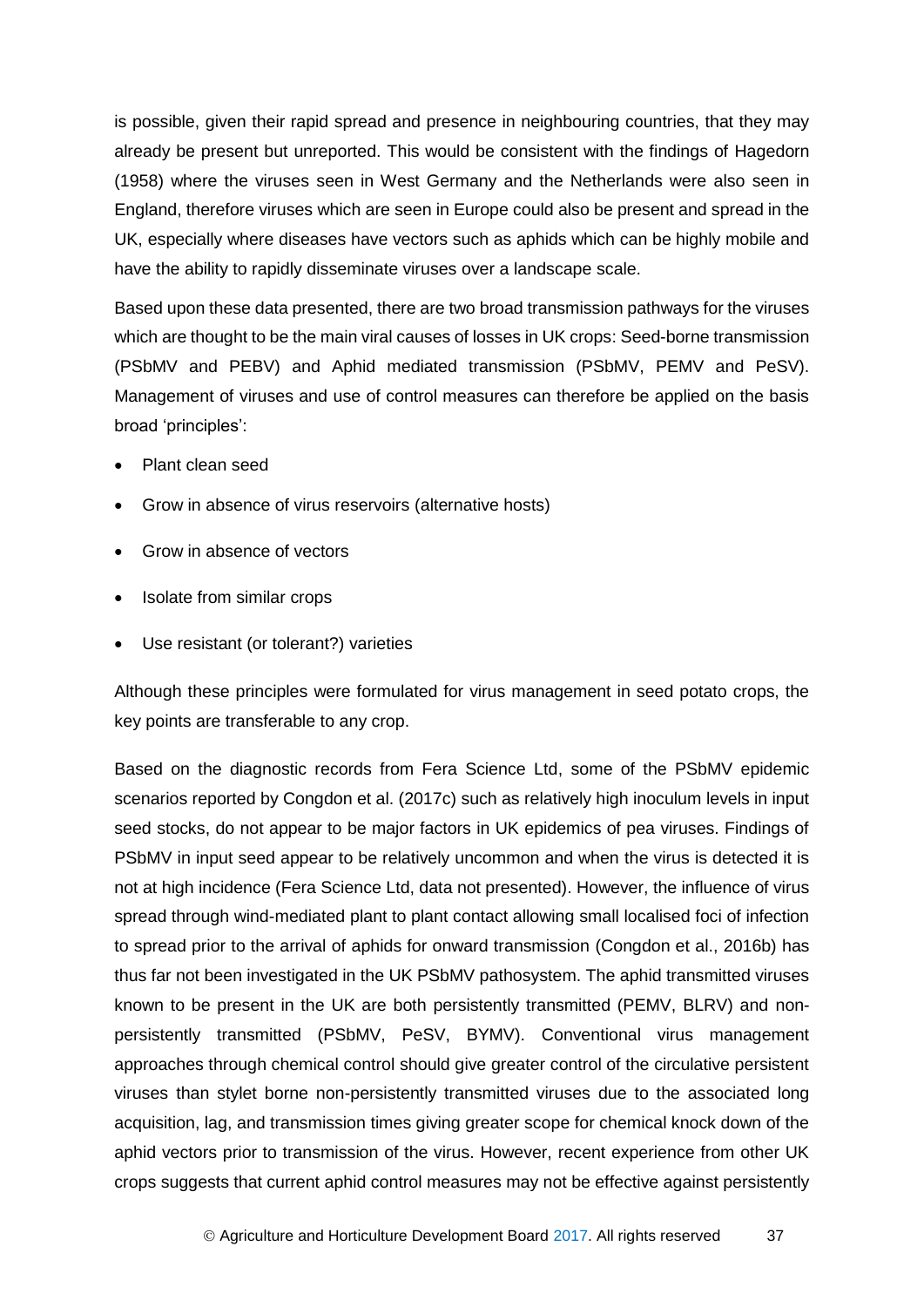transmitted viruses in all cases, such as that observed in UK carrot crops with high incidence of the persistently transmitted virus, *Carrot red leaf virus* (Fox et al., 2015). Control measures for non-persistently transmitted viruses of peas require further investigation and investigations should look to other regions or crops where novel approaches have been used and these should be assessed for their efficacy and practicality of application. Use of resistant varieties can be an important tool in minimising the risk of viruses, however, this should not be a management measure used in isolation. Resistance will not offer broad based resistance but instead will only minimise the risk from a specific virus and without other associated control measures it is likely that another virus may increase in importance. Altering planting dates to avoid early season transmission may be a useful tool in some crops, however, in practice this will not be feasible in some crops where a harvest period is critical or in seasons where adverse weather may have an influence planting dates. Use of other approaches such as mineral oils, straw mulches and other novel practices would need to be investigated under UK conditions for both positive effects on virus levels as well as any potential negative impacts such as plant phytotoxicity, reduced yield or production cost implications.

In the absence of any epidemiological models covering UK growing conditions, it would be of interest to investigate the models produced in Australia covering virus of leguminous crops. Models such as those of Thackray et al. (2004) and Maling et al. (2008) on lupin; but more specifically that of Congdon et al. (2017b) on PSbMV in peas could act as useful predictive tools and in turn feed into possible decision support systems for virus management. Whilst the UK conditions appear to be different in terms of input seed health and the different influences of temperature and rainfall on aphid flights, such models may still provide useful insights into epidemics of viruses in UK pea crops. Current AHDB resources, such as the aphid monitoring programme run by AHDB-potatoes (http://aphmon.fera.defra.gov.uk/) could be extended into pea crops and data gathered from this monitoring could be used to enhance modelling of virus outbreaks.

It is also key to remember that there may be marked changes in UK climate may occur over the medium to long term with a general warming and exposure to more extreme weather events. Such environmental changes will inevitably influence the vectors of viruses and consequently impact on the occurrence and incidence of viruses in crops. Climate change may improve survival of aphids over winter due to shorter cold spells and fewer frost days, for instance models for predicting SBYD included number of frost days that may reduce incidence of aphids and weed hosts (Jones, 2009; Jones et al., 2010). Increases in average annual temperature may lead to earlier activity of aphids, increased generations per year, and increase geographical spread. Gaafar et al. (2017) predicted that changes such as these will lead to further spread of pea-infecting nanoviruses across Europe. Jones, (2009) also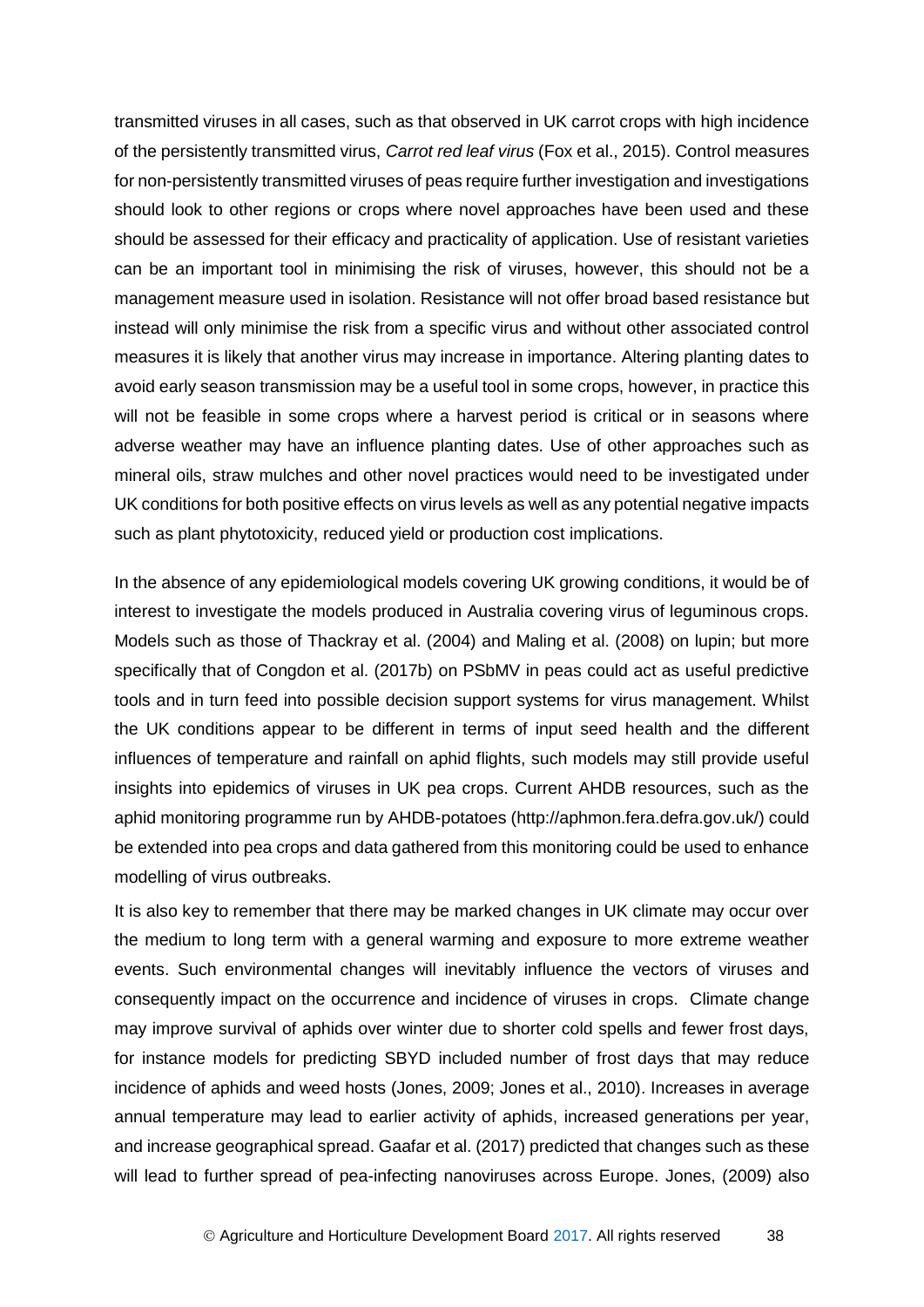noted that a change in climate may also effect other vectors of viruses, increased rain could increase spread of fungal zoospores and rising temperatures may allow nematodes to survive in areas which were previously too cold (Jones, 2009) which in turn will influence the composition of the virome in which crops are produced.

### <span id="page-42-0"></span>**Conclusions and further work**

The primary conclusion of this study is that investigations should be carried out to ascertain the current state of the UK pea crop with respect to virus infections. To ensure outputs are of use to growers any future work should be considered under a programme which addresses the fundamental principles of plant virus management:

- **Plant clean seed**: As part of any future research programme input seed stocks should be surveyed to ensure the assumed high virus health status of input seeds is reflected in the seed being planted. This work should focus on the known seed borne viruses *Pea seed-borne mosaic virus* (PSbMV) and *Pea early-browning virus* (PEBV).
- **Grow in absence of virus reservoirs**: With limited information available on the presence and incidence of pea viruses it should be a priority to baseline current virus populations affecting pea crops. Such work should focus on those viruses known to occur in UK crops such as *Bean yellow mosaic virus* (BYMV), *Bean leaf-roll virus* (BLRV), *Pea enation mosaic virus* (PEMV), *Pea early browning virus* (PEBV), *Pea seed borne mosaic virus*  (PSbMV), *Broad bean true mosaic virus* (BBTMV) and *Pea streak virus* (PeSV), but should also include testing to ensure that emerging viruses from Europe, such as the nanoviruses, are not establishing in the UK.
- **Grow in absence of vectors**: Any future survey programme should include an aphid monitoring programme and diagnostics should be developed to allow for aphids to be tested for the presence of viruses.
- **Isolate from similar crops**: If surveillance is carried out into the viruses present in crops, this should be initially carried out on a regional basis and near neighbour crops could be compared for relative virus presence and incidence.
- **Use resistant (or tolerant?) varieties**: Field survey should include a review of resistance status of any cultivars surveyed and this information can be used to assess the relative virus health of crops.

Ultimately a decision support system for the industry would be required to allow the prediction of virus outbreaks and assess the risk of virus in individual crops. Assessing the applicability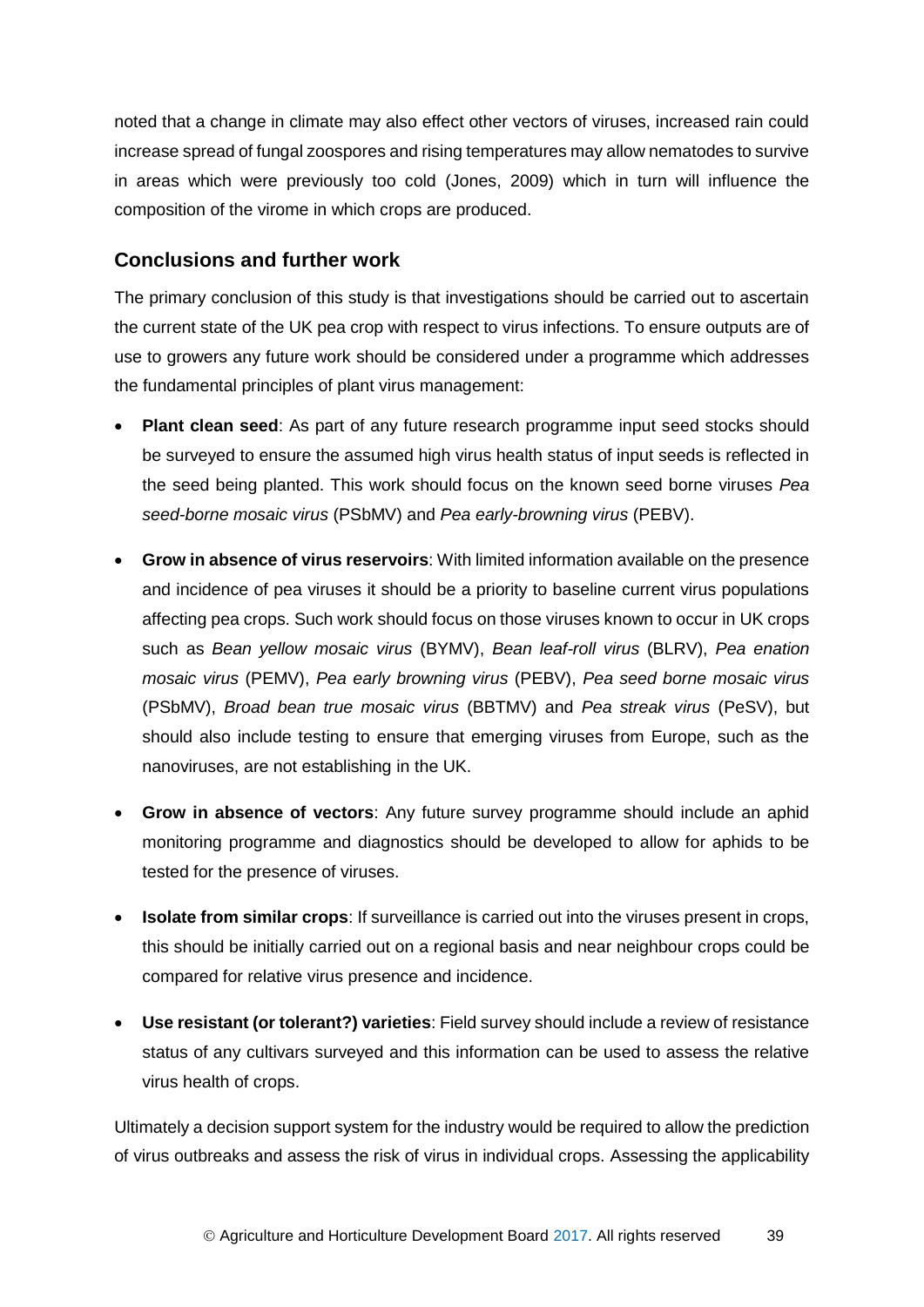of existing models may facilitate the development of such a system but at present the knowledge gaps regarding the UK pea crop pathosytem may be too great for such models to be of immediate use.

# <span id="page-43-0"></span>**Knowledge and Technology Transfer**

A short report has been written for the AHDB Horticulture News.

## <span id="page-43-1"></span>**Glossary**

| <b>Glossary Term</b>     | <b>Definition</b>                                                                                                                                                                                                            |
|--------------------------|------------------------------------------------------------------------------------------------------------------------------------------------------------------------------------------------------------------------------|
| Aetiology<br>Chlorosis   | The study of the cause of a disease symptom<br>(Chlorotic) A symptom of infection with some viruses. Applied to<br>any yellowing or pallid colouration                                                                       |
| <b>ELISA</b>             | Enzyme Linked Immunosorbent Assay - A biochemical diagnostic<br>method based on specific antibodies designed to detected proteins,<br>in this case the virus specific proteins on the capsid of the virus.                   |
| Enation                  | A symptom of infection with some viruses. The symptom is<br>characterised by an outgrowth from the leaf surface or from another<br>plant part.                                                                               |
| <b>Experimental host</b> | A host of a pathogen that has not been recorded in nature but only<br>through experimental inoculation.                                                                                                                      |
| Genus                    | A taxonomic level higher than species. Members of the same<br>genus may share similar characteristics.                                                                                                                       |
| Latent                   | A non-symptomatic infection. This may be in the season of<br>infection, with symptoms developing in subsequent generations; or<br>latency may be species or cultivar specific.                                               |
| Molecular<br>Diagnostics | Diagnostic methods utilising the genetic code of DNA or RNA of the<br>pathogen for its detection. The main method used is Polymerase<br>Chain Reaction (PCR) and/or genetic sequence analysis.                               |
| Mosaic                   | A symptom of infection with some viruses. A mosaic is a<br>characterised by small yellow spots through to larger irregular<br>yellow patches on foliage.                                                                     |
| Mottle                   | A symptom of infection with some viruses. A mottle is characterised<br>by an irregular yellowing of a leaf giving a dappled appearance                                                                                       |
| <b>Natural host</b>      | A host of a pathogen that is found in nature                                                                                                                                                                                 |
| <b>Necrosis</b>          | (Necrotic) A symptom of infection with some viruses. Cellular death<br>leading to brown colouration or patches.                                                                                                              |
| Pathosystem              | The system of infection, this includes the crop host, the disease<br>vector and the pathogen, however, it should also include alternate<br>hosts and factors influencing the epidemiology of the disease such<br>as climate. |
| Resistant                | A plant that will not become infected by the pathogen.                                                                                                                                                                       |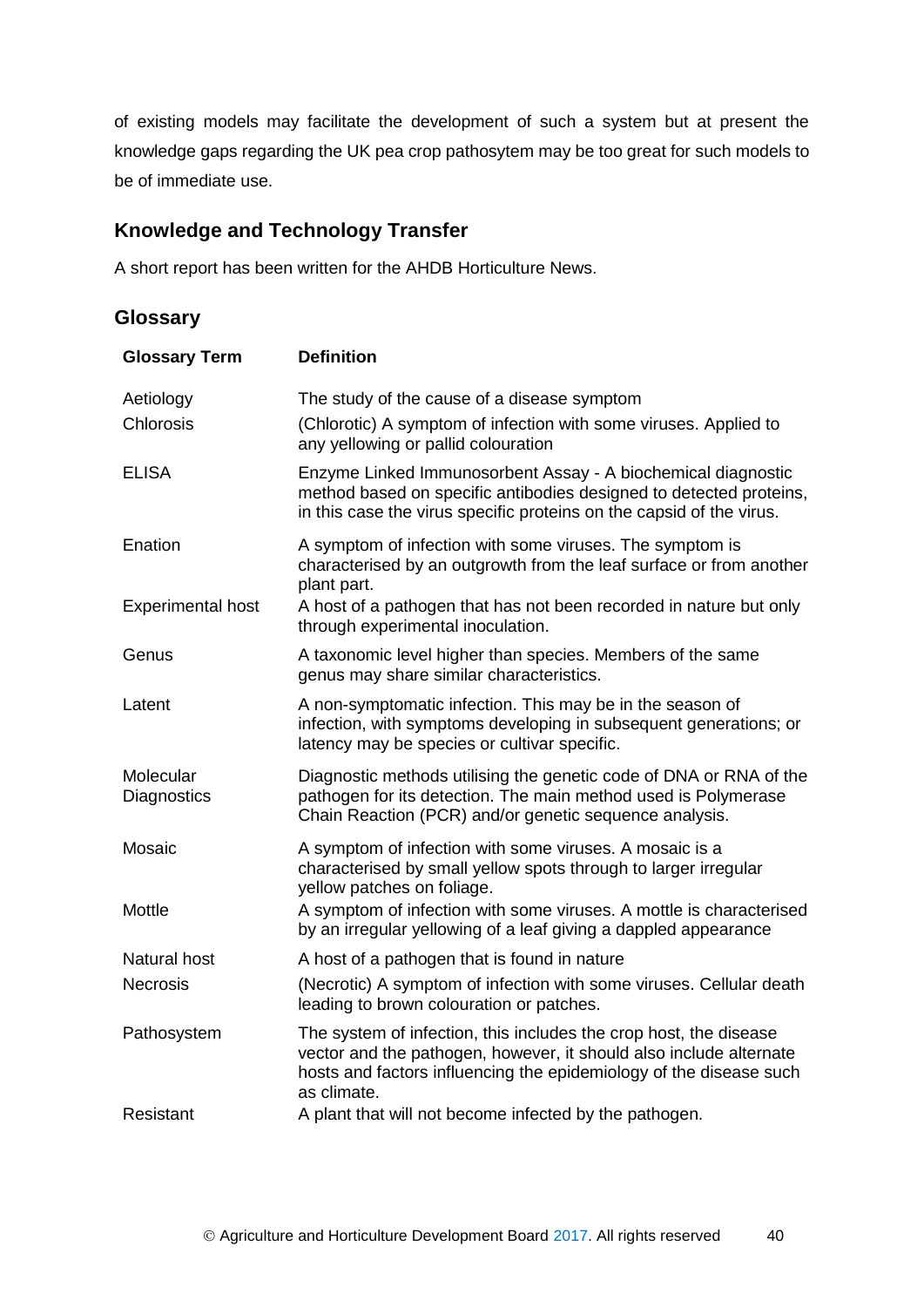| Seed-borne    | An infection that is introduced into a crop via the input seed. There<br>may be a secondary method of transmission, such as vector or<br>contact transmission to spread infection from any initial inoculum<br>source. |
|---------------|------------------------------------------------------------------------------------------------------------------------------------------------------------------------------------------------------------------------|
| <b>Stylet</b> | The piercing and sucking mouthparts of an aphid                                                                                                                                                                        |
| Tolerant      | A plant that will become infected but not show any signs of infection<br>and/or infection will not affect yield or quality.                                                                                            |
| Vector        | The method or organism that transmits a virus from an infected<br>host to an uninfected host.                                                                                                                          |
| Virus         | Infectious sub-microscopic particle consisting of nucleic acid (DNA<br>or RNA) surrounded by a protein coat (Capsid).                                                                                                  |

### <span id="page-44-0"></span>**References**

- A'Brook, J. (1968). The effect of plant spacing on the numbers of aphids trapped over the groundnut crop. *Annals of Applied Biology* **61**, 289-294.
- Abraham, A. D., Menzel, W., Lesemann, D. E., Varrelmann, M., and Vetten, H. J. (2006). Chickpea chlorotic stunt virus: A New Polerovirus Infecting Cool-Season Food Legumes in Ethiopia. *Phytopathology* **96**, 437-446.
- AC-Diagnostics Broad Bean True Mosaic Virus (BBTMV) DAS ELISA Vol. 2017.
- Adams, I. P., Glover, R. H., Monger, W. A., Mumford, R., Jackeviciene, E., Navalinskiene, M., Samuitiene, M., and Boonham, N. (2009). Next‐generation sequencing and metagenomic analysis: a universal diagnostic tool in plant virology. *Molecular plant pathology* **10**, 537-545.
- Adams, I. P., Skelton, A., Macarthur, R., Hodges, T., Hinds, H., Flint, L., Nath, P. D., Boonham, N., and Fox, A. (2014). Carrot yellow leaf virus is associated with carrot internal necrosis. *PLOS ONE* **9**, e109125.
- Aftab, M., and Freeman, A. J. (2013). Temperate Pulse Viruses: Beet Western Yellow Virus (BWYV). Vol. 2017.
- Bekele, B., Kumari, S. G., Ali, K., Yusuf, A., Makkouk, K., Aslake, M., Ayalew, M., Girma, G., and Hailu, D. (2005). Survey of viruses affecting legume crops in the Amhara and Oromia regions of Ethiopia. *Phytopathologia Mediterranea* **44**, 235-246.

Bercks, R. (1971). White clover mosaic virus. AAB Descriptions of Plant Viruses., Vol. 2017.

- Bergua, M., Luis-Arteaga, M., and Escriu, F. (2014). Genetic Diversity, Reassortment, and Recombination in Alfalfa mosaic virus Population in Spain. *Phytopathology* **104**, 1241- 1250.
- Biddle, A. J., and Cattlin, N. (2007). "Pests, Diseases and Disorders of Peas and Beans: A Colour Handbook," CRC Press.
- Bock, K. R., and Conti, M. (1974). Cowpea aphid-borne mosaic virus. AAB Descriptions of Plant Viruses., Vol. 2017.
- Bock, K. R., and Kuhn, C. W. (1975). Peanut mottle virus. AAB Descriptions of Plant Viruses., Vol. 2017.
- Bos, L. (1970). Bean yellow mosaic virus. AAB Descriptions of Plant Viruses., Vol. 2017.
- Bos, L. (1971). Bean common mosaic virus. AAB Descriptions of Plant Viruses. Vol. 2017.
- Bos, L. (1973). Pea streak virus. *112, Descriptions of Plant Viruses, AAB*.
- Bos, L. (1982). Crop losses caused by viruses. *Crop Protection* **1**, 263-282.
- Boulton, R. E. (1996). Pea early-browning tobravirus. *Plant Pathology* **45**, 13-28.
- Bouvaine, S., Boonham, N., and Douglas, A. E. (2011). Interactions between a luteovirus and the GroEL chaperonin protein of the symbiotic bacterium Buchnera aphidicola of aphids. *Journal of General Virology* **92**, 1467-1474.
- Brunt, A. A., Crabtree, K., Dallwitz, M., Gibbs, A., and Watson, L. (1996). "Viruses of plants. Descriptions and lists from the VIDE database," Cab International.
- CABI (2015). Pea seed-borne mosaic virus. Vol. 2017.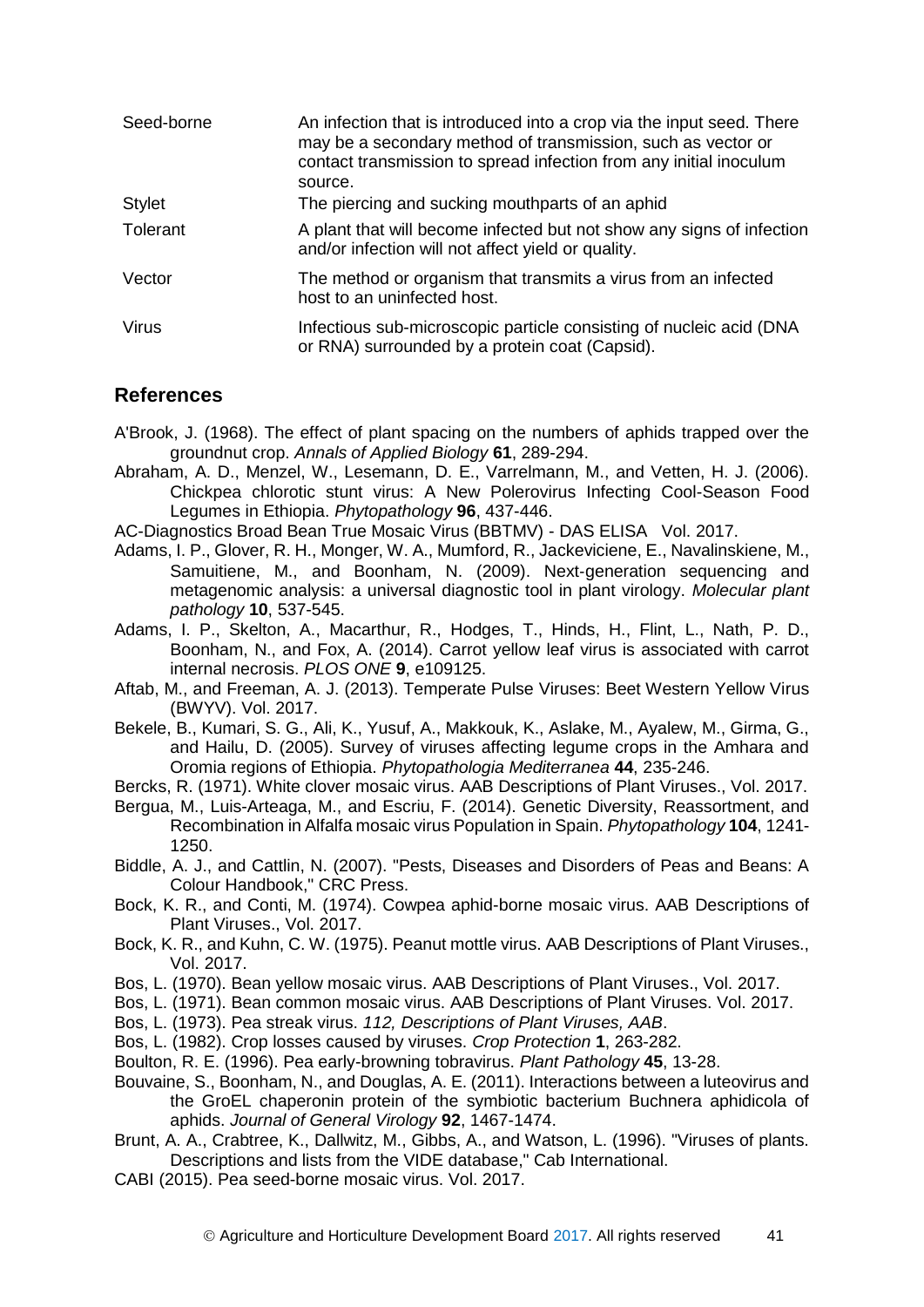- CABI (2016a). Alfalfa mosaic virus (alfalfa yellow spot). Vol. 2017.
- CABI (2016b). Beet western yellow virus (turnip (mild) yellows). Vol. 2017.
- CABI (2016c). Cowpea aphid-borne mosaic virus. Vol. 2017.
- CABI (2016d). Faba bean necrotic yellow virus. Vol. 2017, pp. Datasheet.
- CABI (2016e). Soybean dwarf virus. Vol. 2017.
- CABI (2016f). Tobacco streak virus (tobacco streak). Vol. 2017.
- CABI (2017a). Cucumber mosaic virus (cucumber mosaic). Vol. 2017.
- CABI (2017b). Tomato spotted wilt virus (tomato spotted wilt). Vol. 2017.
- Cernay, C., Ben-Ari, T., Pelzer, E., Meynard, J.-M., and Makowski, D. (2015). Estimating variability in grain legume yields across Europe and the Americas. **5**, 11171.
- Chowrira, G. M., Cavileer, T. D., Gupta, S. K., Lurquin, P. F., and Berger, P. H. (1998). Coat Protein-mediated Resistance to Pea Enation Mosaic Virus in Transgenic Pisum Sativum L. *Transgenic Research* **7**, 265-271.
- Chu, P. W. G., and Vetten, H. J. (2003). Subterranean clover stunt virus. AAB Descriptions of Plant Viruses., Vol. 2017.
- Clark, M. F. (1972). Purification and some properties of a comovirus group virus isolated in New Zealand. *New Zealand Journal of Agricultural Research* **15**, 846-856.
- Clark, M. F., and Adams, A. (1977). Characteristics of the microplate method of enzymelinked immunosorbent assay for the detection of plant viruses. *Journal of general virology* **34**, 475-483.
- Cockbain, A. J., Bowen, R., and Vorra-Urai, S. (1976). Seed transmission of broad bean stain virus and Echtes Ackerbohnenmosaik-Virus in field beans (Viciafaba). *Annals of Applied Biology* **84**, 321-332.
- Cockbain, A. J., Cook, S. M., and Bowen, R. (1975). Transmission of broad bean stain virus and Echtes Ackerbohnenmosaik-Virus to field beans (Viciajaba) by weevils. *Annals of Applied Biology* **81**, 331-339.
- Cockbain, A. J., and Gibbs, A. J. (1973). Host range and overwintering sources of bean leaf roll and pea enation mosaic viruses in England. *Annals of Applied Biology* **73**, 177- 187.
- Congdon, B. S., Coutts, B., Renton, M., van Leur, J., and Jones, R. (2017a). Seed fractionation as a phytosanitary control measure for Pea seed-borne mosaic virus infection of field pea seed-stocks. *European Journal of Plant Pathology* **148**, 733-737.
- Congdon, B. S., Coutts, B. A., Jones, R. A. C., and Renton, M. (2017b). Forecasting model for Pea seed-borne mosaic virus epidemics in field pea crops in a Mediterranean-type environment. *Virus Res*.
- Congdon, B. S., Coutts, B. A., Renton, M., Banovic, M., and Jones, R. A. C. (2016a). Pea seed-borne mosaic virus in Field Pea: Widespread Infection, Genetic Diversity, and Resistance Gene Effectiveness. *Plant Disease* **100**, 2475-2482.
- Congdon, B. S., Coutts, B. A., Renton, M., and Jones, R. A. C. (2016b). Pea seed-borne mosaic virus: Stability and Wind-Mediated Contact Transmission in Field Pea. *Plant Disease* **100**, 953-958.
- Congdon, B. S., Coutts, B. A., Renton, M., and Jones, R. A. C. (2017c). Pea seed-borne mosaic virus Pathosystem Drivers under Mediterranean-Type Climatic Conditions: Deductions from 23 Epidemic Scenarios. *Plant Disease* **101**, 929-940.
- Cousin, R. (1997). Peas (Pisum sativum L.). *Field Crops Research* **53**, 111-130.
- Coutts, B. A., Prince, R. T., and Jones, R. A. C. (2008). Further studies on Pea seed-borne mosaic virus in cool-season crop legumes: responses to infection and seed quality defects. *Australian Journal of Agricultural Research* **59**, 1130-1145.
- Coutts, B. A., Prince, R. T., and Jones, R. A. C. (2009). Quantifying Effects of Seedborne Inoculum on Virus Spread, Yield Losses, and Seed Infection in the Pea seed-borne mosaic virus-Field Pea Pathosystem. *Phytopathology* **99**, 1156-1167.
- Dawson, G., Anderson, E., Bain, R., Lacomme, C., McCreath, M., Roberts, A., and Thomas, J. (2015). "Effectiveness of mineral & vegetable oils in minimising the spread of nonpersistent viruses in potato seed crops in GB."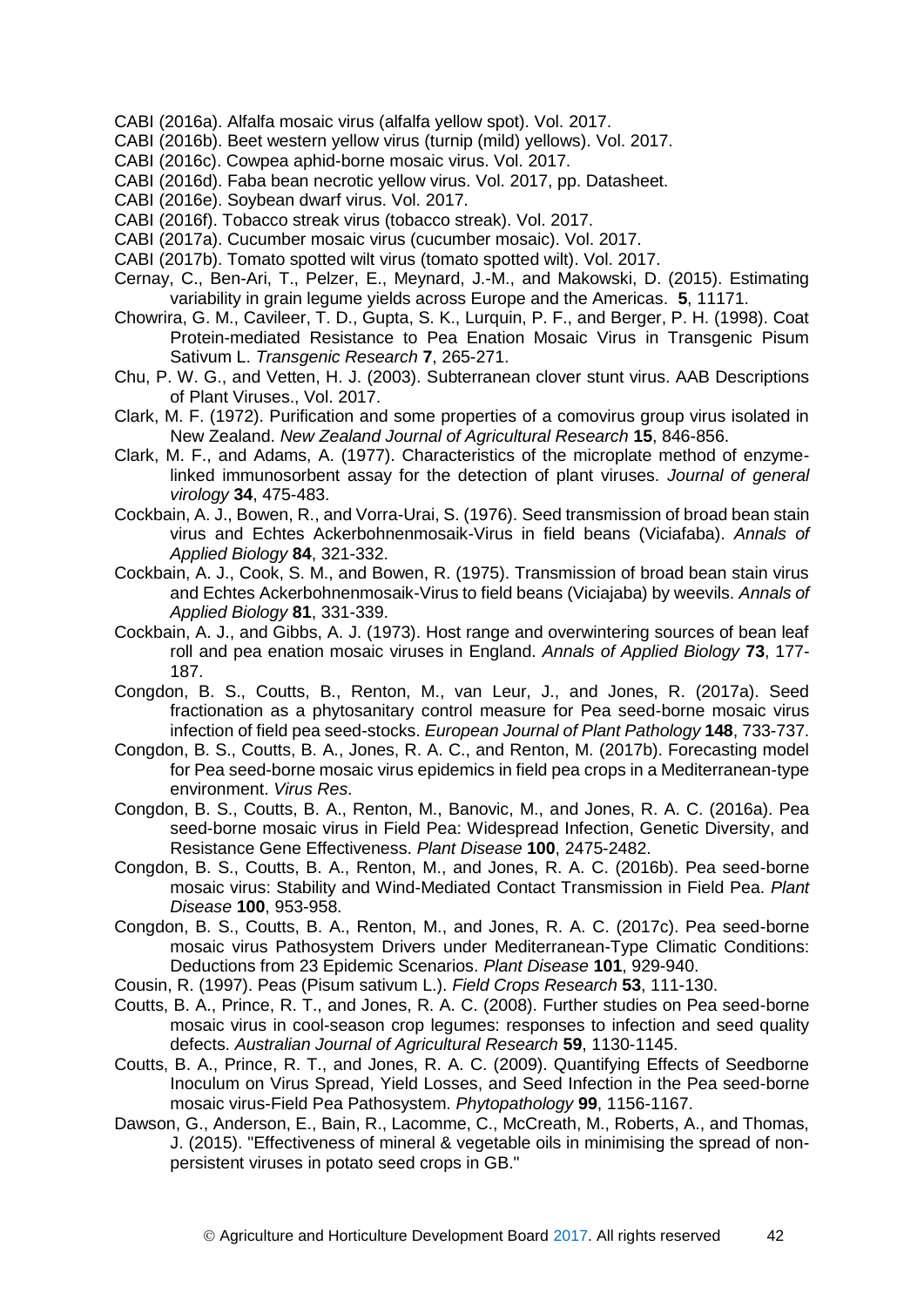- de Jager, C. P. (1979). Cowpea severe mosaic virus. AAB Descriptions of Plant Viruses., Vol. 2017.
- Echandi, E., and Hebert, T. (1971). Stunt of beans incited by peanut stunt virus. *Phytopathology* **61**, 328-330.
- Edwardson, J. R., and Christie, R. G. (1991). "CRC Handbook of Viruses Infecting Legumes," Taylor & Francis.
- EPPO (1990). Data sheets on quaratine pests: Tomato black ring nepovirus. Vol. 2017.
- Esfandiari, N., Kohi Habibi, M., Mosahebi, G. H., and Mozafari, J. (2005). Detection of Alfalfa mosaic virus (AMV) in pea field in Iran. *Commun Agric Appl Biol Sci* **70**, 407-10.
- Fauquet, C. M., Mayo, M. A., Maniloff, J., Desselberger, U., and Ball, L. A. (2005). "Virus Taxonomy: VIIIth Report of the International Committee on Taxonomy of Viruses," Elsevier Science.
- Fletcher, J., Tang, J., Blouin, A., Ward, L., MacDiarmid, R., and Ziebell, H. (2015). Red clover vein mosaic virus—A Novel Virus to New Zealand that is Widespread in Legumes. *Plant Disease* **100**, 890-895.
- Fletcher, J. D. (1993). Surveys of virus diseases in pea, lentil, dwarf and broad bean crops in South Island, New Zealand. *New Zealand Journal of Crop and Horticultural Science* **21**, 45-52.
- Fortass, M., and Diallo, S. (1993). Broad bean mottle virus in Morocco; curculionid vectors, and natural occurrence in food legumes other than faba bean (Vicia faba). *Netherlands Journal of Plant Pathology* **99**, 219-226.
- Fox, A., Collins, L., Macarthur, R., Blackburn, L., and Northing, P. (2017). New aphid vectors and efficiency of transmission of Potato virus A and strains of Potato virus Y in the UK. *Plant Pathology* **66**, 325-335.
- Fox, A., and Mumford, R. (2017). Plant viruses and viroids in the United Kingdom: An analysis of first detections and novel discoveries from 1980 to 2014. *Virus Research*.
- Fox, A., Skelton, A., Collins, L., Blackburn, L., Jackson, L., and Hinds, H. (2015). Carrots: The Epidemiology of Carrot yellow leaf virus (CYLV)-the development of a decision support system for the management of carrot viruses in the UK. *AHDB research project report, FV382b*.
- Freeman, A. J., and Aftab, M. (2011). Effective management of viruses in pulse crops in south eastern Australia should include management of weeds. *Australasian Plant Pathology* **40**, 430-441.
- Frosheiser, F. L. (1973). Alfalfa mosaic virus transmission to seed through alfalfa gametes and longevity in alfalfa seed. *Phytopathology* **64**, 102-105.
- Fry, P. R. (1959). A clover mosaic virus in New Zealand pastures. *New Zealand Journal of Agricultural Research* **2**, 971-981.
- Fukumoto, F., Masuda, Y., and Hanada, K. (2003). Pea Tissue Necrosis Induced by Cucumber mosaic virus Alone or Together with Watermelon mosaic virus. *Plant Disease* **87**, 324-328.
- Gaafar, Y., Grausgruber-Gröger, S., and Ziebell, H. (2016). Vicia faba, V. sativa and Lens culinaris as new hosts for Pea necrotic yellow dwarf virus in Germany and Austria. *New Disease Reports* **34**.
- Gaafar, Y., Timchenko, T., and Ziebell, H. (2017). First report of Pea necrotic yellow dwarf virus in The Netherlands. *New Disease Reports* **35**.
- Gibbs, A. J. (1972). Broad bean mottle virus. AAB Descriptions of Plant Viruses. Vol. 2017.
- Gibbs, A. J., and Harrison, B. D. (1964). A form of pea early-browning virus found in Britain. *Annals of Applied Biology* **54**, 1-11.
- Gibbs, A. J., and Paul, H. L. (1970). Echtes Ackerbohnemosaik virus. AAB Descriptions of Plant Viruses. Vol. 2017.
- Gibbs, A. J., and Smith, H. G. (1970). Broad bean stain virus. AAB Descriptions of Plant Viruses., Vol. 2017. DPV.
- Gibbs, A. J., Varma, A., and Woods, R. D. (1966). Viruses occurring in white clover (Trifolium repens L.) from permanent pastures in Britain. *Annals of Applied Biology* **58**, 231-240.
- Goodey, T. (1963). Soil and freshwater nematodes. *Soil and freshwater nematodes.*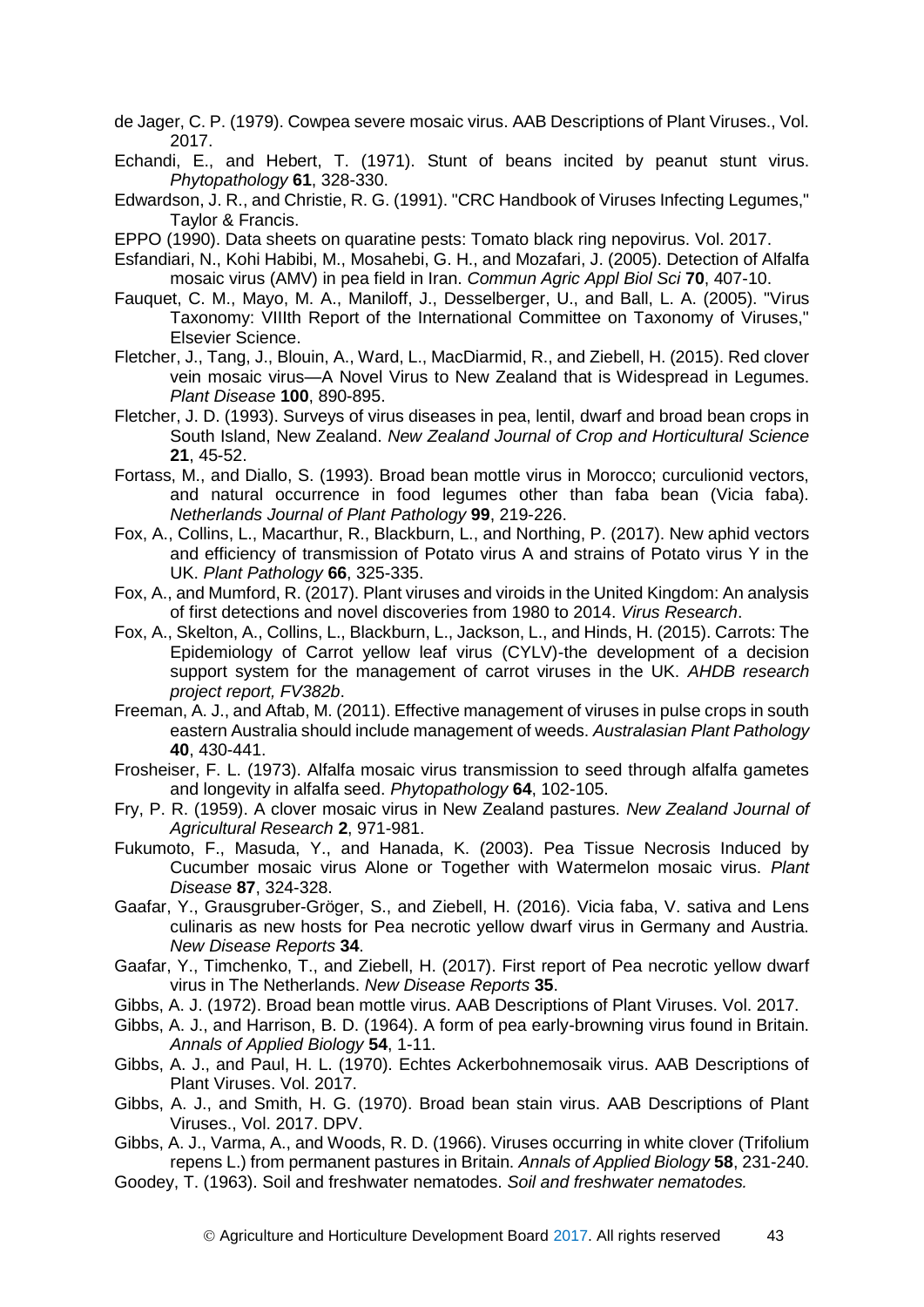- Grigoras, I., Ginzo, A. I. d. C., Martin, D. P., Varsani, A., Romero, J., Mammadov, A. C., Huseynova, I. M., Aliyev, J. A., Kheyr-Pour, A., Huss, H., Ziebell, H., Timchenko, T., Vetten, H.-J., and Gronenborn, B. (2014). Genome diversity and evidence of recombination and reassortment in nanoviruses from Europe. *Journal of General Virology* **95**, 1178-1191.
- Grigoras, I., Gronenborn, B., and Vetten, H. J. (2010). First Report of a Nanovirus Disease of Pea in Germany. *Plant Disease* **94**, 642-642.
- Hagedorn, D. J. (1958). Some observations on diseases of Pisum sativum in several European countries in 1957. *Tijdschrift Over Plantenziekten* **64**, 263-268.
- Halbert, S., and Irwin, M. (1981). Effect of soybean canopy closure on landing rates of aphids with implications for restricting spread of soybean mosaic virus. *Annals of Applied Biology* **98**, 15-19.

Hampton, R. O., and Weber, K. A. (1983). PEA STREAK VIRUS TRANSMISSION FROM ALFALFA TO PEAS - VIRUS-APHID AND VIRUS-HOST RELATIONSHIPS. *Plant Disease* **67**, 305-307.

- Hanssen, I., Gutiérrez‐Aguirre, I., Paeleman, A., Goen, K., Wittemans, L., Lievens, B., Vanachter, A. C., Ravnikar, M., and Thomma, B. (2010). Cross-protection or enhanced symptom display in greenhouse tomato co-infected with different Pepino mosaic virus isolates. *Plant Pathology* **59**, 13-21.
- Harrison, B., Steinlage, T. A., Domier, L. L., and D'Arcy, C. J. (2005). Incidence of Soybean dwarf virus and Identification of Potential Vectors in Illinois. *Plant Disease* **89**, 28-32.
- Harrison, B. D., and Murant, A. F. (2013). "The Plant Viruses: Polyhedral Virions and Bipartite RNA Genomes," Springer US.
- Hisa, Y., Suzuki, H., Atsumi, G., Choi, S. H., Nakahara, K. S., and Uyeda, I. (2014). P3N-PIPO of Clover yellow vein virus exacerbates symptoms in pea infected with White clover mosaic virus and is implicated in viral synergism. *Virology* **449**, 200-206.
- Hollings, M., and Stone, O. M. (1974). Clover yellow vein virus. AAB Descriptions of Plant Viruses., Vol. 2017.
- Hooks, C. R. R., and Fereres, A. (2006). Protecting crops from non-persistently aphidtransmitted viruses: A review on the use of barrier plants as a management tool. *Virus Research* **120**, 1-16.
- Inouye, T., and Nakasone, W. (1980). Broad bean necrosis virus. AAB Descriptions of Plant Viruses., Vol. 2017.
- Irwin, M. E., Ruesink, W. G., Isard, S. A., and Kampmeier, G. E. (2000). Mitigating epidemics caused by non-persistently transmitted aphid-borne viruses: the role of the pliant environment. *Virus Research* **71**, 185-211.
- ISTA (2014). 7-024: Detection of Pea Early-Browning Virus and Pea Seed-borne Mosaic Virus on Pisum sativum (pea) *International Rules for Seed Testing Annexe to Chapter 7: Seed Health Testing Methods*.
- Jain, S., McPhee, K., Kumar, A., Rouf Mir, R., and Singh, R. (2013). Chapter 11 Virus Resistance Breeding in Cool Season Food Legumes: Integrating Traditional and Molecular Approaches. *In* "Agricultural Sustainability", pp. 221-244. Academic Press, San Diego.
- Jones, A. L., Johansen, I. E., Bean, S. J., Bach, I., and Maule, A. J. (1998). Specificity of resistance to pea seed-borne mosaic potyvirus in transgenic peas expressing the viral replicase (Nlb) gene. *Journal of General Virology* **79**, 3129-3137.
- Jones, A. T. (1978). Incidence, field spread, seed transmission and effects of broad bean stain virus and Echtes Ackerbohnenmosaik-Virus in Vicia faba in eastern Scotland. *Annals of Applied Biology* **88**, 137-144.
- Jones, R. A. C. (2009). Plant virus emergence and evolution: Origins, new encounter scenarios, factors driving emergence, effects of changing world conditions, and prospects for control. *Virus Research* **141**, 113-130.
- Jones, R. A. C., Fosu-Nyarko, J., Jones, M. G. K., and Dwyer, G. I. (2001). Subterranean clover mottle virus. AAB Descriptions of Plant Viruses., Vol. 2017.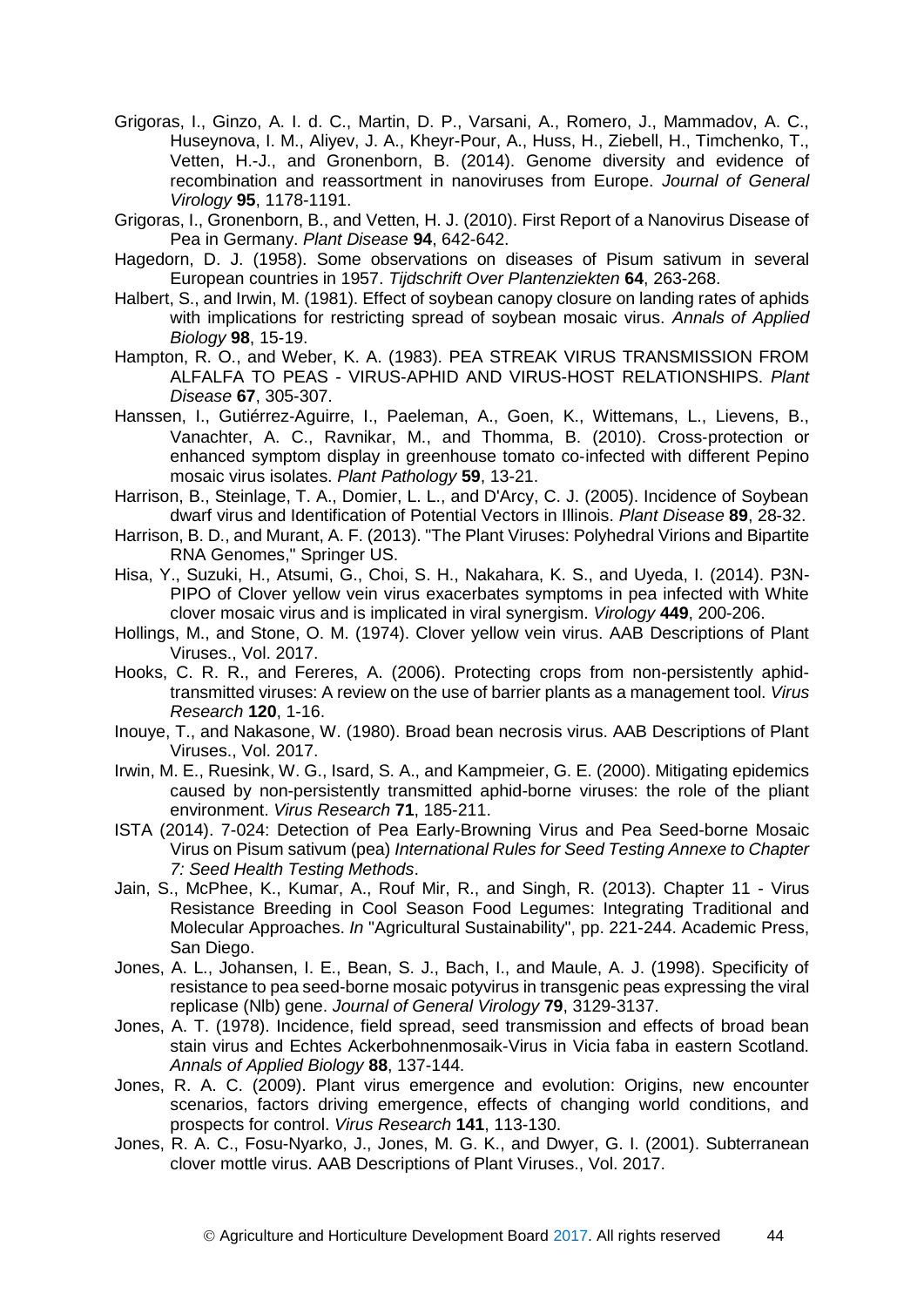- Jones, R. A. C., Salam, M. U., Maling, T. J., Diggle, A. J., and Thackray, D. J. (2010). Principles or Predicting Plant Virus Disease Epidemics. *In* "Annual Review of Phytopathology, Vol 48" (N. K. VanAlfen, G. Bruening and J. E. Leach, eds.), Vol. 48, pp. 179-203.
- Kassanis, B. (1970). Tobacco necrosis virus. AAB Descriptions of Plant Viruses., Vol. 2017.
- Khetarpal, R. K., and Maury, Y. (1987). PEA SEED-BORNE MOSAIC-VIRUS A REVIEW. *Agronomie* **7**, 215-224.
- Koenig, R., and Lesemann, D. E. (1979). Tymovirus group.
- Koenraadt, H., and Remeeus, P. (2007). Proposal for a new method for the detection of Pea Seed-borne Mosaic Virus and Pea Early-Browning Virus in Pisum sativum L. seed using ELISA. *ISTA Method Validation Reports*, 13.
- Koike, S. T., Gladders, P., and Paulus, A. O. (2007). "Vegetable Diseases: A Color Handbook," Academic Press.
- Kormelink, R. (2005). Tomato spotted wilt virus. AAB Descriptions of Plant Viruses., Vol. 2017.
- Larsen, R., and Porter, L. (2010). Identification of novel sources of resistance to Pea enation mosaic virus in chickpea germplasm. *Plant pathology* **59**, 42-47.
- Larsen, R. C., Miklas, P. N., Eastwell, K. C., and Grau, C. R. (2008). A Strain of Clover yellow vein virus that Causes Severe Pod Necrosis Disease in Snap Bean. *Plant Disease* **92**, 1026-1032.
- Latham, L. J., and Jones, R. A. C. (2001). Incidence of virus infection in experimental plots, commercial crops, and seed stocks of cool season crop legumes. *Australian Journal of Agricultural Research* **52**, 397-413.
- Le Gall, O. (2003). Lettuce mosaic virus. AAB Descriptions of Plant Viruses., Vol. 2017.
- Makkouk, K. M., Hamed, A. A., Hussein, M., and Kumari, S. G. (2003). First report of Faba bean necrotic yellows virus (FBNYV) infecting chickpea (Cicer arietinum) and faba bean (Vicia faba) crops in Sudan. *Plant Pathology* **52**, 412-412.
- Makkouk, K. M., and Kumari, S. G. (2009). Epidemiology and integrated management of persistently transmitted aphid-borne viruses of legume and cereal crops in West Asia and North Africa. *Virus Research* **141**, 209-218.
- Maling, T., Diggle, A. J., Thackray, D. J., Siddique, K. H. M., and Jones, R. A. C. (2008). An Epidemiological Model for Externally Sourced Vector-Borne Viruses Applied to Bean yellow mosaic virus in Lupin Crops in a Mediterranean-Type Environment. *Phytopathology* **98**, 1280-1290.
- McVean, R. I. K., Dixon, A. F. G., and Harrington, R. (1999). Causes of regional and yearly variation in pea aphid numbers in eastern England. *Journal of Applied Entomology* **123**, 495-502.
- Mink, G. I. (1972). Peanut stunt virus. AAB Descriptions of Plant Viruses., Vol. 2017.
- Osaki, T., Ozaki, K., and Inouye, T. (1988). Some Properties of Pea Stem Necrosis Virus Isolated from Pea in Japan. *Japanese Journal of Phytopathology* **54**, 210-216.
- Pasev, G., Kostova, D., and Turina, M. (2014). A New Virulent Isolate of Clover Yellow Vein Virus on Phaseolus vulgaris in Bulgaria. *Journal of Phytopathology* **162**, 703-711.
- Perez-Egusquiza, Z., Tang, J. Z., Ward, L. I., and Fletcher, J. D. (2014). The truth about Pea mild mosaic virus. *Australasian Plant Pathology* **43**, 193-196.
- Plantwise Peanut stunt (peanut stunt virus). Vol. 2017.
- Plantwise watermelon mosaic (Watermelon mosaic virus). Vol. 2017.
- Provvidenti, R. (1991). Inheritence of resistance to the NL-8 strain of Bean common mosaic virus in Pisum sativum. *Journal of Heredity* **82**, 353-355.
- Provvidenti, R., and Hampton, R. (1993). Inheritance of resistance to white lupin mosaic virus in common pea. *HortScience: a publication of the American Society for Horticultural Science (USA)*.
- Prowidenti, R., and Granett, A. L. (1976). Occurrence of plantago mottle virus in pea, Pisum sativum, in New York State. *Annals of Applied Biology* **82**, 85-89.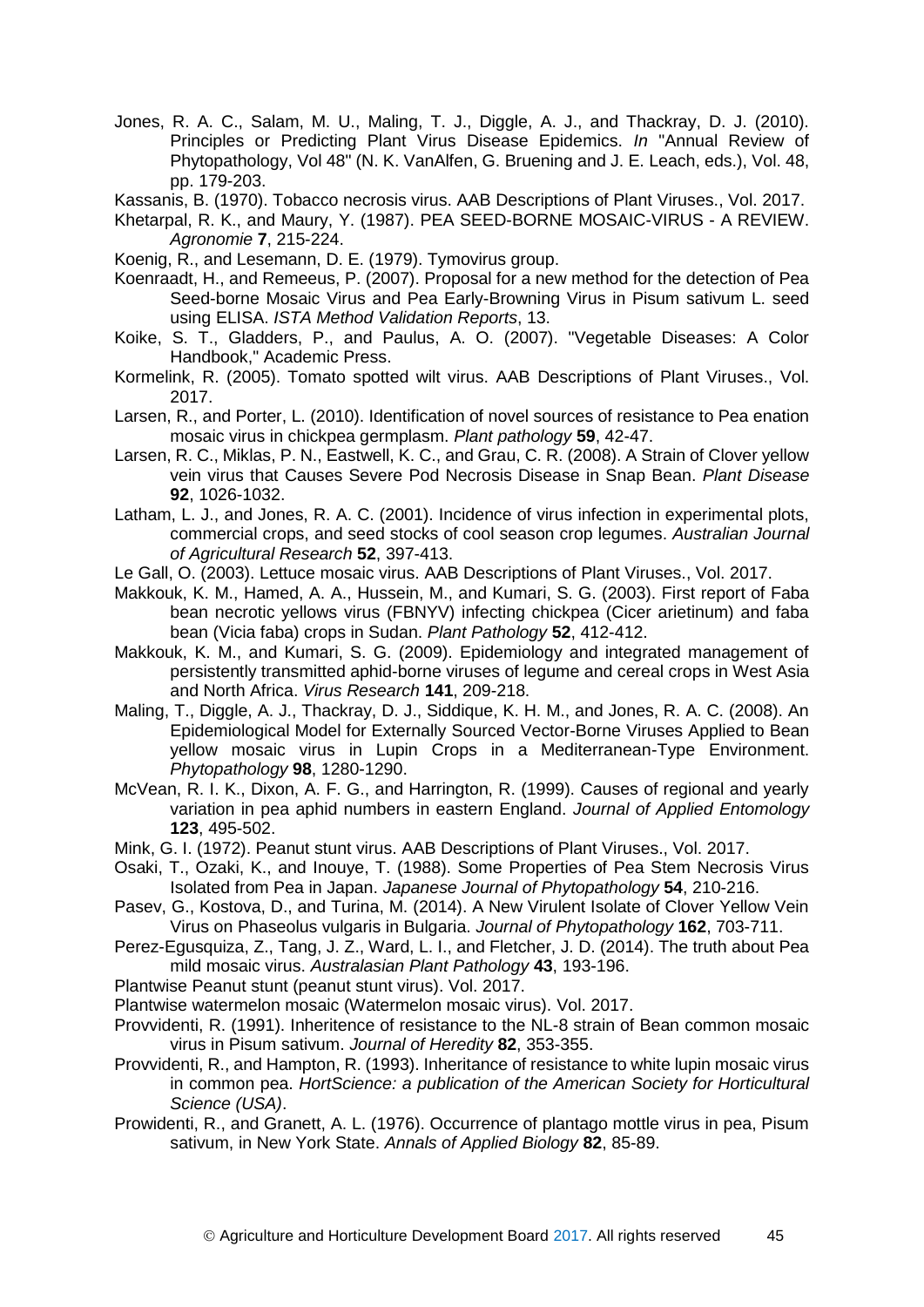- Rao, G. P., Kumar, P. L., and Holguin-Peña, R. J. (2008). "Characterization, diagnosis & management of plant viruses. Volume 3: vegetable and pulse crops," Studium Press LLC, Houston.
- Robert, Y., Woodford, J. A. T., and Ducray-Bourdin, D. G. (2000). Some epidemiological approaches to the control of aphid-borne virus diseases in seed potato crops in northern Europe. *Virus Research* **71**, 33-47.
- Robinson, D. (2003). Tobacco rattle virus. *Descriptions of Plant Viruses, AAB* **398**.
- Russell, G. E. (1971). Beet mosaic virus. AAB Descriptions of Plant Viruses. Vol. 2017.
- Salamon, P., Nemes, K., Salánki, K., and Palkovics, L. (2012). First Report of Natural Infection of Pea (Pisum sativum) by Tomato spotted wilt virus in Hungary. *Plant Disease* **96**, 295-295.
- Sano, Y., Wada, M., Hashimoto, Y., Matsumoto, T., and Kojima, M. (1998). Sequences of ten circular ssDNA components associated with the milk vetch dwarf virus genome. *Journal of General Virology* **79**, 3111-3118.
- Sarkisová, T., Bečková, M., Fránová, J., and Petrzik, K. (2016). Pea Streak Virus Recorded in Europe. *Plant Protection Science* **52**, 164-166.
- Sastry, K. S. (2013). "Seed-borne plant virus diseases," Springer India.
- Schenk, M. F., Hamelink, R., van der Vlugt, R. A., Vermunt, A. M., Kaarsenmaker, R. C., and Stijger, I. C. (2010). The use of attenuated isolates of Pepino mosaic virus for crossprotection. *European journal of plant pathology* **127**, 249-261.
- Segundo, E., Martín-Bretones, G., Ruiz, L., Velasco, L., Janssen, D., and Cuadrado, I. M. (2003). First Report of Turnip mosaic virus in Pisum sativum in Spain. *Plant Disease* **87**, 103-103.
- Sicard, A., Zeddam, J.-L., Yvon, M., Michalakis, Y., Gutiérrez, S., and Blanc, S. (2015). Circulative Nonpropagative Aphid Transmission of Nanoviruses: an Oversimplified View. *Journal of Virology* **89**, 9719-9726.
- Singh, R. P., and López-Abella, D. (1971). Natural Infection of Coriander Plants by a Strain of Clover Yellow Vein Virus. *Phytopathological Notes* **31**, 333-334.
- Sinha, R. C. (1960). RED CLOVER MOTTLE VIRUS. *Annals of Applied Biology* **48**, 742-748.
- Smith, K. M. (2012). "A Textbook of Plant Virus Diseases," Elsevier Science.
- Steinmöller, S., Schrader, G., and Ziebell, H. (2016). Express PRA Pea necrotic yellow dwarf virus. *Julius Kuhn Institute, Germany*.
- Summerfield, R. J. (2012). "World crops: Cool season food legumes: A global perspective of the problems and prospects for crop improvement in pea, lentil, faba bean and chickpea," Springer Netherlands.
- Sutic, D. D., Ford, R. E., and Tosic, M. T. (1999). "Handbook of Plant Virus Diseases," Taylor & Francis.
- Suzuki, S., Hase, S., Takahashi, H., and Ikegami, M. (2002). The Genome Organization of Pea Stem Necrosis Virus and Its Assignment to the Genus <i>Carmovirus</i>. *Intervirology* **45**, 160-163.
- Tamada, T., and Kojima, M. Soybean dwarf virus. Vol. 2017.
- Taylor, R., and Smith, P. (1968). The Relationship Between Bean Yellow Mosaic Virus and Pea Mosaic Virus. *Australian Journal of Biological Sciences* **21**, 429-438.
- Taylor, R., and Stubbs, L. L. (1972). Broad bean wilt virus 1. AAB Descriptions of Plant Viruses. Vol. 2017.
- Thackray, D. J., Diggle, A. J., Berlandier, F. A., and Jones, R. A. C. (2004). Forecasting aphid outbreaks and epidemics of Cucumber mosaic virus in lupin crops in a Mediterraneantype environment. *Virus Research* **100**, 67-82.
- Timmerman-Vaughan, G. M., Pither-Joyce, M. D., Cooper, P. A., Russell, A. C., Goulden, D. S., Butler, R., and Grant, J. E. (2001). Partial Resistance of Transgenic Peas to Alfalfa Mosaic Virus under Greenhouse and Field Conditions The research was funded by the New Zealand Foundation for Research, Science and Technology. *Crop Science* **41**, 846-853.
- Tomlinson, J. A. (1970). Turnip mosaic virus. AAB Descriptions of Plant Viruses., Vol. 2017.